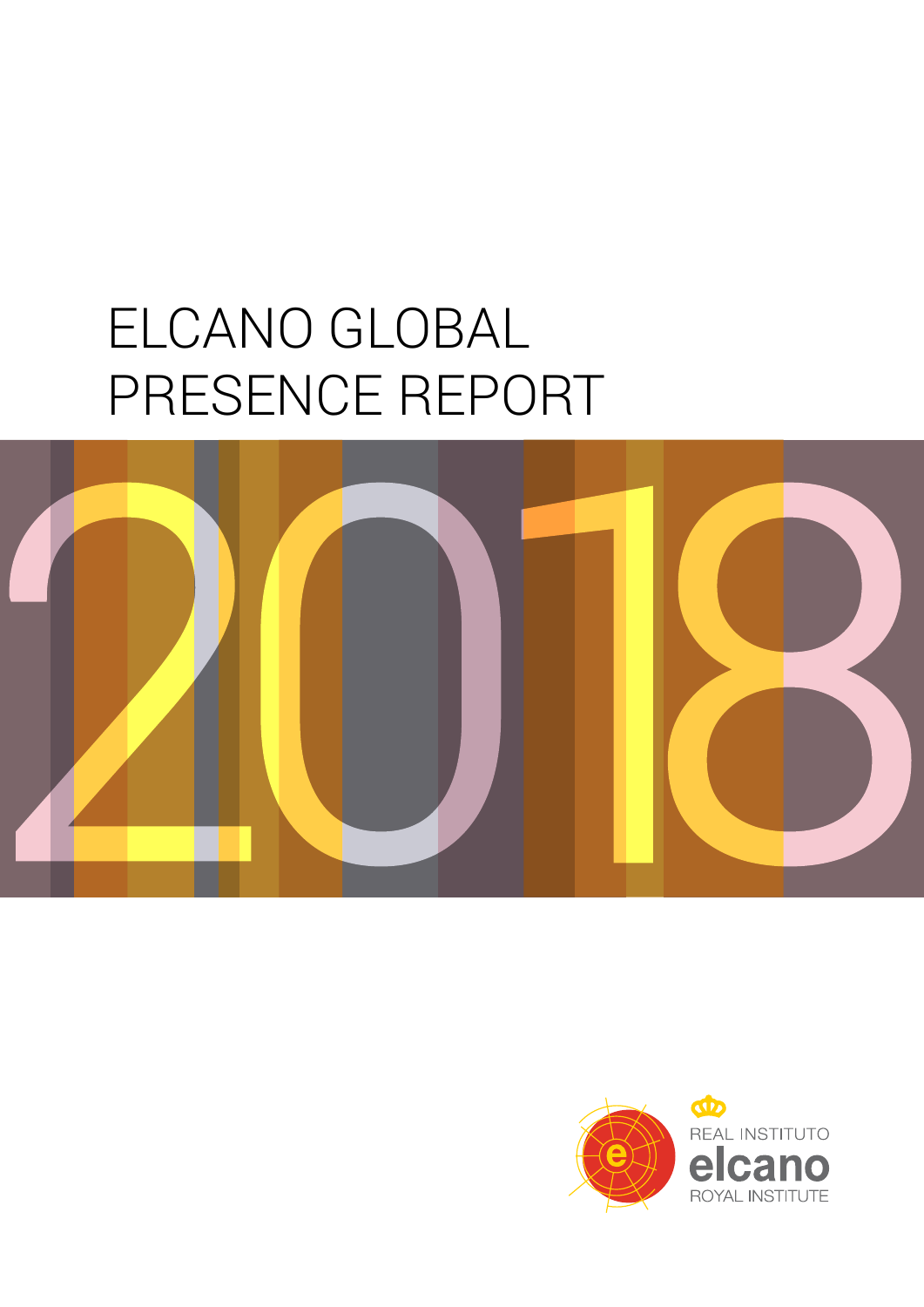© 2018 Real Instituto Elcano C/ Príncipe de Vergara, 51 28006 Madrid www.realinstitutoelcano.org

ISSN: 2255-5293 Depósito Legal: M-36047-2013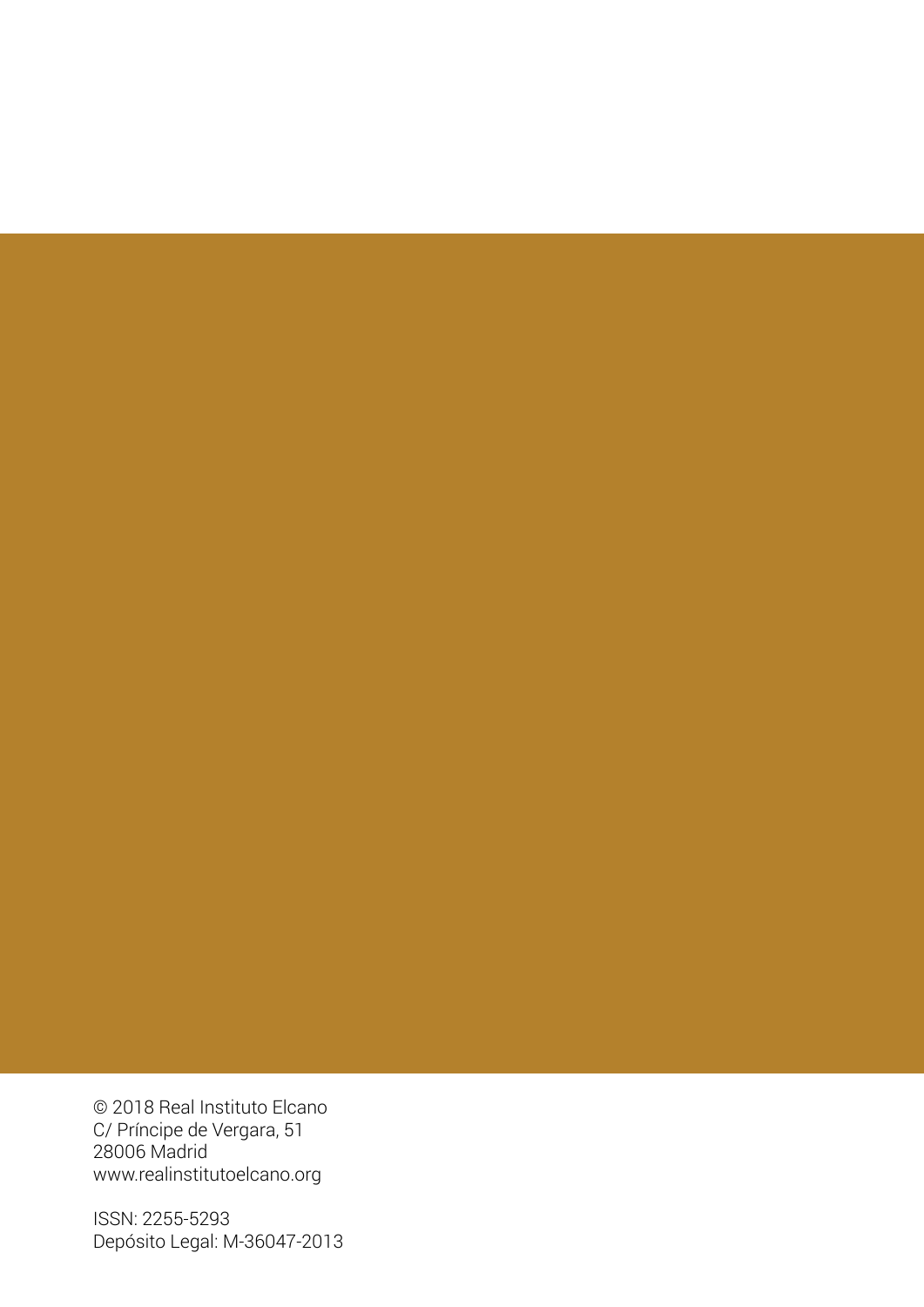### ELCANO GLOBAL PRESENCE REPORT 2018

ILIANA OLIVIÉ MANUEL GRACIA (Coords)1



1 Iliana Olivié, senior analyst and Manuel Gracia, analyst at Elcano Royal Institute. For more information check: www.globalpresence.realinstitutoelcano.org/en/contact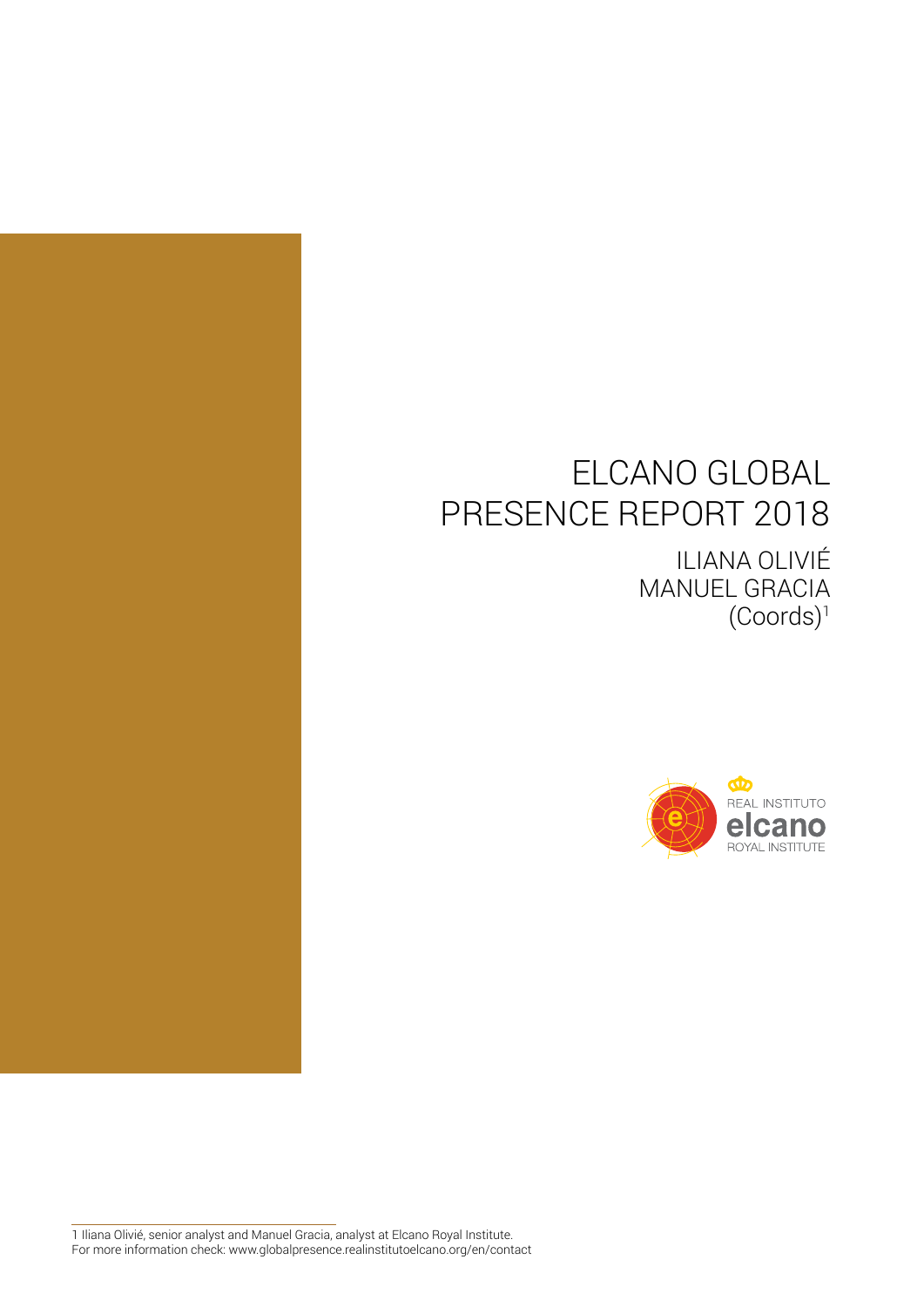| 8  | Executive summary                                                    |
|----|----------------------------------------------------------------------|
| 10 | Frequently asked questions about the<br>Elcano Global Presence Index |
| 13 | 1. A stable global presence ranking<br>Iliana Olivié & Manuel Gracia |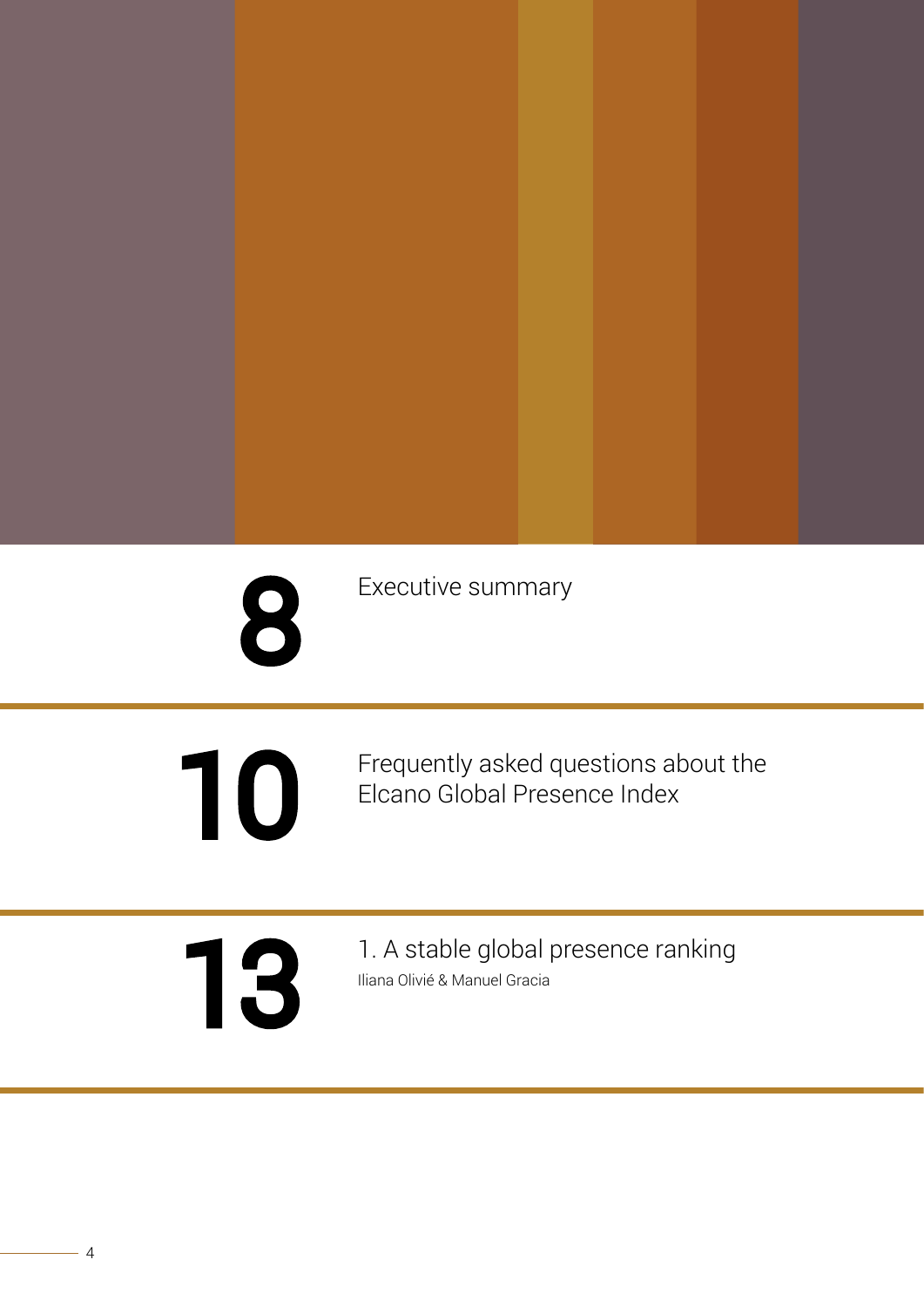2. Globalisation or regionalisation?<br>
Iliana Olivié & Manuel Gracia<br>
Stagnating aggregate global presence

Iliana Olivié & Manuel Gracia

Stagnating aggregate global presence Concentration and regionalisation

3. Africa lags behind in global presence<br>Elizabeth Sidiropoulos, Steven Gruzd, Iliana Olivié & Manuel Gra

Elizabeth Sidiropoulos, Steven Gruzd, Iliana Olivié & Manuel Gracia

Africa in the Elcano Global Presence Index Africa, at the margins of globalisation Africa's lions of global presence

Methodological annex<br>Brief history of the project<br>Main elements of the Elcano Global

Brief history of the project Main elements of the Elcano Global Presence Index The inclusion of the European Union in Elcano Global Presence Index

[S](#page-41-0)tatistical anne[x](#page-41-0)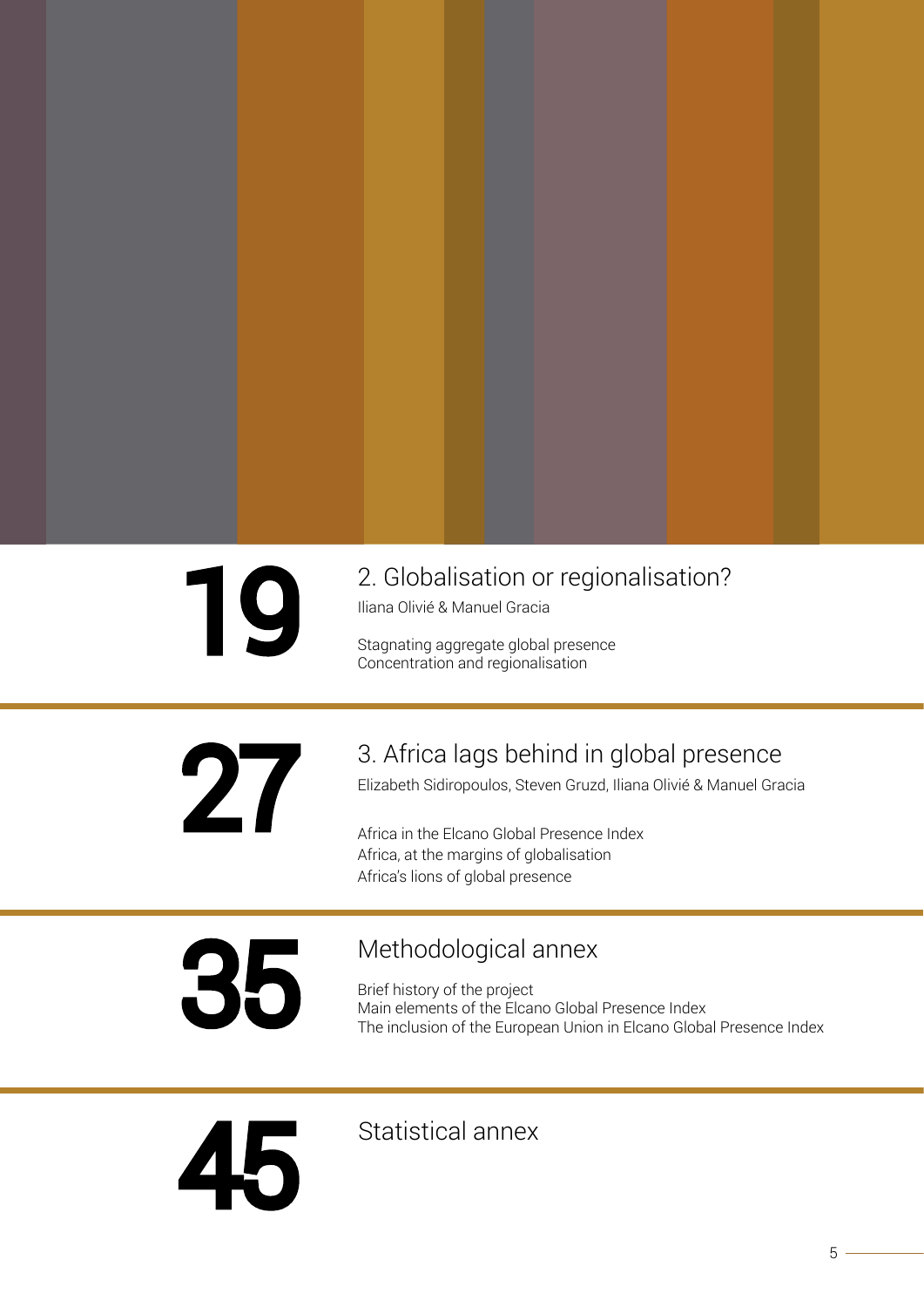### LIST OF TABLES AND GRAPHS

| Page 10 | Table 0. Frequently asked questions about the Elcano Global Presence Index                     |
|---------|------------------------------------------------------------------------------------------------|
| Page 13 | Graph 1.1. 2017 Global presence ranking top 20 (in index value)                                |
| Page 14 | Graph 1.2. 2017 Economic presence ranking top 20 (in index value)                              |
| Page 15 | Graph 1.3. 2017 Military presence ranking top 20 (in index value)                              |
| Page 15 | Graph 1.4. 2017 Soft presence ranking top 20 (in index value)                                  |
| Page 17 | Map 1.1. Elcano Global Presence Index 2017 (in index value)                                    |
| Page 20 | Graph 2.1. Global, economic, military and soft presence (in index value, 1990-2017)            |
| Page 21 | Graph 2.2. Global, economic, military and soft presence (in index value, 1990-2017)            |
| Page 24 | Graph 2.3. Global, economic, military and soft presence by regions (in index value, 1990-2017) |
| Page 29 | Graph 3.1. Global presence ranking by regions (in index value, 1990-2017)                      |
| Page 29 | Graph 3.2. Economic presence ranking by regions (in index value, 1990-2017)                    |
| Page 29 | Graph 3.3. Military presence ranking by regions (in index value, 1990-2017)                    |
| Page 29 | Graph 3.4. Soft presence ranking by regions (in index value, 1990-2017)                        |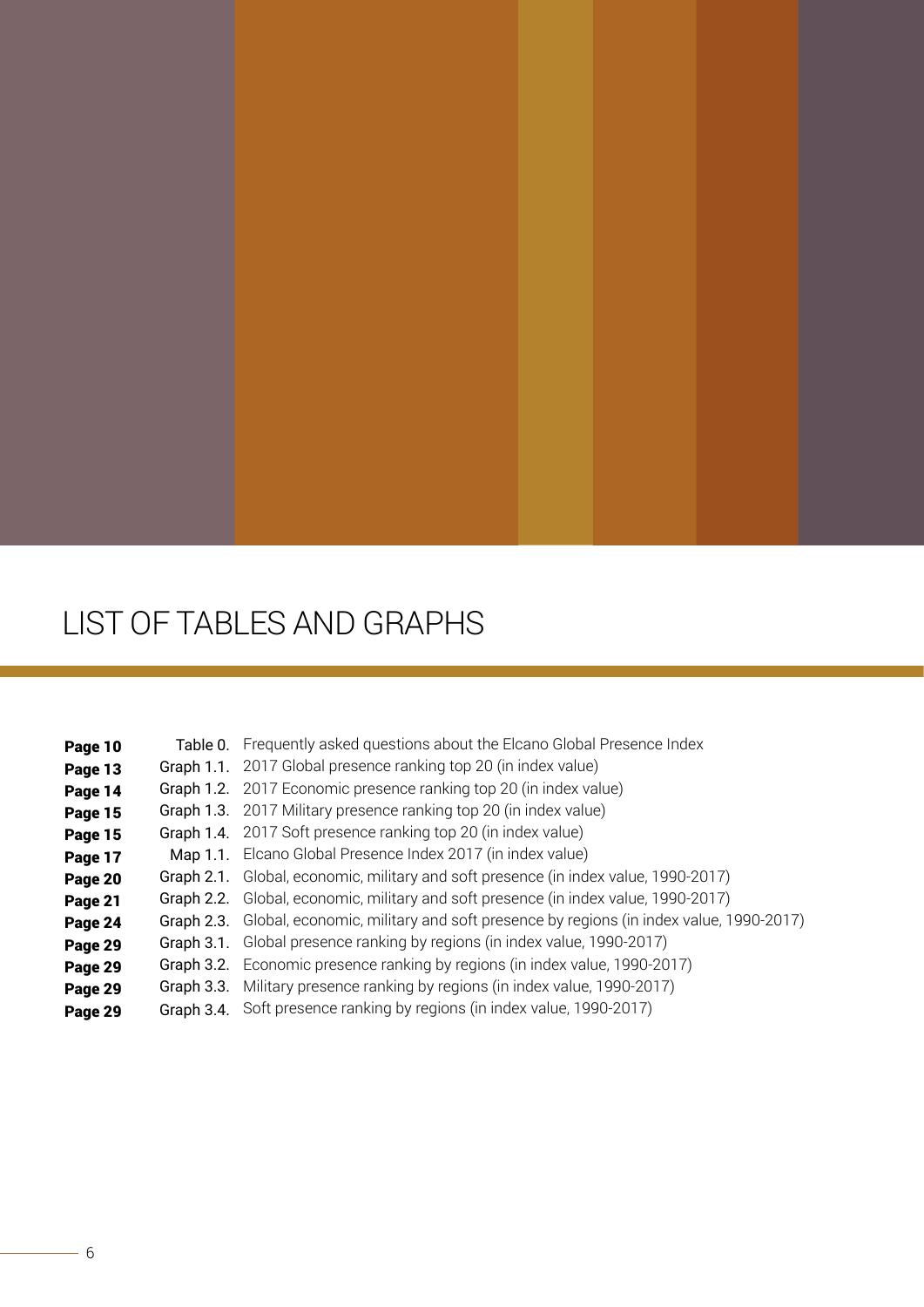

**Page 30** Map 3.1. [African countries' global presence \(in index value, 2017\)](#page-26-0) **Page 32** Graph 3.5. [2017 Economic presence ranking of African countries \(in index value\)](#page-28-0) **Page 33** Graph 3.6. [2017 Military presence ranking of African countries \(in index value\)](#page-29-0) **Page 33** Graph 3.7. [2017 Soft presence ranking of African countries \(in index value\)](#page-29-0) Page 36 Graph A.1. [Structure of Elcano Global Presence Index](#page-32-0) Page 39 Table A.1. [Countries listed in the Elcano Global Presence Index](#page-35-0) Page 40 Table A.2. [Variables, indicators and sources of the Elcano Global Presence Index](#page-36-0) **Page 43** Table A.3. [Variables, indicators and sources of the Elcano Global Presence Index calculated for the](#page-39-0) European Union **Page 44** Table A.4. [Variables, indicators and sources of the Elcano European Presence Index](#page-40-0) Page 45 Table B.1. [Elcano Global Presence Index 2017](#page-41-0) **Page 49** Table B.2. [Global presence position \(selected years\)](#page-45-0) **Page 53** Table B.3. [Global presence contribution by dimension \(2017, in %\)](#page-49-0) **Page 57** Table B.4. [Global presence share \(selected years, in %\)](#page-53-0)

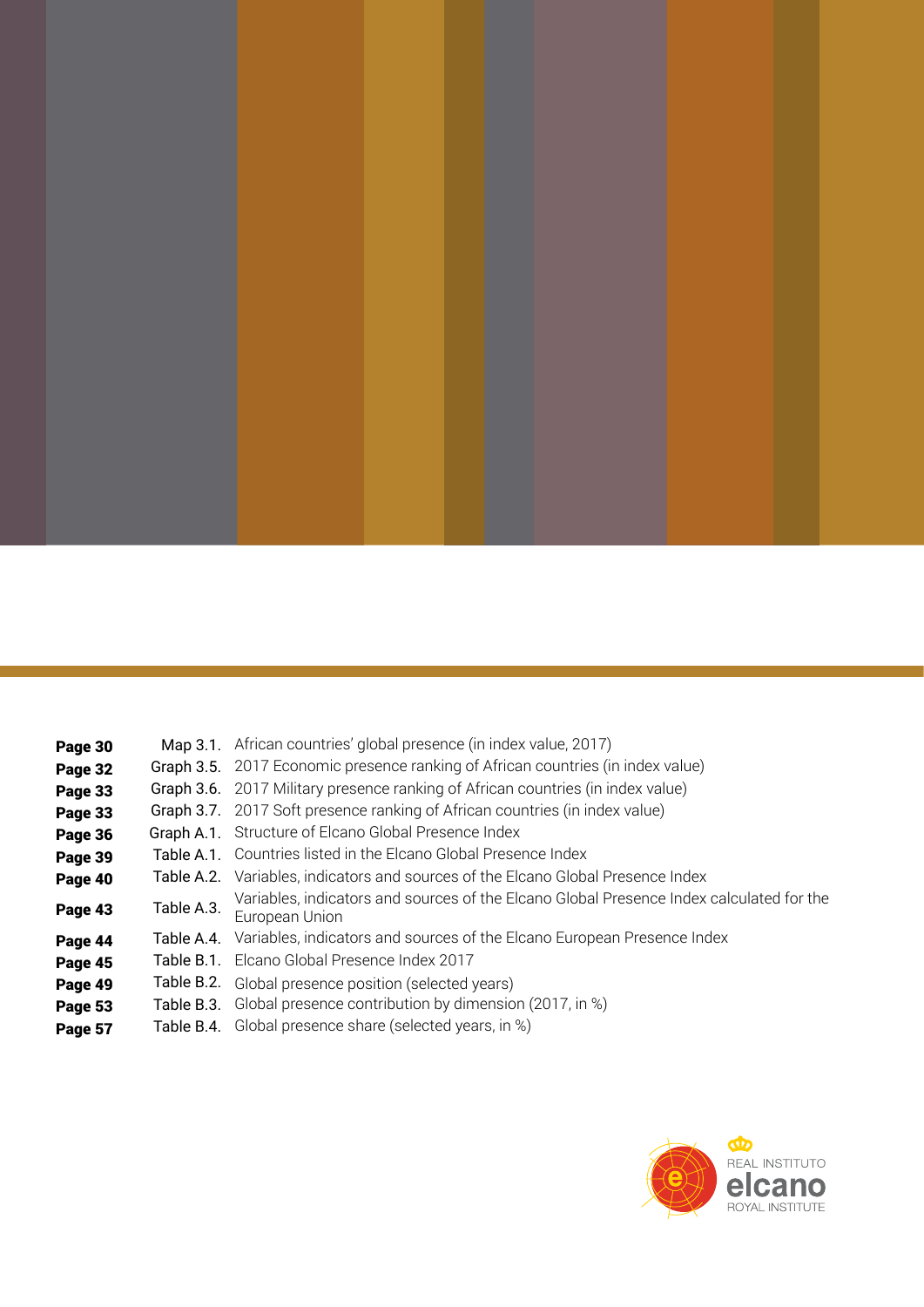### <span id="page-7-0"></span>Executive Summary

#### A stable global presence ranking

The countries in the top positions of the global presence ranking maintain or strengthen their positions. The United States tops the list with a global presence index value of 2,494 points. It still trebles that of China, which is second, with 841 points. Then come the United Kingdom (637 points), Germany (619) and France (532). There is still a large gap between the global presence of China and that of the United States, which makes it unlikely for China to climb to the first position in the short or medium terms. However, the distance between China and the United Kingdom / Germany cluster has widened with respect to last year's edition. China is therefore in the process of consolidating its second position and distancing itself from all the other countries.

The first 10 positions are still dominated by 'old' and/or Western powers (with the remarkable exception of China). Japan, Russia, Canada, the Netherlands, Italy and Spain follow France in the ranking. However, positions 10 to 20 include several emerging and, particularly, Asian countries such as South Korea (12<sup>th</sup>), India (13<sup>th</sup>) and Singapore (17<sup>th</sup>). There is only one Latin American country among the 20 countries with the highest global presence, namely Brazil (19<sup>th</sup> in the global presence ranking), the largest country in its region in geographical, economic and demographic terms. Likewise, only one large Gulf country appears in the ranking in this year's edition, Saudi Arabia, which is  $20<sup>th</sup>$  with a global presence of 113 points.

#### Globalisation or regionalisation?

The foreign policy space has been almost stagnating since 2012. The aggregate value of the 110 countries included in this series (which could be deemed the foreign policy space – an indicator of the globalisation process) is at 11,065 index value points in 2017, down from 11,239 points in 2016. With small positive or negative variations over the past few years, the average growth for the 2012-17 period is only 0.65%. This figure contrasts with its evolution in previous years. A first phase of slow globalisation that coincided with the geopolitical reconfiguration of Europe (1990-95) was followed by a period of rapid globalisation (1995- 2011) with a foreign policy space 42% greater than at the beginning of the period.

The Index can contribute to the debate on regionalisation and globalisation by showing the relative participation of different regions in this world process since 1990. The foreign policy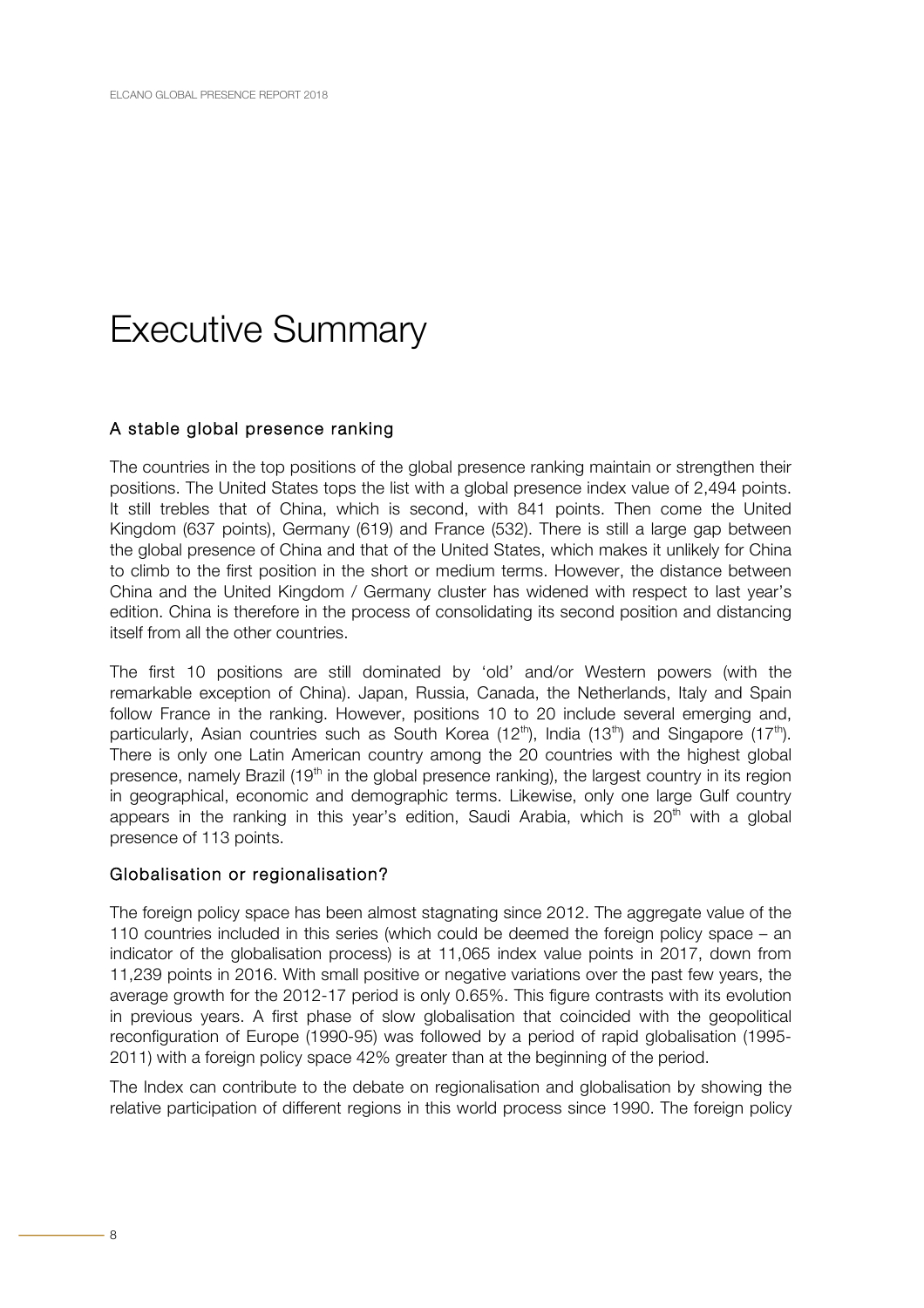space can be broken down into regions in order to track the intensity with which different areas participate in the globalisation process and, therefore, to what extent globalisation is concentrated in a number of specific regions and whether (de)concentration has evolved over the past three decades. 88.4% of globalisation occurs within and/or between North America, Europe and Asia and the Pacific. This figure has dropped from 90.9% in 1990, indicating a strong but weakening regionalisation in global flows.

#### Africa lags behind in global presence

Compared with the other regions in this Index, Africa shows a low volume of external projection. With a global presence of 408 points in index value in 2017, it ranks  $6<sup>th</sup>$  out of six regions, after Europe, North America, Asia and Pacific, Latin America and the Middle East.

Four countries (South Africa, Egypt, Ethiopia and Nigeria) account for 53% of the region's aggregate global presence. When adding Uganda and Kenya to the list, the share increases to almost 67% of the continent's global presence.

Not all countries rank highly for the same reasons. South Africa is an outlier in the economic dimension. It accounts for 35% of the region's foreign economic projection. It also tops the soft presence ranking with an index value of 74 points in 2017. This contrasts with its situation in the military sphere, where it drops to the  $11<sup>th</sup>$  position.

There are perceptions that Nigeria has lost ground on the African and global stage over the last decade due to weak leadership. Although the Index does not seem to reflect dramatic shifts over that period, perhaps largely because of the higher oil price, the country dropped six positions from  $39<sup>th</sup>$  to  $45<sup>th</sup>$  from 2016 to 2017. Moreover, despite important losses in the economic dimension, these are offset by Nigeria's performance in the soft realm (that went up to 56% of Nigeria's global presence in 2017).

In 2017 Egypt's profile is rather different but more balanced by dimensions (it is in the top five in both the global and the specific domains): despite being second in the region's overall ranking, it falls to third position in both the military and the soft rankings, and ranks  $4<sup>th</sup>$  in the economic dimension.

Of the top five African countries, Ethiopia is the military strongman; its regional leadership in terms of global presence is explained entirely by the military dimension, where it ranks first with an index value of 232 points in 2017. Indeed, it falls to  $9<sup>th</sup>$  position in the soft presence ranking and is  $16<sup>th</sup>$  in the economic ranking.

Different countries project themselves outside their borders to different extents and also for very different reasons (from the military, prominent in the case of Ethiopia, to a vibrant cultural sector in Nigeria). In this respect, the Elcano Global Presence Index aims to capture the very complex reality of all regions, including the African continent.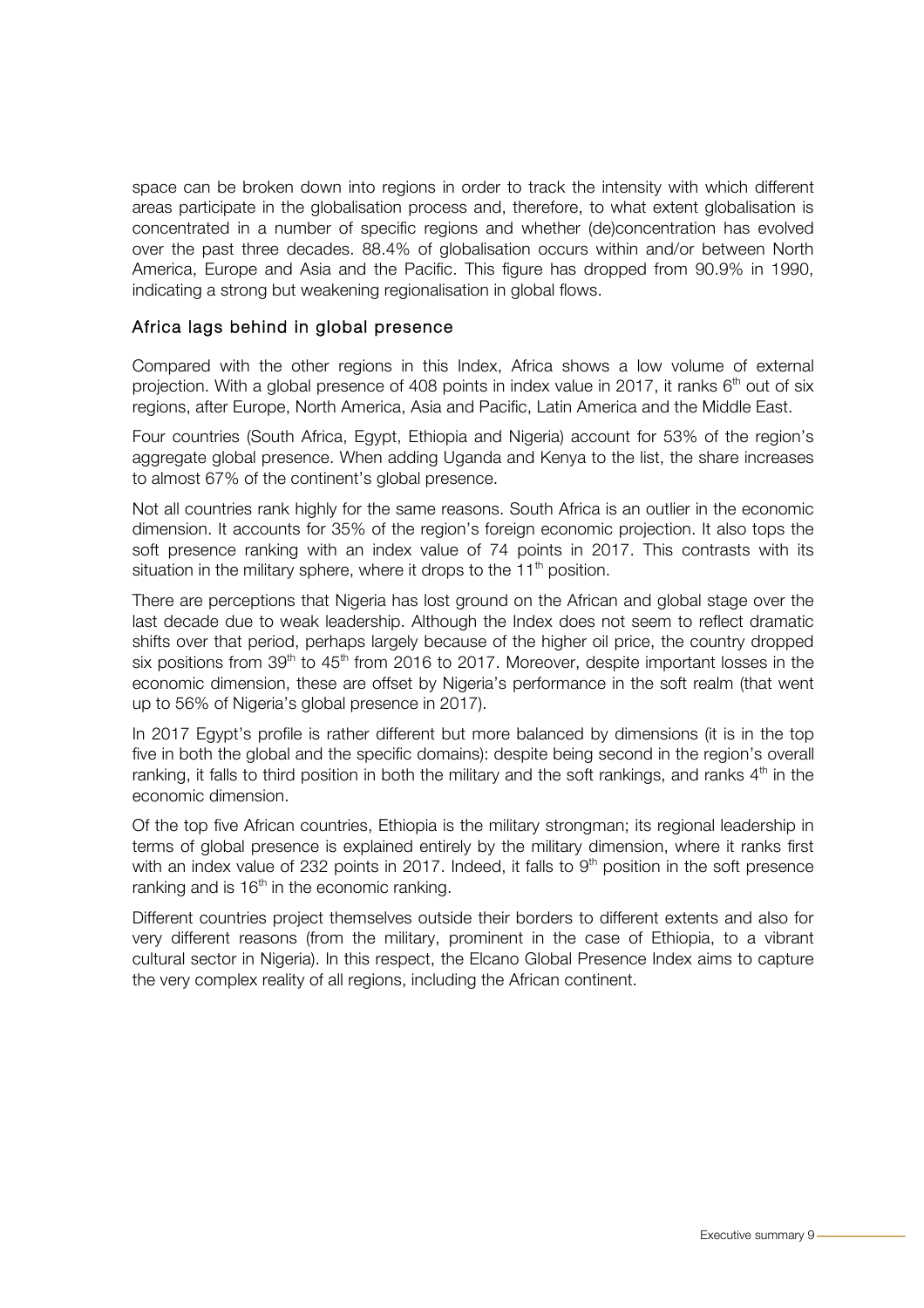<span id="page-9-0"></span>

|                                                                                                      | Frequently asked questions about the<br>Elcano Global Presence Index                                                                                                                                                                                                                                                                                                                                                                                                                                                                                                                                                                                                                                                  |
|------------------------------------------------------------------------------------------------------|-----------------------------------------------------------------------------------------------------------------------------------------------------------------------------------------------------------------------------------------------------------------------------------------------------------------------------------------------------------------------------------------------------------------------------------------------------------------------------------------------------------------------------------------------------------------------------------------------------------------------------------------------------------------------------------------------------------------------|
| What does the Elcano<br>Global Presence Index<br>measure?                                            | The index measures global presence. By global presence we understand<br>the effective positioning, in absolute terms, of the different countries (in<br>terms of products sold, tourists welcomed, victories in international sports<br>competitions).                                                                                                                                                                                                                                                                                                                                                                                                                                                                |
| Does the Elcano<br>Global Presence Index<br>measure power?                                           | No. A country may have a strong international projection and a weak<br>regional or global influence (or vice-versa). The relationship between<br>presence and power depends on the foreign policy of each country or on<br>the limiting factors of the exercise of influence depending, for instance, on<br>the presence of another regional leader.                                                                                                                                                                                                                                                                                                                                                                  |
| Does it reflect the effort<br>of countries attempting<br>to achieve greater<br>internationalisation? | No. This Index measures the results of internationalisation, not its means.<br>For example, a country may have deployed a significant number of troops<br>abroad with a defence expenditure that is relatively smaller than that of<br>another country with a smaller military presence.                                                                                                                                                                                                                                                                                                                                                                                                                              |
| Does it measure the<br>openness of countries?                                                        | No. The Elcano Global Presence Index considers the external projection of<br>the different countries and not so much the way in which they absorb the<br>external action of other countries in their national territory. That is why the<br>Index considers, for instance, the exports of manufactured goods but<br>disregards the imports. It does not measure world interdependence,<br>though it may help to analyse it.                                                                                                                                                                                                                                                                                           |
| Is it calculated with<br>objective or subjective<br>data?                                            | Objective. Its purpose is not to ascertain how a country is perceived by<br>certain elites or by public opinion as a whole. The Index is calculated to<br>determine the effective external projection of the different countries,<br>regardless of their reputation or image.                                                                                                                                                                                                                                                                                                                                                                                                                                         |
| Does it measure<br>merely the 'quantity' of<br>a country's presence<br>or also its nature?           | Both. The Elcano Global Presence Index comprises three dimensions -<br>economic, military and soft presence-, which in turn comprise variables of<br>a different nature (ranging from energy to development cooperation, troops<br>deployed or tourism). It is therefore useful in revealing not only how present<br>countries are in the global order but also the nature of their presence.                                                                                                                                                                                                                                                                                                                         |
| How are the variables<br>of the Elcano Global<br>Presence Index<br>selected?                         | First, presence is reflected in a single direction, which could be deemed its<br>unidirectionality. Secondly, the results of presence are measured and not<br>the means to achieve them. In addition, all the variables have an explicitly<br>external component in the sense that they reflect cross-border presence.<br>Presence is given in absolute and not relative terms; in other words, the<br>indicators are not proportional to the demographic or economic size of the<br>country. Likewise, as for any other index, the best explanatory capacity is<br>sought with the fewest variables or indicators possible. Finally, hard data<br>on presence are taken and not data based on judgments or opinions. |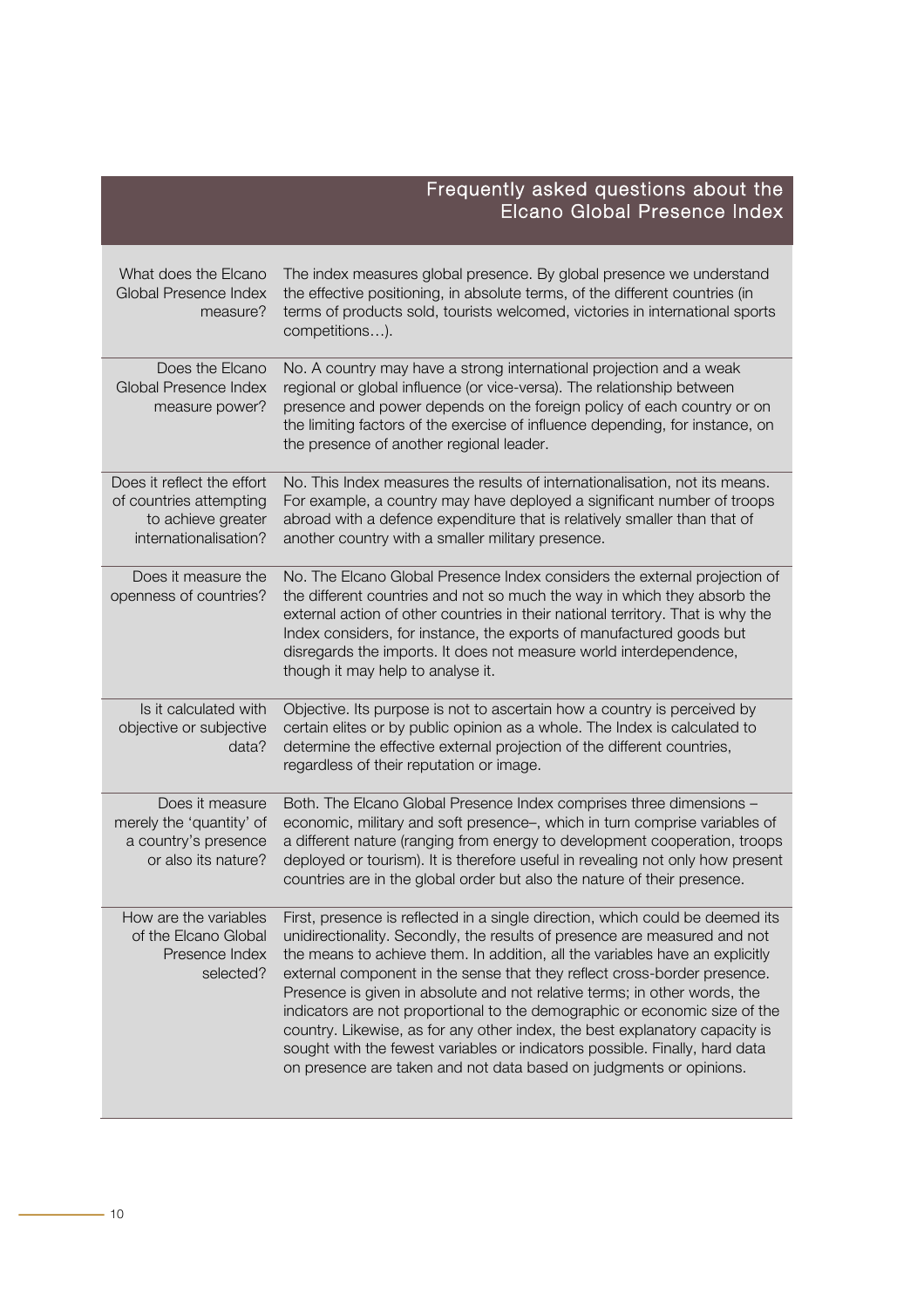|                                                                                                                               | Frequently asked questions about the<br>Elcano Global Presence Index                                                                                                                                                                                                                                                                                                                                                                                                                                                                                                                                                                                                                                                                                                                                                                                                             |
|-------------------------------------------------------------------------------------------------------------------------------|----------------------------------------------------------------------------------------------------------------------------------------------------------------------------------------------------------------------------------------------------------------------------------------------------------------------------------------------------------------------------------------------------------------------------------------------------------------------------------------------------------------------------------------------------------------------------------------------------------------------------------------------------------------------------------------------------------------------------------------------------------------------------------------------------------------------------------------------------------------------------------|
| And how are they<br>combined in a<br>synthetic index?                                                                         | Weights assigned to variables and dimensions are based on experts'<br>criteria. Two surveys were conducted in 2012 and 2015: questionnaires<br>were sent to specialists in international relations and answers were<br>combined to determine the weights of variables and dimensions.                                                                                                                                                                                                                                                                                                                                                                                                                                                                                                                                                                                            |
| What about missing<br>cases? How are they<br>estimated?                                                                       | In these cases we have also referred to expert opinion. A total of 2,595<br>data items have been estimated from 48,592 observations. The number of<br>estimations accounts for 5.3% of the base.                                                                                                                                                                                                                                                                                                                                                                                                                                                                                                                                                                                                                                                                                 |
| The Index has been<br>calculated for what<br>years?                                                                           | For 1990, 1995, 2000, 2005 and 2010-17. Since 2010 the calculation is<br>performed annually.                                                                                                                                                                                                                                                                                                                                                                                                                                                                                                                                                                                                                                                                                                                                                                                     |
| Why those years?                                                                                                              | To reveal the transformations in the world order since the end of the Cold<br>War.                                                                                                                                                                                                                                                                                                                                                                                                                                                                                                                                                                                                                                                                                                                                                                                               |
| For what countries?                                                                                                           | The Elcano Global Presence Index is calculated for 110 countries: the first<br>103 world economies (with the exception of Bahrain), the countries not<br>listed in these positions that are nonetheless members of the OECD or the<br>EU and Zambia, Zimbabwe, Botswana and Senegal (in order to increase<br>the representativeness of the African region in the time series).                                                                                                                                                                                                                                                                                                                                                                                                                                                                                                   |
| Can the presence of<br>different countries be<br>combined to reveal the<br>joint presence for a<br>chosen group or<br>region? | Not exactly. The presence of different countries can be combined,<br>showing regional trends of global presence. Moreover, as new editions<br>include an increasing number of countries, for some regions (ie, Latin<br>America or East Asia) the number of countries selected for the Index is<br>high enough to consider the aggregated index value as a fair reflection of<br>the external projection of the whole region.<br>However, it is important to note that, in these cases, the total index value<br>records the relative presence of some countries in others of the same<br>group or region (ie, the global presence index value of Latin America<br>includes the relative presence of Argentina in Brazil). Thus, the adding<br>together of global presences should not be considered a metric of a given<br>region's external projection outside its boundaries. |
| Can the presence of<br>European countries be<br>combined and can it<br>be assumed that that<br>is the presence of the<br>EU?  | No, for the reason mentioned above. It must be borne in mind that the<br>global presence of the member states is partly reflected in other member<br>states of the Union. In order to apply the Index to the EU, intra-European<br>presence has been deducted. The intra-European presence of the<br>member states is precisely what the Elcano European Presence Index<br>measures.                                                                                                                                                                                                                                                                                                                                                                                                                                                                                             |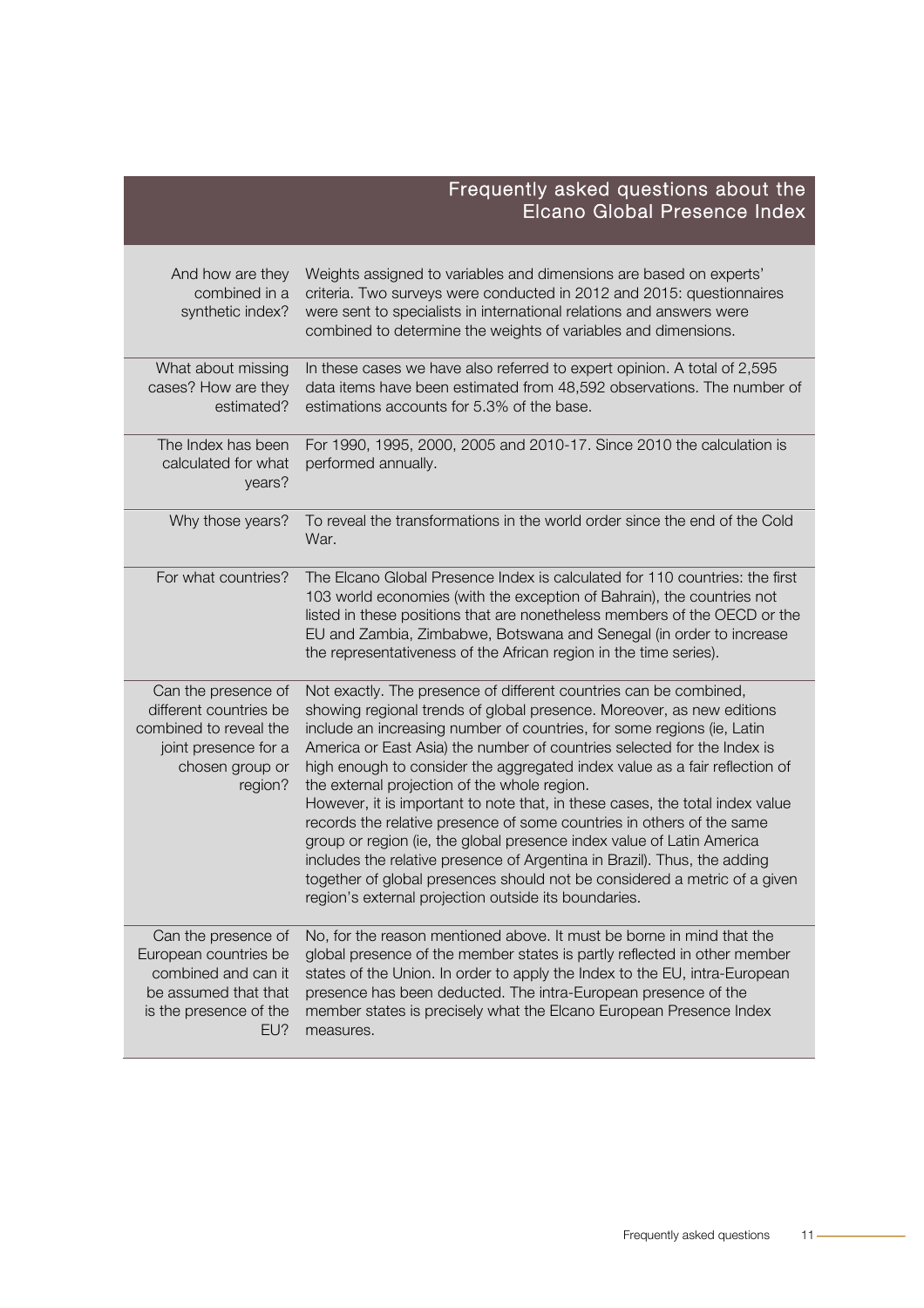### <span id="page-11-0"></span>1. A stable global presence ranking

Iliana Olivié & Manuel Gracia

There are no major changes in the top 20 positions of this year's edition of the Elcano Global Presence Index. The United States tops the ranking with a global presence index value of 2,494 points. It still trebles that of China, which is second, with 841 points. Then come the United Kingdom (637 points), Germany (619) and France (532). There is still a large gap between the global presence of China and that of the United States, which makes it unlikely for China to climb to the first position in the short or medium terms. However, the distance between China and the United Kingdom / Germany cluster has widened with respect to last year's edition. China is therefore in the process of consolidating its second position and distancing itself from all the other countries (Graph 1.1).



Source: Elcano Royal Institute[, Elcano Global Presence Index.](http://www.globalpresence.realinstitutoelcano.org/en/)

The first 10 positions are still dominated by 'old' and/or Western powers (with the remarkable exception of China). Japan, Russia, Canada, the Netherlands, Italy and Spain follow France in the ranking. However, positions 10 to 20 include several emerging and, particularly, Asian countries such as South Korea (12<sup>th</sup>), India (13<sup>th</sup>) and Singapore (17<sup>th</sup>).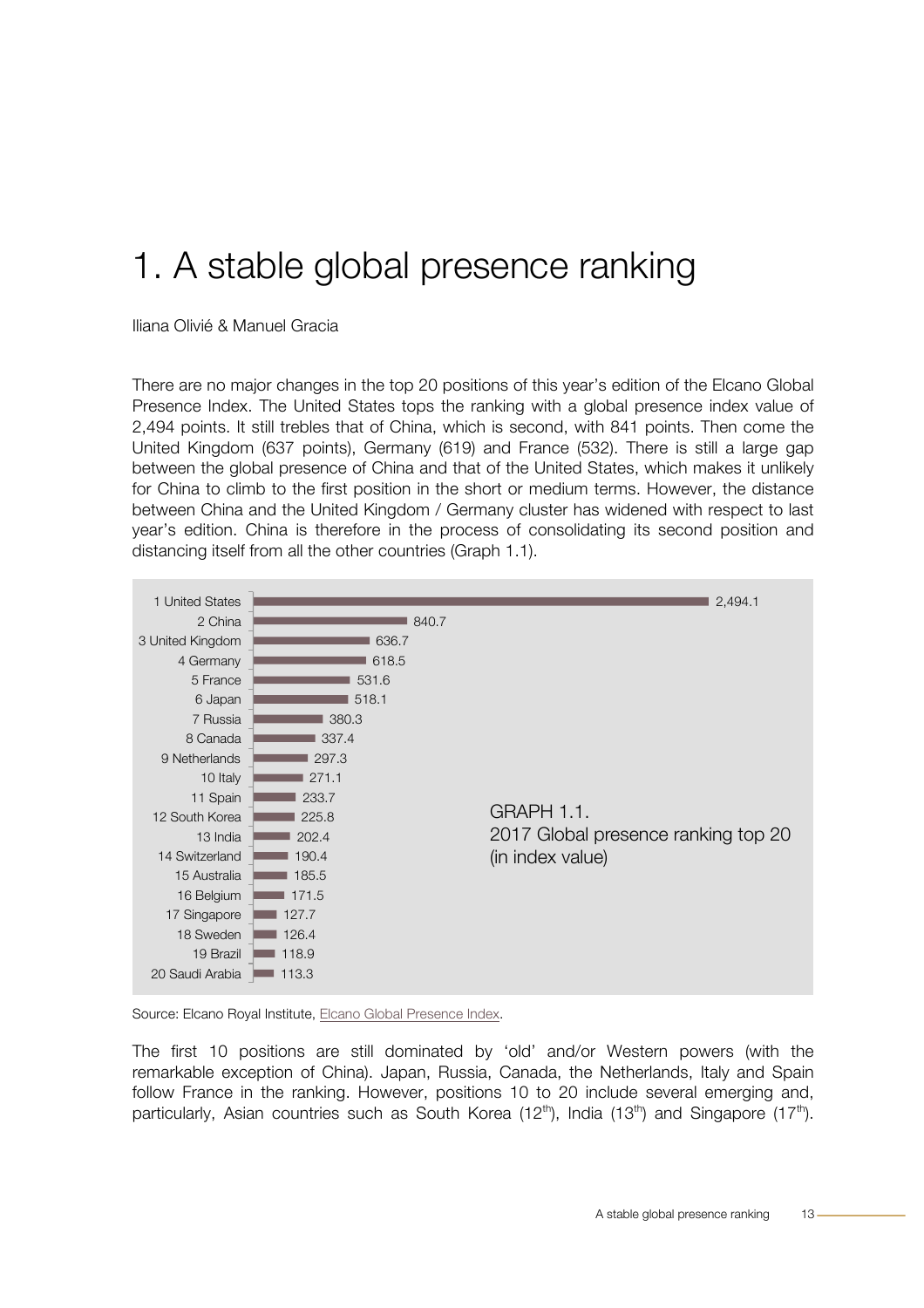<span id="page-12-0"></span>There is only one Latin American country among the 20 countries with the highest global presence, namely Brazil (19<sup>th</sup> in the global presence ranking), the largest country in its region in geographical, economic and demographic terms. Likewise, only one large Gulf country appears in the ranking in this year's edition, Saudi Arabia, which is  $20<sup>th</sup>$  with a global presence of 113 points.

Two of the global presence dimensions, the economic and the soft, usually show very similar patterns and trends to those of the aggregate global presence (Graphs 1.2 and 1.4). For this reason, the top 20 countries' ranking according to the economic dimension values is also mostly made by developed countries in its first 10 positions (again, with the exception of China) and of emerging Asian countries between positions 10 and 20. There are, however, some minor changes in these global and economic presence rankings. In the economic realm, Germany and the United Kingdom switch places, as Germany's global presence is strongly economic. France and Japan also swap their positions. Russia, which is  $7<sup>th</sup>$  in global presence terms, falls to the  $17<sup>th</sup>$  position in the economic dimension as the nature of its foreign projection is strongly linked to the military sphere.



Source: Elcano Royal Institute, [Elcano Global Presence Index.](http://www.globalpresence.realinstitutoelcano.org/en/)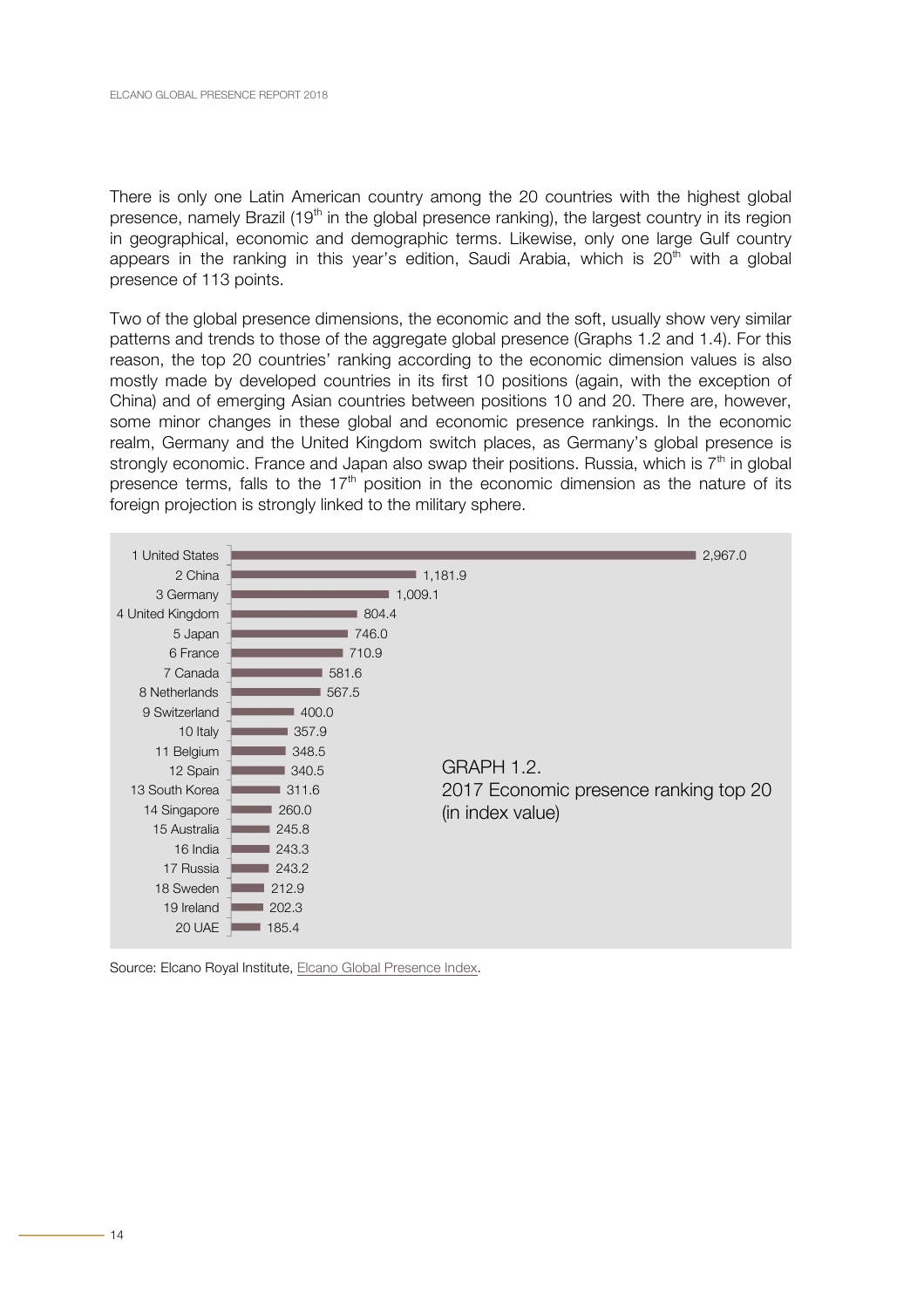<span id="page-13-0"></span>

Source: Elcano Royal Institute[, Elcano Global Presence Index.](http://www.globalpresence.realinstitutoelcano.org/en/)



Source: Elcano Royal Institute[, Elcano Global Presence Index.](http://www.globalpresence.realinstitutoelcano.org/en/)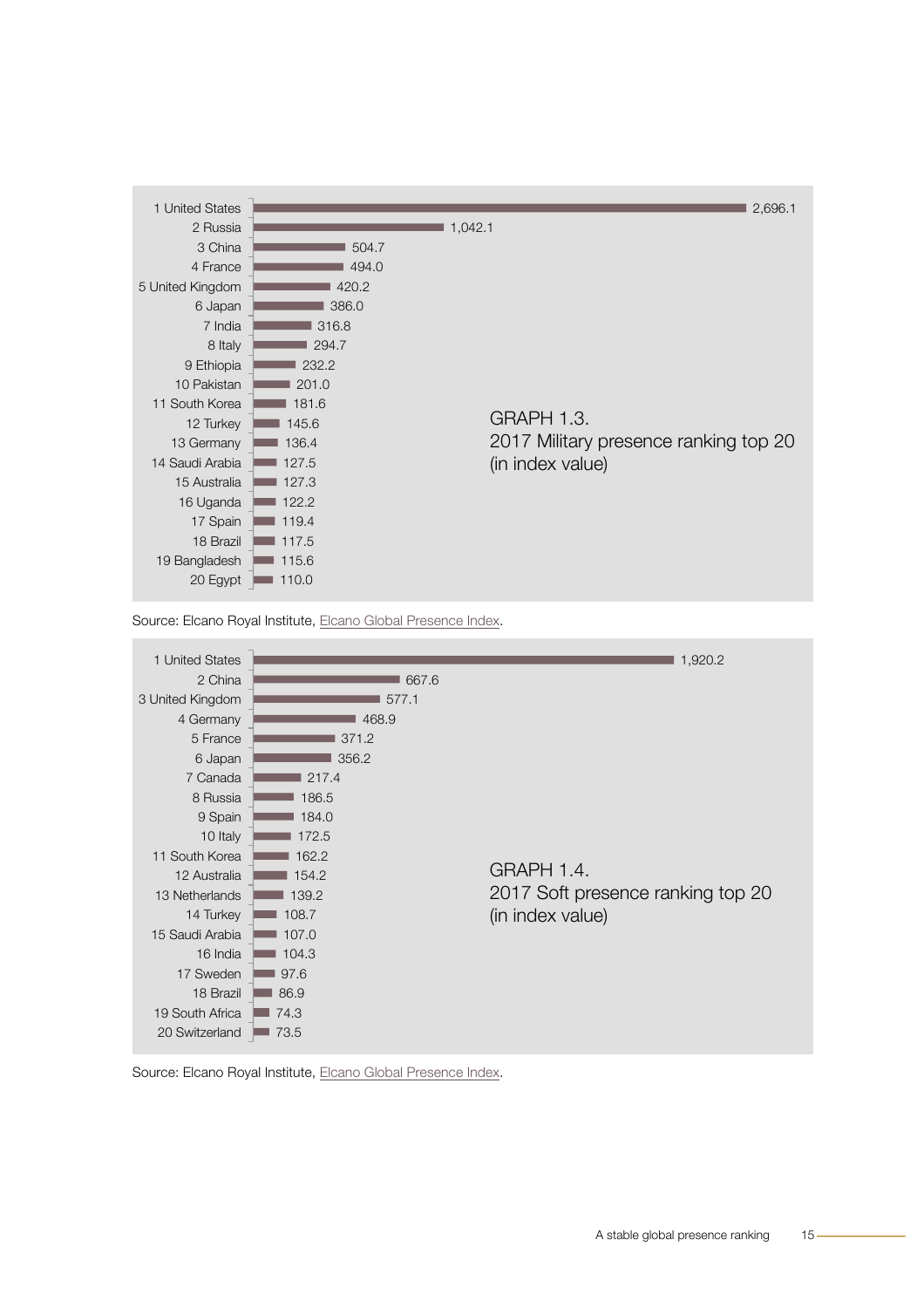Indeed, the military presence ranking varies greatly compared with those of the global, economic and soft presences. It should be noted that military presence takes into account not only the troops deployed internationally but also the capacities for such a deployment (and mainly, among these, naval capabilities such as, for instance, frigates or aircraft carriers). As in the other three rankings, the United States is in first place. With an index value in military presence of 1,042 points in 2017 (and at a significant distance from the first position) Russia ranks second in military presence. China is third, with an index value of 505 points. That is, the foreign military projection of China is half that of Russia and less than a fifth that of the United States. Therefore, it is unlikely that, despite recent military developments, China will reach second or first position in the next few years (Graph 3.3). Perhaps surprisingly, there are more emerging and developing countries among the top positions of the military presence ranking than in the global, economic or soft rankings. For instance, India is  $7<sup>th</sup>$  (13<sup>th</sup> in global presence, 16<sup>th</sup> in the economic dimension and 14<sup>th</sup> in the soft domain); Ethiopia is positioned in  $9<sup>th</sup>$  place in the classification, while it ranks  $36<sup>th</sup>$  in global presence, 103<sup>rd</sup> in the economic dimension and 77<sup>rd</sup> in the soft domain;<sup>1</sup> Pakistan is  $10^{th}$  (33<sup>rd</sup> in global presence); Turkey 12<sup>th</sup>; Saudi Arabia 14<sup>th</sup>; Uganda 16<sup>th</sup>; and Bangladesh  $19<sup>th</sup>$ . Moreover, all these are countries with specific strategies for military modernisation, expansion or foreign projection, which is linked, in some cases, with their geostrategic location. For instance, Bangladesh (now within range of three nuclear powers' missile arsenals: India, Pakistan and China) is currently renewing its military capacities in the framework of the 'Forces Goal 2030' roadmap.

As mentioned above, the soft presence ranking is similar to the global presence and the economic dimension classifications (Graph 1.4). There are slight changes compared to the global presence ranking, such as Canada and Russia switching places. More significant changes are those of Spain, which is in  $9<sup>th</sup>$  position (12<sup>th</sup> in the global presence ranking) due to its soft profile based on tourism (mostly), culture and science. <sup>2</sup> Also, Australia, an attractive destination for international students, is placed  $12<sup>th</sup>$  in soft presence while it holds the  $15<sup>th</sup>$ position in the global presence ranking.

 <sup>1</sup> The global presence profiles of Ethiopia and Uganda are explored in further detail in the third Chapter of this report. <sup>2</sup> For more details, see Iliana Olivié, Manuel Gracia & Maria Dolores Gomariz (2017), 'Spain in the world: an analysis of the Elcano Global Presence Index 2016', *ARI*, nr 103/2017, Elcano Royal Institute.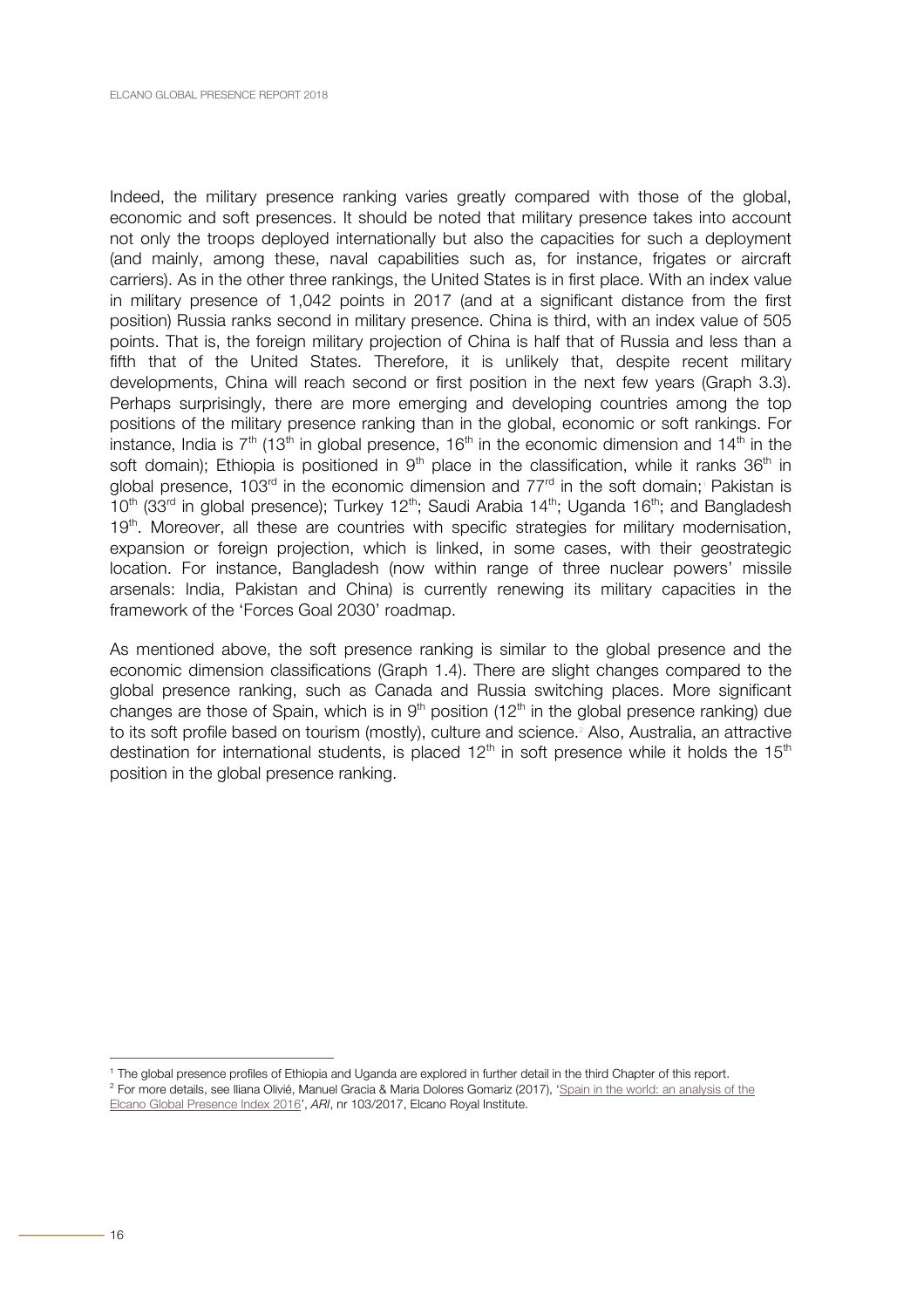

<span id="page-15-0"></span>MAP 1.1. Elcano Global Presence Index 2017 (in index value)

Source: Elcano Royal Institute, [Elcano Global Presence Index.](http://www.globalpresence.realinstitutoelcano.org/en/)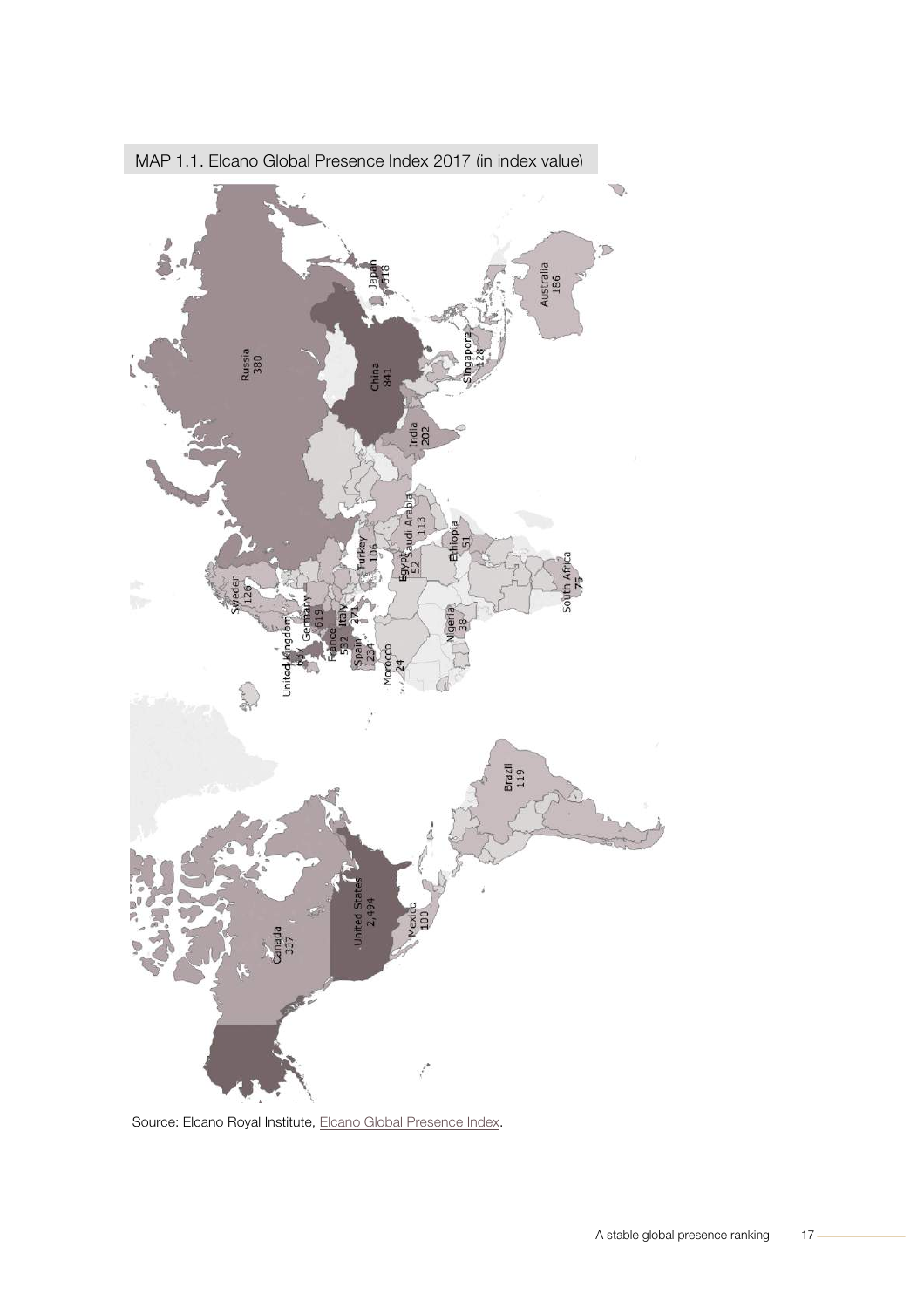### <span id="page-16-0"></span>2. Globalisation or regionalisation?

Iliana Olivié & Manuel Gracia

#### Stagnating aggregate global presence

Since the 2014 edition of this report,<sup>3</sup> we have been tracking the aggregate value of the global presence of all the countries included in the Elcano Global Presence Index. To some extent, this aggregation (that could be deemed the foreign policy space) gives a sense of the development of the globalisation process itself: whether it is expanding or contracting, or to what extent the economic, military or soft dimensions are its driving forces at different periods of time. As the number of countries included in the project have been increasing by 10 per year, the aggregation has been gaining explanatory capacity for this phenomenon. In last year's report we noted that the aggregate value of all 100 countries included at that moment in the Index had dropped for the first time since the beginning of our time series, which goes back to the end of the Cold War, in 1990. We also wondered to what extent this would be an exceptional event or if it would be the start of a de-globalisation phase.

This year's results seem to confirm the latter possibility. The aggregate value of the 110 countries included in this series is at 11,065 index value points in 2017, down from 11,239 points in 2016. This slight 1.55% decrease with respect to the previous year is not an entirely new phenomenon. Although the variation is positive between 2015 and 2016 (an imperceptible 0.78% increase), the aggregate global presence had decreased by 1.56% between 2014 and 2015. In short, the foreign policy space has been almost stagnating since 2012. With small positive or negative variations over the past few years, the average growth for the 2012-17 period is only 0.65% (Graph 2.1).

This figure contrasts with the evolution in previous years. Indeed, we can differentiate two previous periods. Between 1990 and 1995, in a first phase of slow globalisation that coincided with the geopolitical reconfiguration of Europe, global presence increased by only 1.2%. Then came a second phase of rapid globalisation that started in 1995 and ended in 2011, with a foreign policy space 42% greater than at the beginning of the period.

Different variables and dimensions (economic, military and soft) have contributed differently to the speed of globalisation over the years. Graph 2.1 shows throughout the 1990-2017 period an expansion of the economic and soft aggregate presences and a contraction of the military presence. While the economic and the soft areas have increased at an average annual rate of 3% and 2.6%, respectively, during these years, the military dimension has

 <sup>3</sup> See, for instance, Iliana Olivié & Manuel Gracia*, [Elcano Global Presence Report 2017](http://www.realinstitutoelcano.org/wps/portal/rielcano_en/publication?WCM_GLOBAL_CONTEXT=/elcano/elcano_in/publications/elcano-global-presence-report-2017)*, Elcano Royal Institute; and Iliana Olivié, Manuel Gracia & Carola García-Calvo (eds.) (2015*), [Elcano Global Presence Report 2014](http://www.realinstitutoelcano.org/wps/portal/rielcano_en/publication?WCM_GLOBAL_CONTEXT=/elcano/elcano_in/publications/elcano-global-presence-report-2014)*, Elcano Royal Institute.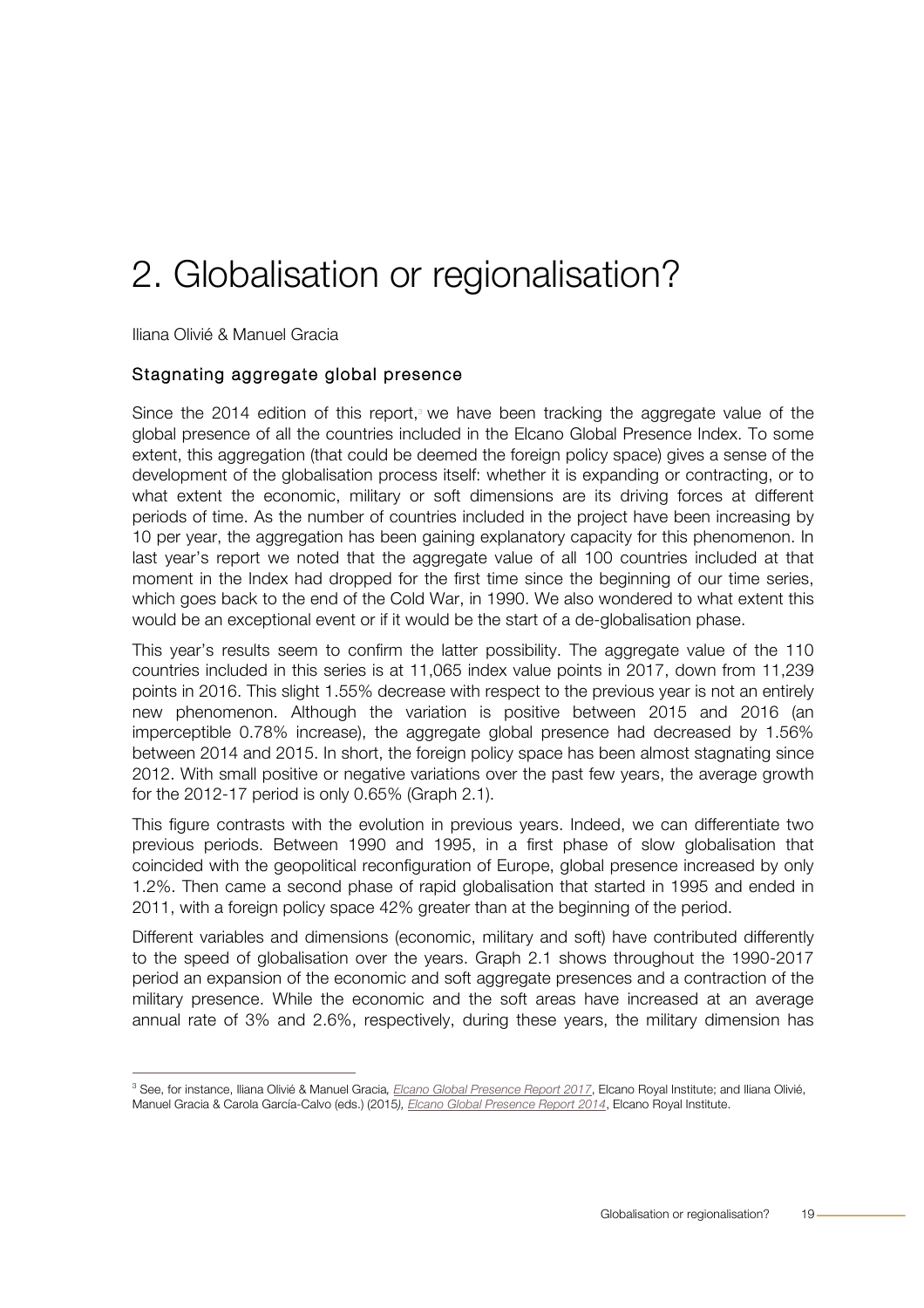<span id="page-17-0"></span>retrenched at a pace of 1.4% per year. Here again, we can identify different phases for each of the three dimensions in this period of nearly three decades.



Note: left axis for global presence values and right axis for HHI values. Source: Elcano Royal Institute, [Elcano Global Presence Index.](http://www.globalpresence.realinstitutoelcano.org/en/)

The economic dimension exploded with the fall of the Berlin Wall and up to 2000. It then kept on expanding (although at increasingly lower rates) until 2011 (Graph 2.1). In terms of cumulative variations, there was a 56.3% rise in 1990-2000 that contrasts with the 34.9% increase recorded between 2000 and 2011. Finally came a third phase of mild increases or decreases. As a result, the annual change rate of the economic dimension in the 2012-17 period is of -0.1%.

The performance of the military dimension is quite the opposite during the first two decades. Military presence on a world scale has been dramatically retrenching at an average annual rate of 1.8% between 1990 and 2010. However, since 2011 there have been several ups (a 9.7% increase in 2011) and many downs (a 10.6% decrease in 2014 and a 9.2% drop in 2017). As a result, the military dimension is at a sort of plateau, with a 0.2% contraction between 2012 and 2017.

As for the soft dimension, it follows a similar pattern to that of the economic presence (as already pointed out in the previous Chapter). Soft international relations substantially increased between 1990 and 2000 (by 25.9%). However, unlike economic presence, they then kept on increasing at a high rate, with the exception of a mild contraction in 2013 (Graph 2.2).

In just a few words, although the expansion of the foreign policy space (or of the globalisation process itself) was initially led by an exploding economic dimension that offset a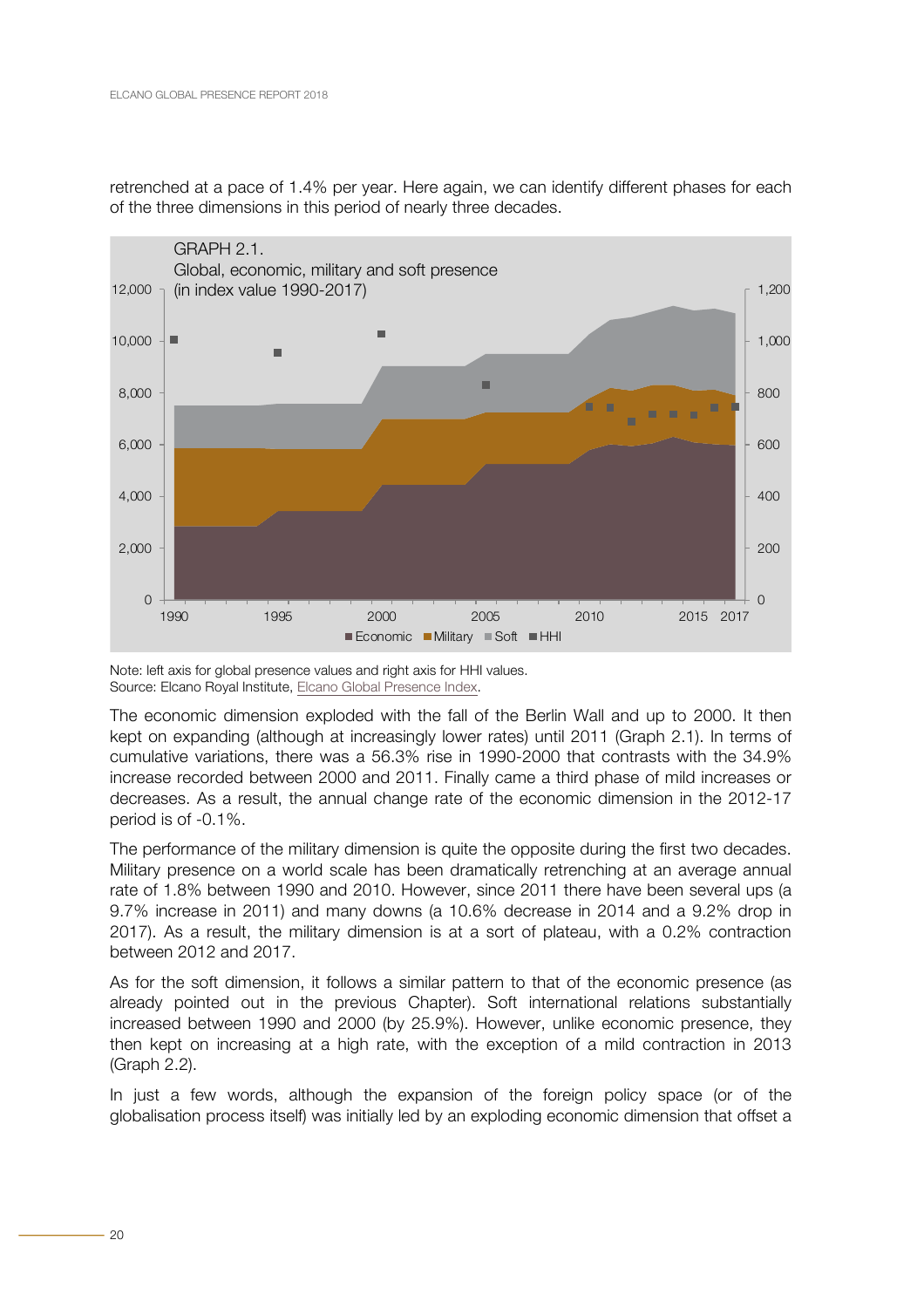<span id="page-18-0"></span>retrenchment in the military sphere, during the past few years the steady expansion of soft international relations is balancing the continued contraction of the military sphere and the de-globalisation of the economic realm.



#### Source: Elcano Royal Institute[, Elcano Global Presence Index.](http://www.globalpresence.realinstitutoelcano.org/en/)

#### Concentration and regionalisation

As mentioned in previous editions of this report, the foreign policy space is concentrated in a small number of countries. For instance, the United States alone accounts for over 22% of the added global presence of all 110 countries. The years of rapid globalisation came hand in hand with a certain de-concentration, as shown in the evolution of the Herfindahl-Hirschman Index (HHI) plotted in Graph 2.1.4 The HHI declined from 1,002 points in 1990 to a minimum of 687 in 2012. The current period of stagnation has resulted in a mild increase in this concentration record, which now stands at 745, the level recorded in 2010.

Such a concentration level means that different countries participate to very different extents in international relations and the globalisation process. In global presence terms, this implies that single countries' quotas or shares of added global presence of all 110 countries can vary greatly. For instance, the shares of the United States (22.5%, as mentioned above), China (7.6% in 2017), the United Kingdom (5.8%) and Germany (5.6%) contrast with those of Ethiopia (0.5%), Latvia (0.0%) and Uruguay (0.1%). Given the very gradual decline of the

 <sup>4</sup> The Herfindhal-Hirschman index (HHI) is a statistical measure of concentration that accounts for the relative size of all firms in a market. It is here applied by squaring and aggregating the share of global presence of all countries (si). It can range from 0 to 10,000. An increase shows concentration. HHI =  $\sum_{i=1}^{N} S_i^2$ .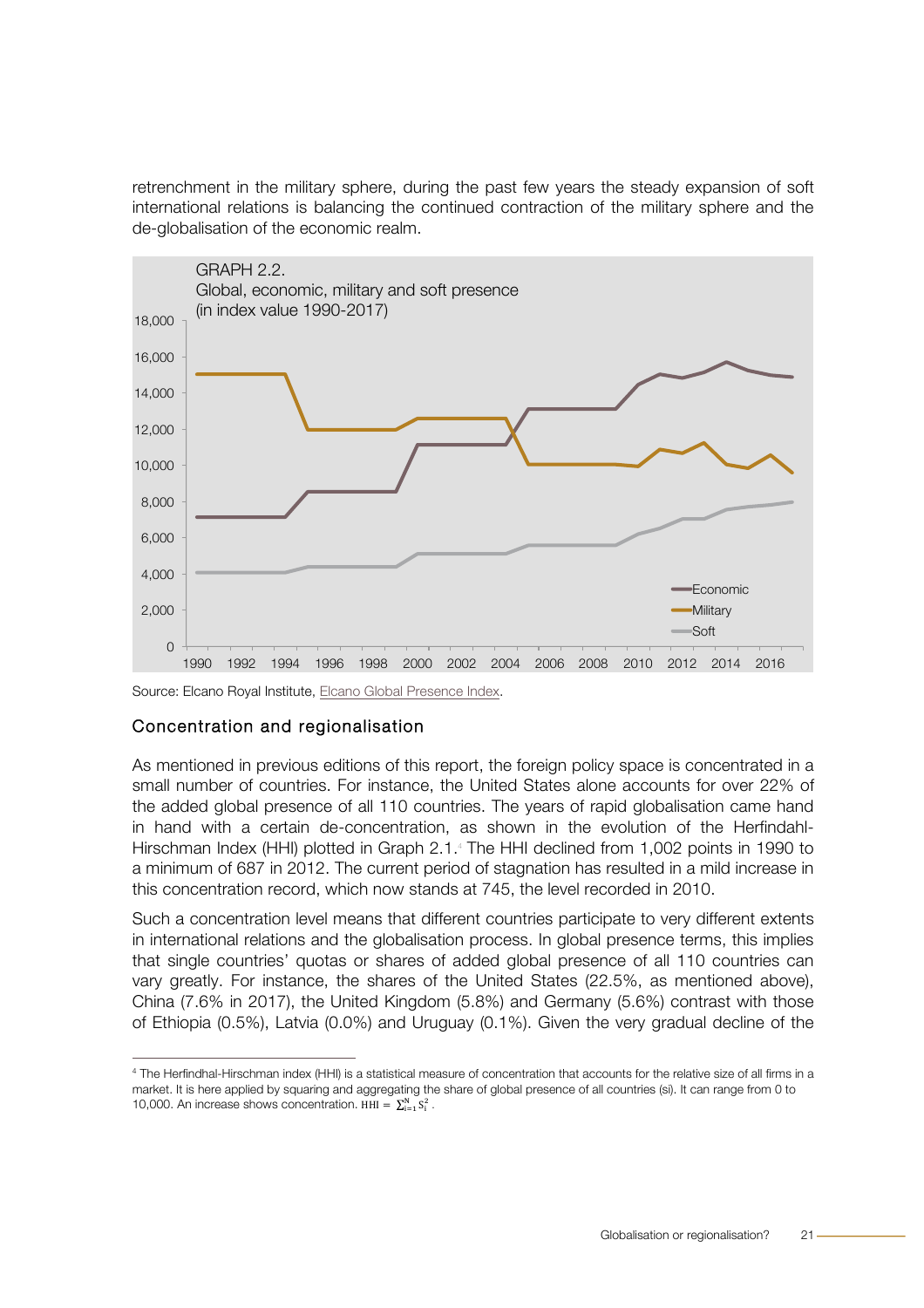old powers and the impressive rise of the Asian emerging economies shown by the evolution of global presence figures since 1990, this uneven participation of countries in the global presence space probably comes hand in hand with an uneven participation of different regions in the globalisation process.

The literature on globalisation has already addressed the issue of regionalisation. The debate on globalisation and regionalisation is strongly limited to its economic aspect and, more precisely, to international trade (which actually constitutes four out of 16 variables of the Elcano Global Presence Index).<sup>5</sup> It is most likely that this narrow focus is due to the scarcity of data of bilateral exchanges in a number of facets of globalisation such as those of culture or security.

Studies in this field have mainly dealt with four topics: (1) whether the globalisation process is slightly more than the addition of different clusters of regionalisation processes;  $\degree$  (2) connected to this, whether there is a trade-off between globalisation and regionalisation (that is, if regionalisation acts as a trigger of globalisation or if, on the contrary, it hinders extraregional relations);<sup>7</sup> (3) how to define different regions (geo-economic regionalisation does not necessary match the political division of countries); and (4) how to measure the extent of regionalisation *versus* globalisation.<sup>8</sup>

According to these studies, there is evidence of international trade exchanges being concentrated in intra-regional flows (*versus* inter-regional exchanges) and, also, of some regions (notably Europe and Asia) being substantially more active than others (like Africa or, to a lesser extent, Latin America). Indeed, Asia is found to be a driving force of globalisation. <sup>10</sup> Approaching the study of globalisation from network theory shows that density (meaning trade intensity) is higher within continental trade sub-networks than average world density, with the exception of Africa. However, regionalisation might have decreased between 1980 and 2000, $\mu$  a feature consistent with the consolidation and evolution of global value chains (GVC) that have a strong regional component but that are also, however, becoming more truly global.<sup>12</sup>

How can the Elcano Global Presence Index contribute to this debate? The Index has the advantage of going beyond the sphere of trade, including foreign projection in other economic fields (mostly investment) as well as in the military (troops, military equipment) and

 <sup>5</sup> Some exceptions are those of Rowan Wilken & John Sinclair (2011), 'Global Marketing Communications and Strategic Regionalism', *Globalizations*, vol. 8, nr 1, p. 1-15, on communication strategies; and of Virgil Balaceanu (2010), 'Security Regionalisation in South Eastern Europe', 16th *International Conference on the Knowledge-Based Organization, Management and Military Sciences*, Sibiu, Romania, on security issues.

<sup>6</sup> Sangmoon Kim & Eui-Hang Shin (2002), 'A Longitudinal Analysis of Globalization and Regionalization in International Trade: A Social Network Approach', *Social Forces*, vol. 81, nr 2, p. 445-471.

 $^7$  Kim (2002), ibid.; Lurong Chen & Philippe de Lombaerde (2014), 'Testing the relationships between globalization, regionalization and the regional hubness of the BRICs', *Journal of Policy Modelling*, vol. 16, nr 1, p. 111-131.

<sup>8</sup> Kim (2002), Ibid.; Luca De Benedictis & Lucia Tajoli (2011), 'The World Trade Network', *The World Economy*, vol. 34, nr 8, p. 1417-1454.

<sup>9</sup> Kim (2002), Ibid.; Paulette Lloyd, Jan de Leeuw, Matthew Mahutga & John Galloway (2008), 'Measuring Economic

Globalization: Exploring Methods to Map the Changing Structure of World Trade', preprint, Princeton University. <sup>10</sup> Peter Dicken (1992), *Global Shift: The Internationalization of Economic Activity*, Guilford Press.

<sup>11</sup> De Benedictis & Tajoli (2011), *op. cit*.

<sup>12</sup> Bart Los, Marcel P. Timmer & Gaaitzen J. de Vries (2013), 'Globalization or Regionalization? A New Approach to Measure International Fragmentation of Value Chains', preprint, Groningen Growth and Development Centre, Faculty of Economics and Business, University of Groningen.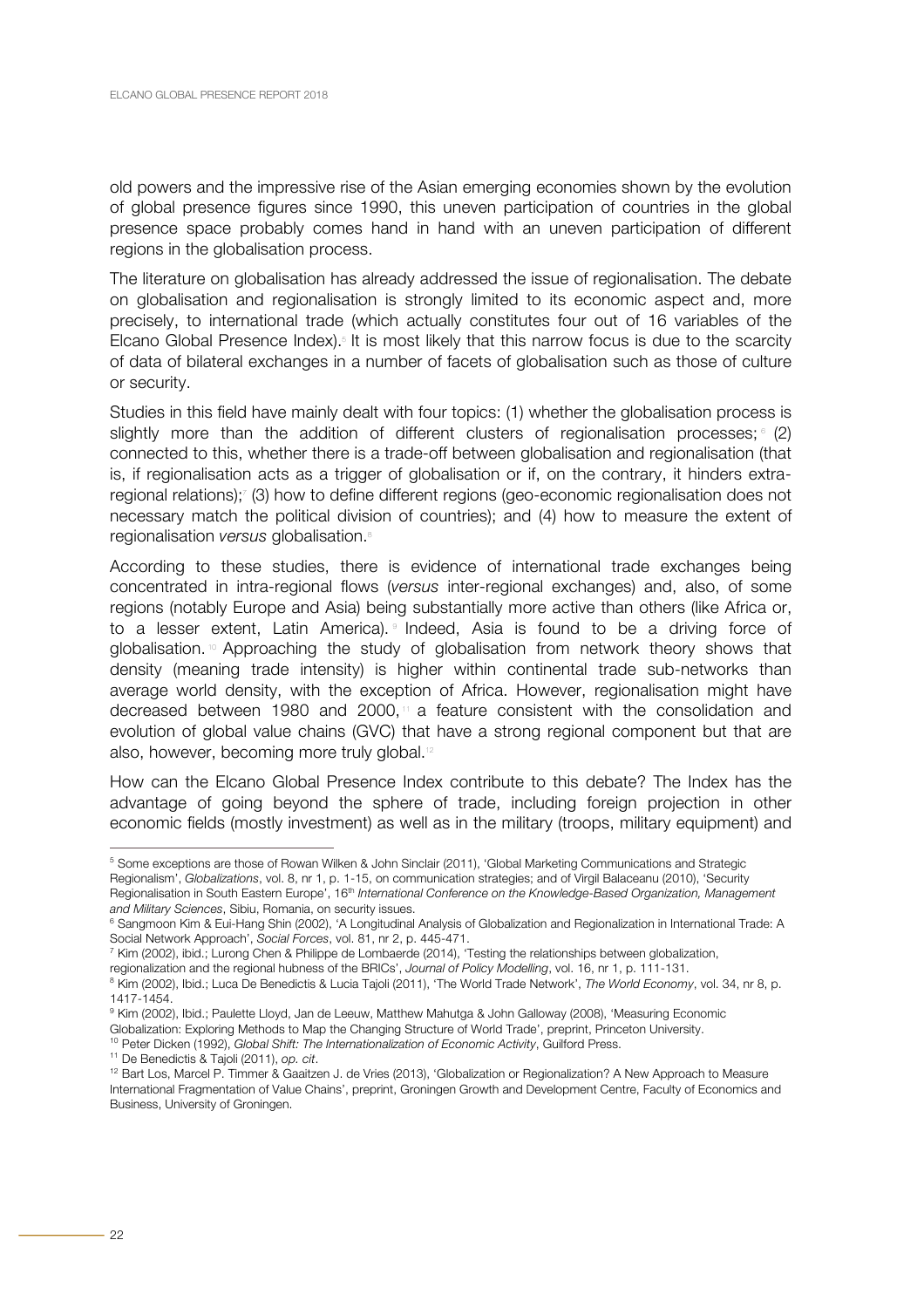the soft (culture, migration, sports, education, development cooperation…) dimensions. However, unlike other tools for weighing regionalisation *versus* globalisation (which are based on bilateral trade data), the Index does not yet allow us, in most cases, to differentiate between the geographical destinations of global presence. In this respect, the two exceptions are those of the foreign projection of Spain, which has been 'bilateralised' for all regions and 25 countries<sup>®</sup> and, to a lesser extent, of EU member states, for which we calculate both global presence (extra-domestic projection) and European presence (projection limited to other EU partners only).

The Index can contribute to the debate on regionalisation and globalisation by showing the relative participation of different regions in this world process since 1990. The foreign policy space can be broken down into regions in order to track the intensity with which different areas participate in the globalisation process and, therefore, to what extent globalisation is concentrated in a number of specific regions and whether (de)concentration has evolved over the past three decades.

According to 2017 data, Europe accounts for almost 40% of added global presence of all 110 countries included in the Elcano Global Presence Index. Needless to say, a great deal of these exchanges might in fact correspond to intra-European flows (Graph 2.3). This region is followed by North America (25.6%), Asia and the Pacific (23.2%), Latin America (4.1%), the Middle East  $(3.8\%)$  and, lastly, Africa  $(3.7\%)$ .<sup>14</sup> In short, 88.4% of globalisation occurs within and/or between North America, Europe and Asia and the Pacific. This figure has dropped from 90.9% in 1990, consistently with the studies mentioned above that indicate a strong but weakening regionalisation in global flows. However, there has been a notable rebalancing behind the figure as Europe's quota has declined from 47% in 1990 while that of Asia and the Pacific has increased from 14.6% that same year.

The added regional global presence (and, therefore, the relative contribution of different areas to the globalisation process) has evolved since 1990. North America's global presence has almost stagnated since 2005, whereas foreign projection of or in Europe and Latin America has been steadily decreasing for some years now. In the case of Europe, it started declining in 2011 whereas for Latin America it started one year later, in 2012. Other regions have recorded drops in aggregate global presence. However, they are far milder. The Middle East lost global presence in 2016 for the first time and stood at roughly the same level the year after. It could be said that both Asia and the Pacific and Africa follow the opposite trend. Both regions lost global presence in absolute terms last year: Asian's external projection declined from 2,582 points in 2016 to 2,565 in 2017 while that of Africa decreased from 423 to 408 points.<sup>15</sup> However, these declines come after a steady trend of increasing global presence, particularly during the years of stagnation or decline in the other four regions.

The evolution of added global presence by regions, both in terms of quantity and importance of each dimension, is related to the intensity of the globalisation process within each region

<sup>&</sup>lt;sup>13</sup> Iliana Olivié, Manuel Gracia & María Dolores Gomariz (2017), 'Spain in the world: an analysis of the Elcano Global Presence Index 2016', *ARI*, nr 103/2017, Elcano Royal Institute.

<sup>&</sup>lt;sup>14</sup> The geographical grouping follows that of Chapter 3 of this report. This is further explained in the corresponding section.

<sup>&</sup>lt;sup>15</sup> Africa had already recorded a decline in aggregate global presence in 2014 but it immediately rebounded the following year.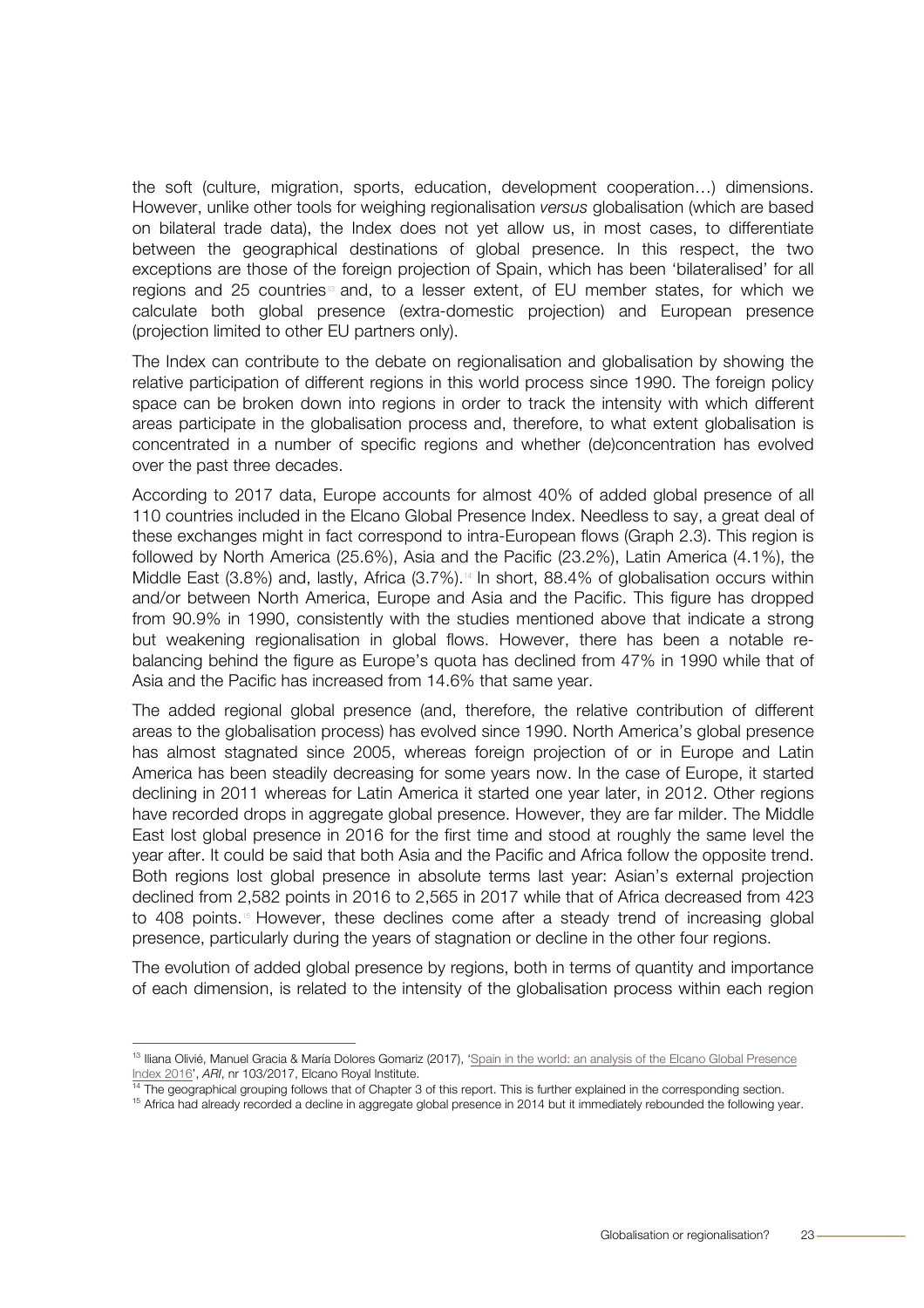<span id="page-21-0"></span>and the development of integration processes of greater or lesser intensity. This shapes both the internal and the external characteristics of the projection of each region.

GRAPH 2.3. Global, economic, military and soft presence by regions (in index value, 1990-2017)



#### Source: Elcano Royal Institute, [Elcano Global Presence Index.](http://www.globalpresence.realinstitutoelcano.org/en/)

As mentioned above, it should be borne in mind that the regional results are obtained by aggregating the individual records of the countries that form them. Therefore, the features of those countries' intra- or extra-regional projection define the regions' foreign policy spaces.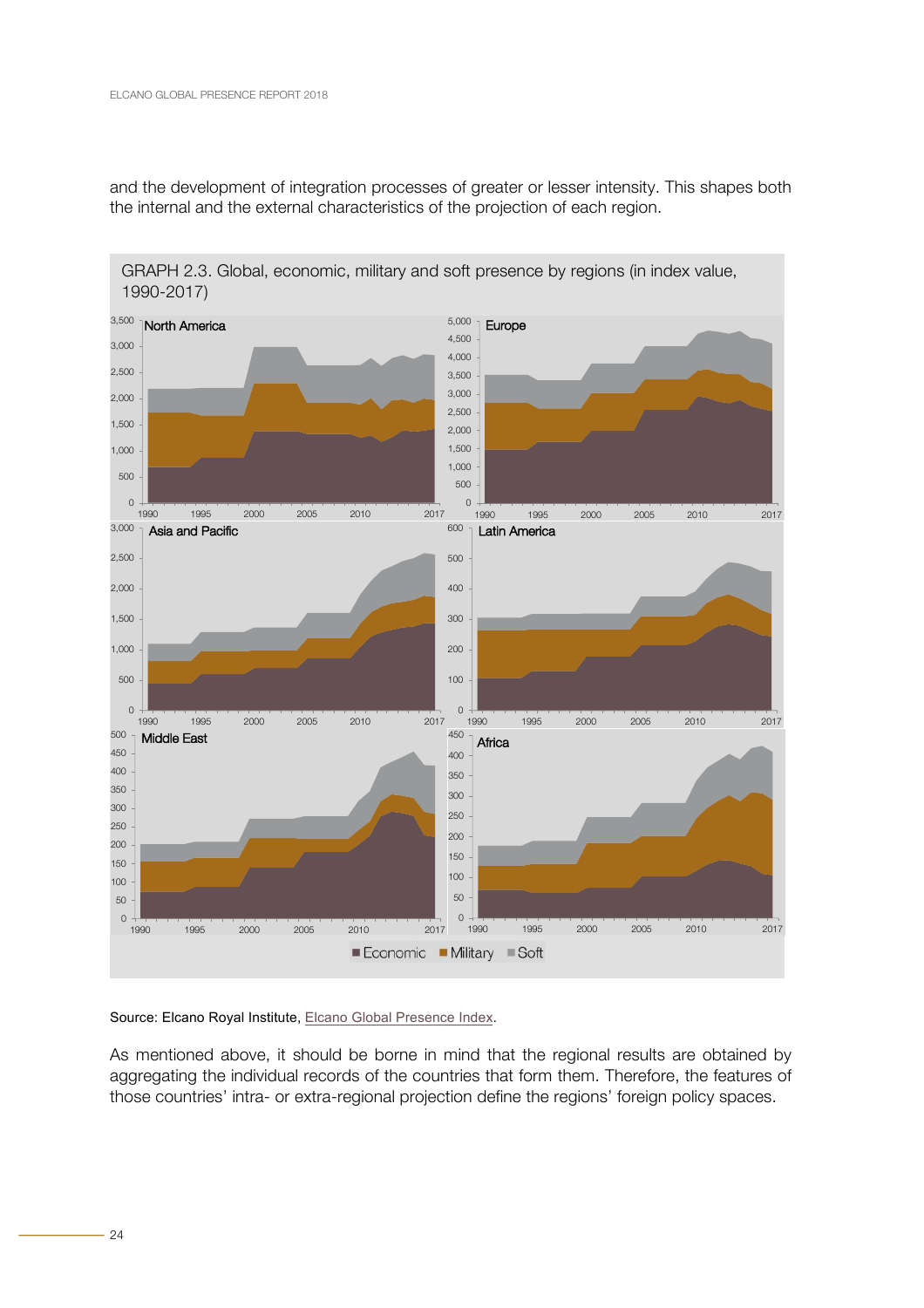In this respect, the records for Europe are highly conditioned by the nature of the European integration process. They are strongly determined not only by its economic dimension but also by the soft dimension. A space of free mobility of people has encouraged, for instance, intra-regional tourism and migratory flows. Similarly, in the case of Africa, the high weight of the military dimension is explained by the participation of African countries in peacekeeping missions operated by the African Union.

The specificities of the participation of the region of Asia and the Pacific in the globalisation process through the lens of the Elcano Global Presence Index have already been addressed in previous studies.<sup>16</sup> The following Chapter of this report is devoted to a deeper analysis of that of Africa.

 <sup>16</sup> See, for instance, Mario Esteban (2016), ['The New Drivers of Asia's Global Presence',](http://www.realinstitutoelcano.org/wps/portal/rielcano_en/contenido?WCM_GLOBAL_CONTEXT=/elcano/elcano_in/specials/globalpresenceindex-iepg/ari9-2016-esteban-new-drivers-asia-global-presence) *ARI*, nr 9/2016, Elcano Royal Institute.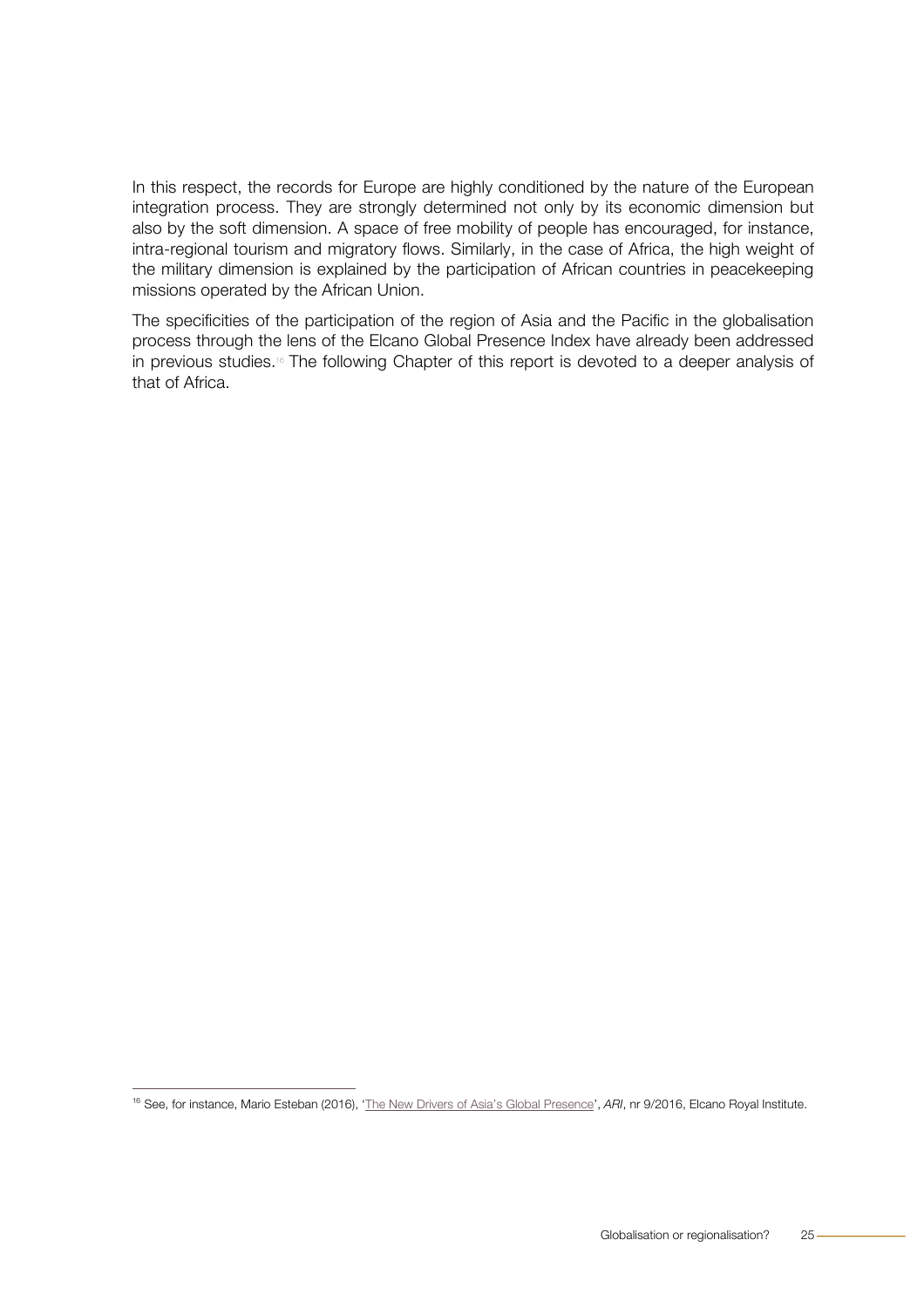## <span id="page-23-0"></span>3. Africa lags behind in global presence

Elizabeth Sidiropoulos, Steven Gruzd,<sup>17</sup> Iliana Olivié & Manuel Gracia

#### Africa in the Elcano Global Presence Index

The Elcano Global Presence Index can be used to understand the external projection of countries but can also be used to analyse regions. Aggregating countries into regions can give an idea of how different geographical areas behave in the globalisation process. However, when interpreting the results, it must be noted that aggregation is strongly determined by both the number of countries that comprise different regions (for instance, in our Index, North America is made up of two states while Asia and the Pacific has 19) and the intensity of the intra-regional economic and military dimensions and soft exchanges (the latter tend to be higher in developed regions in comparison with emerging or developing areas).

Countries included in the Elcano Global Presence Index are classified in six different areas: Asia and the Pacific, Europe, Latin America, Maghreb and the Middle East, North America, and Sub-Saharan Africa.<sup>18</sup> However, a clear understanding of Africa's behaviour in the Index and its role in the globalisation process probably requires a different classification and the aggregation of all African countries including both the North African and Sub-Saharan. For that purpose, and for this report, we have reconfigured the Global Presence Index into six slightly different regions. Asia and the Pacific, Europe, Latin America and North America remain unchanged. The Maghreb countries, however, are now grouped with sub-Saharan Africa, and the Middle East is a stand-alone region. The Africa group therefore comprises Algeria, Angola, Botswana, Cameroon, Democratic Republic of Congo, Côte d'Ivoire, Egypt, Ethiopia, Ghana, Kenya, Libya, Morocco, Nigeria, Senegal, South Africa, Sudan, Tanzania, Tunisia, Uganda, Zambia and Zimbabwe. According to World Bank figures, these 21 countries account for 87.3% of the continent's GDP and 75.4% of its population. Therefore, the aggregate analysis of these countries can give us a good sense of how Africa, as a region, is behaving in the globalisation process.

#### Africa, at the margins of globalisation

Compared with the other regions in this Index, Africa shows a low volume of external projection. With a global presence of 408 points in index value in 2017, it ranks  $6<sup>th</sup>$  out of six regions, after Europe, North America, Asia and Pacific, Latin America and the Middle East (Graph 3.1). Its external projection has increased by 230 points since 1990 (when it stood at

<sup>&</sup>lt;sup>17</sup> Elizabeth Sidiropoulos is the chief executive of the South African Institute of International Affairs (SAIIA), and Steven Gruzd is the head of SAIIA's African Governance and Diplomacy Programme.

 $18$  The list of countries included in each region can be found in the [Explora](http://explora.globalpresence.realinstitutoelcano.org/en/) section, at the project website [www.globalpresence.realinstitutoelcano.org.](http://www.globalpresence.realinstitutoelcano.org/en/home)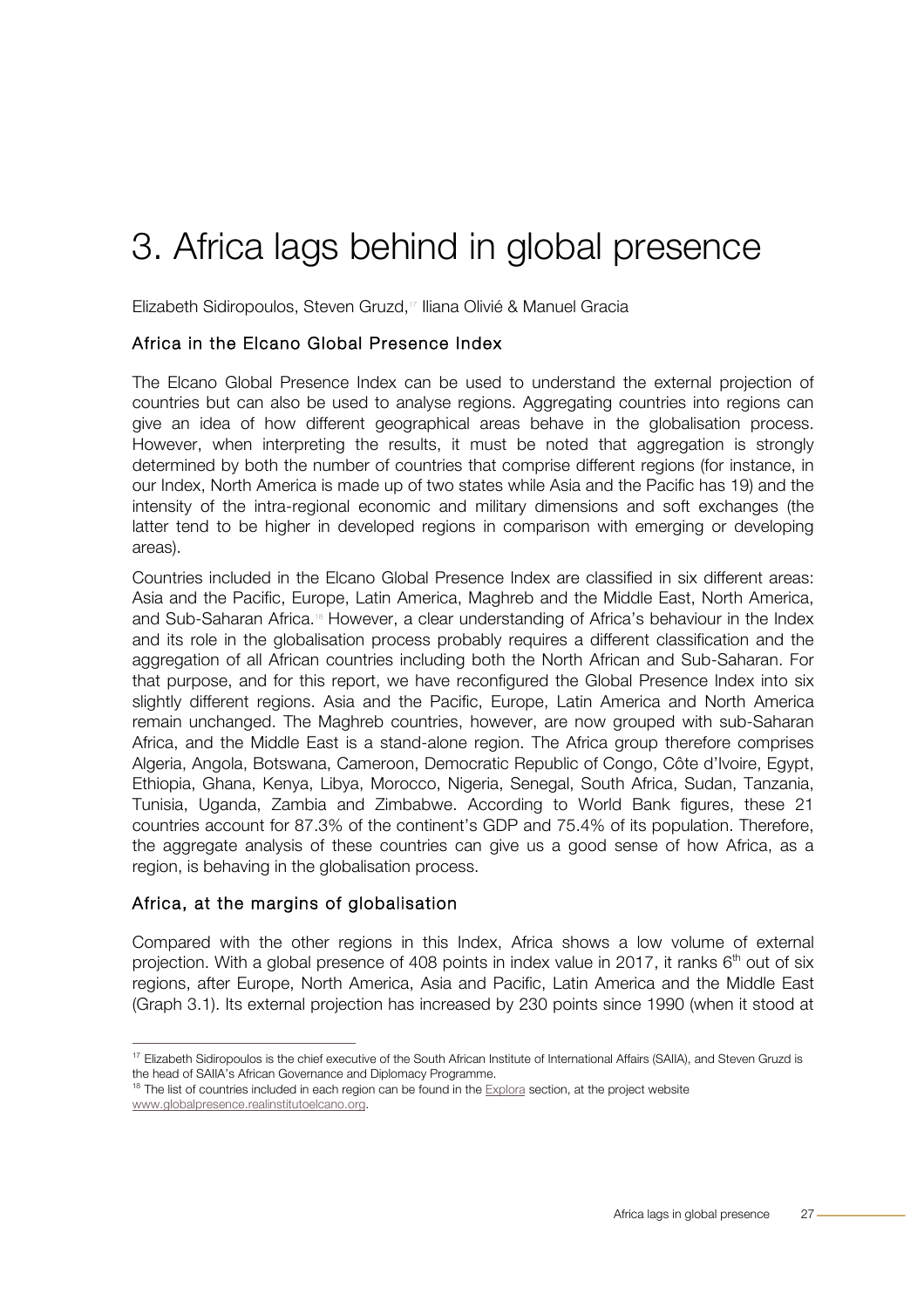178 points). This variation seems low when compared with those of 'big players' such as Europe (with an 864 point increase), or North America (up 647 points) and especially with that of the most dynamic developing region, Asia and the Pacific (1,471 points higher). However, during that period, the increase of Africa's global presence in absolute terms, is similar to that of the Middle East (214 points) and higher than that of Latin America (152 points).

In general terms, the regional rankings on the global presence index are strongly determined by the economic dimension. Consistently, in that dimension, regions are positioned in the same order as in the global presence ranking (Graph 3.2). However, the gap between Africa (which ranks  $6<sup>th</sup>$ , with 264 points) and the Middle East  $(5<sup>th</sup>)$ , with 556 points) is higher in economic records than in global presence values (292 points vs 9). In addition, the economic presence gap between Africa and other regions has widened during the past two-and-a-half decades. This 292 point difference with respect to the Middle East has increased from only 10 points in 1990. Something similar happens with other developing regions. For instance, the difference between Latin America's and Africa's economic presence has widened from 95 points in 1990 to 345 in 2017. This increasing divergence in economic presence between the two regions is mainly explained by two indicators. First, a faster increase of primary goods and manufactured exports from Latin America and, secondly, a higher presence in investment, due to the expansion of Latin American transnational companies (*translatinas*) in recent years. Africa has benefited from the commodity boom of the first decade of the  $21<sup>st</sup>$ century, which also popularised the term 'Africa Rising'. The commodity boom is also linked to China's double-digit growth over many years, which contributed to the growth in primary exports of many countries on the continent. However, Africa still occupies a marginal position in the international economic sphere, despite its efforts to converge with the global economy.

This shows that Africa has remained marginal in the international economic sphere over the years, despite its efforts to 'catch up' with the global economy. A similar situation applies to Africa's soft dimension, where the region remains at the bottom, although in 1990 it was marginally ahead of the Middle East. This contrasts with its position in the military dimension, where the continent jumps from last in 1990 to  $4<sup>th</sup>$  position in 2017, behind Asia and the Pacific and before Latin America and the Middle East (Graph 3.3). Europe, North America, Latin America and the Middle East have contracted their international military outreach between 1990 and 2017, while only two areas (Asia and the Pacific, and Africa) have increased theirs. The growth of foreign military projection during this period is significantly higher in Africa than in Asia and the Pacific both in absolute (626 points vs 265) and relative (210% vs 14%) terms. The biggest index value variation in the military dimension in Africa occurred between 1990 and 2000; another strong increase followed again between 2010 and 2017. At the end of 2017 there were 15 United Nations (UN) peacekeeping missions globally and the troop contributions of the African states in the Index amounted to some 30% of the total. In addition, the latter period between 2010 and 2017 saw a proliferation of peacekeeping missions in Africa. In 2017, there were eight active UN peacekeeping missions: MINURSO (Western Sahara), MINUSCA (Central African Republic), MINUSMA (Mali), MONUSCO (Democratic Republic of the Congo), UNAMID (Darfur, Sudan), UNISFA (Abeyi, Sudan), UNMIL (Liberia) and UNMISS (South Sudan), in addition to AMISOM (African Union) in Somalia and the Force Intervention Brigade in the Democratic Republic of Congo.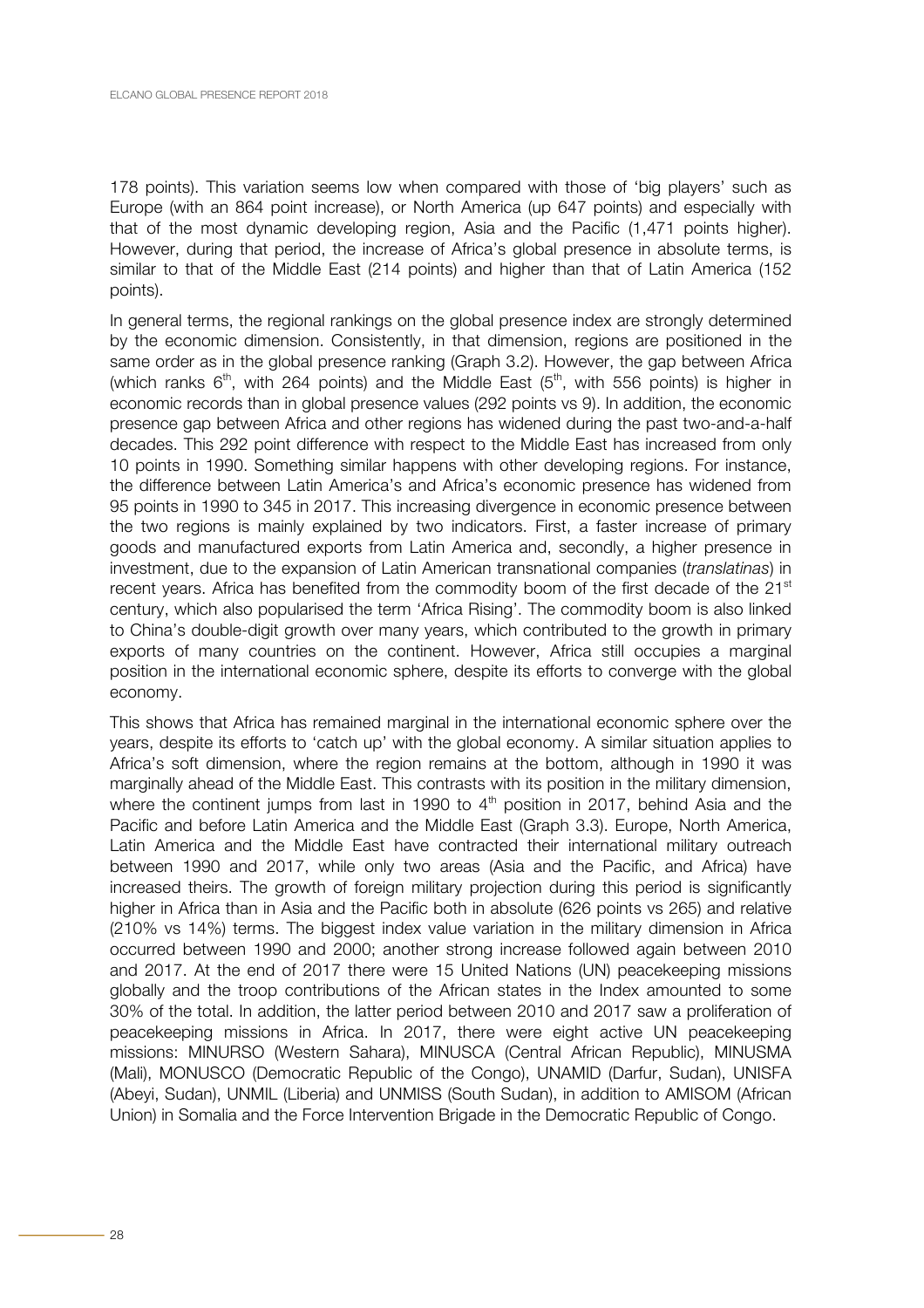<span id="page-25-0"></span>

Source: Elcano Royal Institute[, Elcano Global Presence Index.](http://www.globalpresence.realinstitutoelcano.org/en/)

Lastly, Africa's soft dimension, as pointed out before, is more similar to the dimensions of global and economic presence. Africa now ranks last, falling from  $4<sup>th</sup>$  position in 1990 when it recorded a soft presence slightly higher than that of the Middle East and substantially higher than that of Latin America (Graph 3.4).

#### Africa's lions of global presence

On a world scale, global presence tends to be concentrated in a small number of countries. The trends toward (de)concentration have been depicted previously (Chapter 2 of this report) by means of the Herfindahl-Hirschman Index (HHI) applied to the Elcano Global Presence Index. Despite a mild de-concentration during the period of fast globalisation (shown by a fall of the HHI from 1,002 points in 1990 to a minimum of 687 in 2012), the HHI now stands at 745 points (approximately the same level it recorded in 2010), proving a certain reconcentration when compared to 2012.

As we have analysed elsewhere, $19$  this concentration tends to replicate at the regional scale and Africa is no exception (Map 3.1). Four countries (South Africa, Egypt, Ethiopia and Nigeria) account for 53% of the region's aggregate global presence. When adding Uganda and Kenya to this list, this share increases to almost 67% of the continent's global presence.

 <sup>19</sup> Iliana Olivié & Manuel Gracia (2018), 'The discrete role of Latin America in the globalisation process', *LSE Global South Unit Policy Brief Series*, nr 1/2018, London School of Economics and Political Science.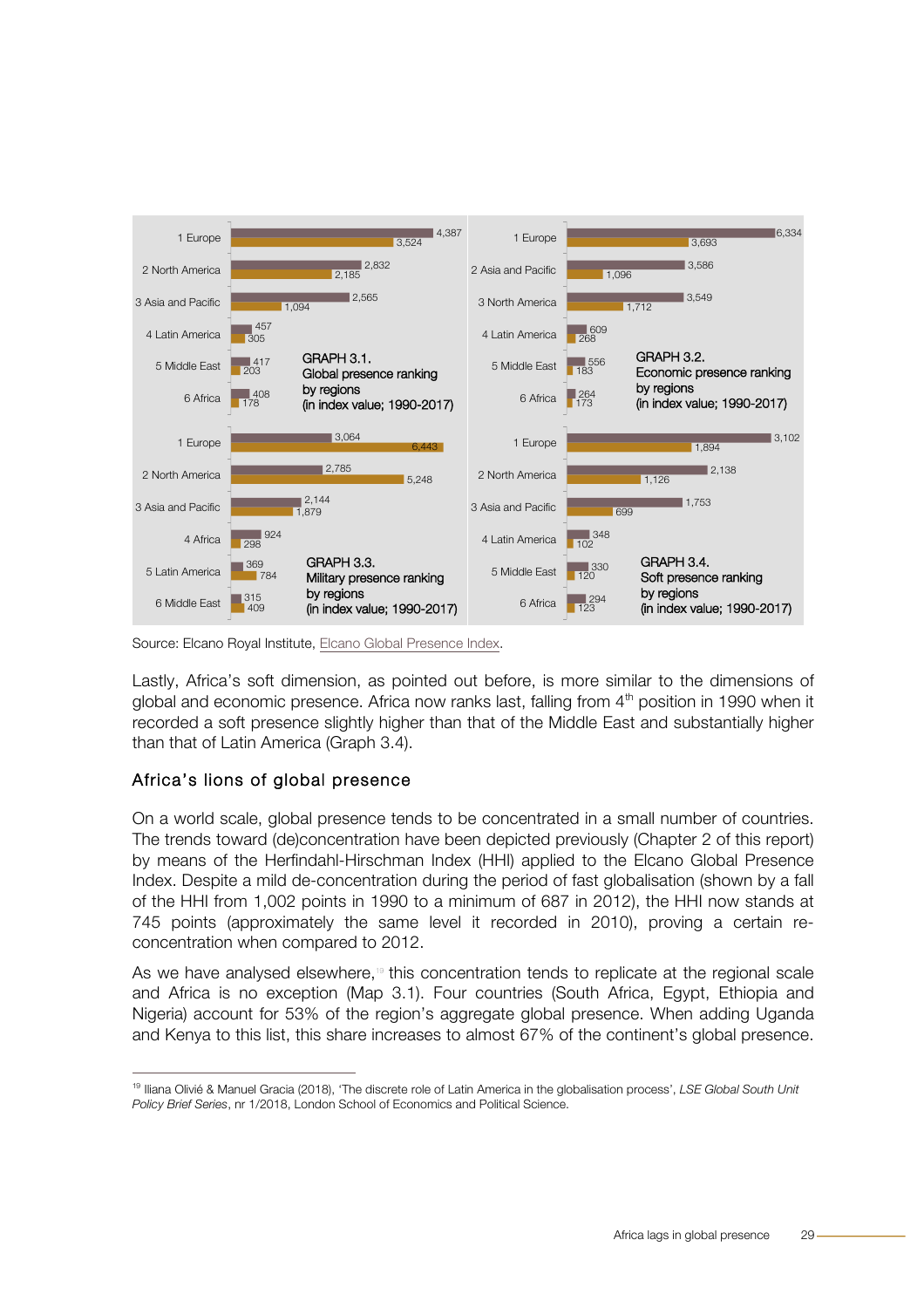<span id="page-26-0"></span>These outliers also show a prominent presence in the overall world rankings but only South Africa has consistently been in the top 30 in 2015-17. Egypt and Nigeria are among the top 50 in the same period, although Nigeria dropped from 33 to 45, and Egypt up-scaled from 41 to 35. Uganda and Kenya are ranked in the top 60.



Source: Elcano Royal Institute, [Elcano Global Presence Index.](http://www.globalpresence.realinstitutoelcano.org/en/)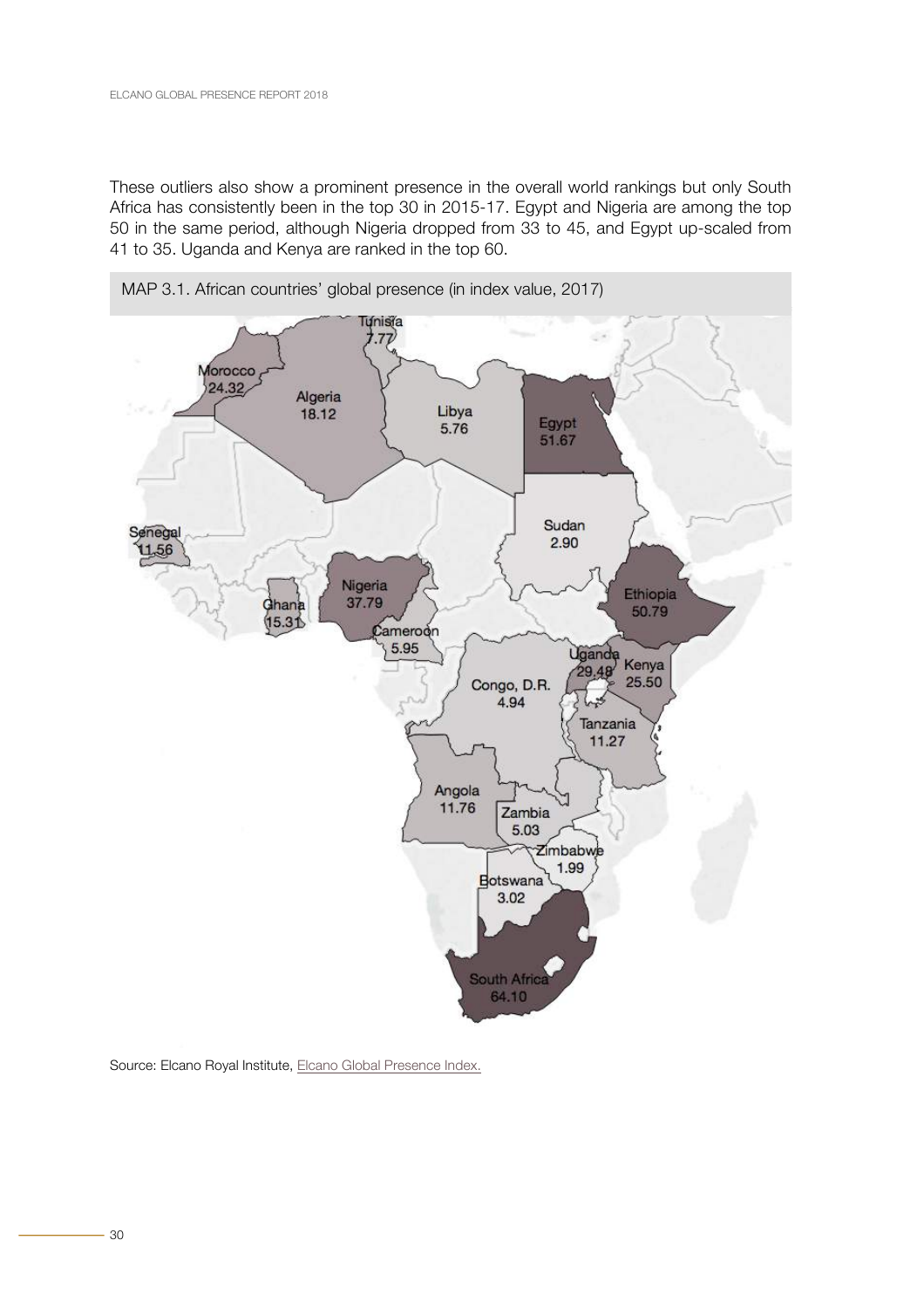Not all countries rank highly for the same reasons. South Africa, the African country with the highest global presence, is an outlier in the economic dimension (Graph 3.5). With an economic presence of almost 94 points in 2017, it accounts for 35% of the region's foreign economic projection. There is a remarkable gap between this index value and that recorded by Angola, which is second with an index value of less than 24 points. South Africa has strong exports not only in the primary sector but also in manufacturing and services. Furthermore, its Foreign Direct Investment (FDI) stock in the rest of the continent is among the largest. In 2016, South Africa had a 20.6% share of African FDI projects, and an 8.1% share of the total amount of FDI in Africa.<sup>20</sup>

South Africa's position in the ranking is similar in the soft domain (it tops the ranking with an index value of 74 points in 2017) (Graph 3.7). This contrasts with its situation in the military sphere, where it drops to the  $11<sup>th</sup>$  position (Graph 3.6). This profile is similar to that of Nigeria, which ranks  $4<sup>th</sup>$  in global presence, 10<sup>th</sup> in the military dimension and second in the soft realm.

South Africa's political transition in the 1990s was lauded internationally, and the country initially fostered its image as a bridge-builder between South and North, before more squarely aligning itself with the developing world. Despite criticism that the country's global standing has suffered in the last decade due to high-profile corruption scandals, serious allegations of 'state capture' and political in-fighting, the Index still puts South Africa comfortably ahead of its continental counterparts. It moved from  $38<sup>th</sup>$  in 1990 to 29<sup>th</sup> in 2017, with very little movement in fact in the 2010s. This shows that countries' image or reputation may not immediately translate into the economic, military and soft indicators that determine global presence.

In the soft dimension, South Africa is considered a leader on the continent in education, technology and science. Its universities feature in the top 500 in the world in the Academic Ranking of World Universities (2017), while it also has a high proportion (28.9%) of patent filing applications abroad out of its total applications, according to WIPO's 2017 report. This indicator reflects the desire to commercialise technology in foreign markets, key to an assessment of external presence.<sup>21</sup>

Both Angola (second in economic presence) and Nigeria (ranked after Angola with 23.1 points) are huge energy exporters but have less diversified economies than South Africa.<sup>22</sup> As for Angola, its global-presence increase since last year is the result of a higher volume of FDI stock, despite its loss in the energy variable. Indeed, the contribution of the energy indicator to Angola's global presence has fallen from 79.3% in 2013 to 42.1% in 2017.

Nigeria's has largely remained static  $(50<sup>th</sup>$  in 1990, 45<sup>th</sup> in 2017, and a high of 30<sup>th</sup> in 1995). There are perceptions that the country has lost ground on the African and global stage over the last decade due to weak leadership. Although the Index does not reflect dramatic shifts over that period, perhaps largely because of the higher oil price, the country dropped six positions from  $39<sup>th</sup>$  to  $45<sup>th</sup>$  from 2016 to 2017. Despite important losses in the economic

<sup>&</sup>lt;sup>20</sup> Ey (2017), 'Connectivity Redefined', EY's Attractiveness Program Africa, Ey.

<sup>21</sup> WIPO (2017), *World Intellectual Property Indicators 2017*, World Intellectual Property Organisation, p. 34.

 $22$  It should be noted that the Elcano Global Presence Index shows a certain lag in relation to world events. For instance, figures of energy exports incorporated in this 2017 edition refer to 2016 international trade published by UNCTAD.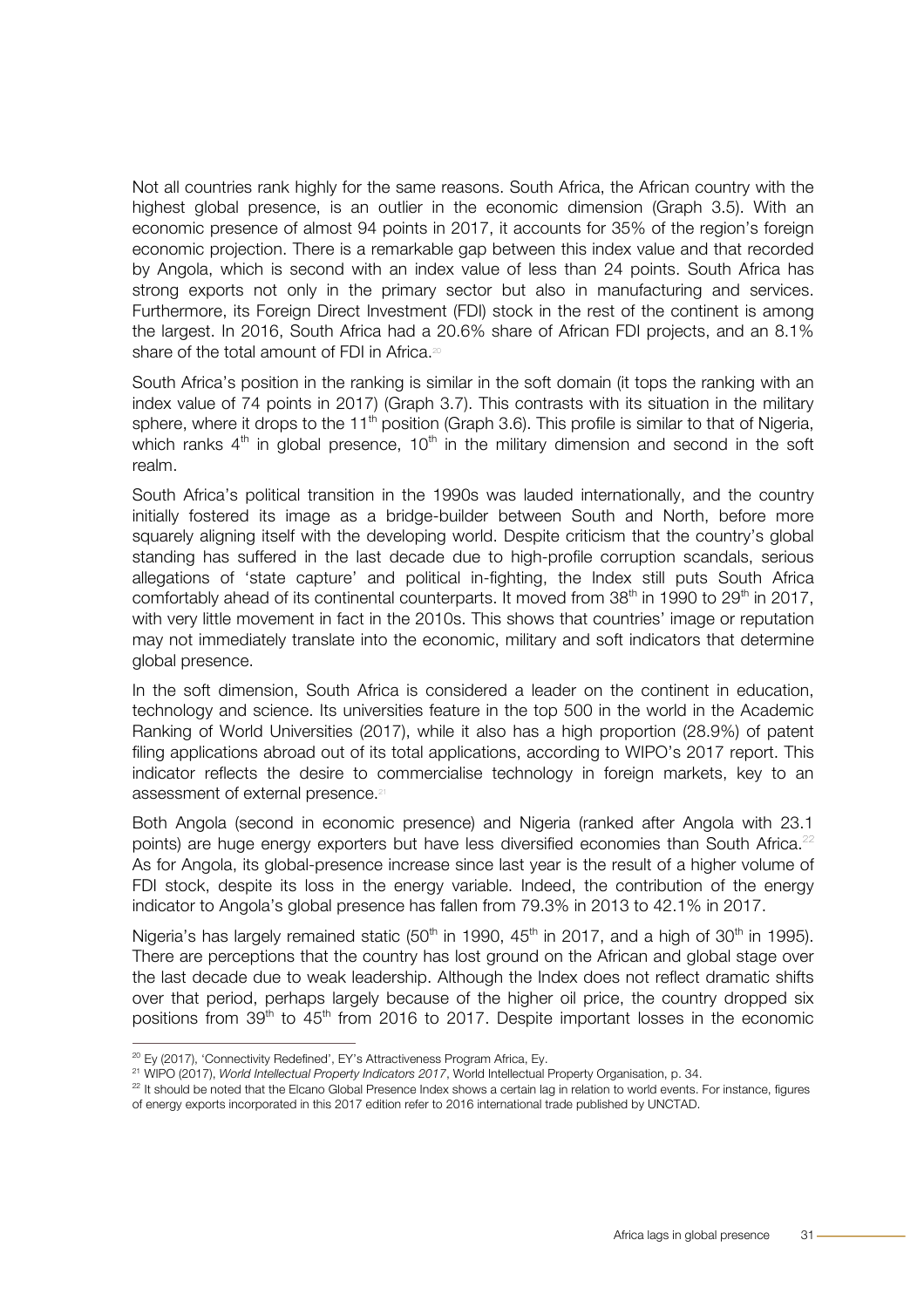<span id="page-28-0"></span>dimension, these are offset by Nigeria's performance in the soft realm (that went up to 56% of global presence in 2017) and, more specifically, in culture and information. Nigeria's booming cultural sector (especially, the 'Nollywood' film industry) is 41% of the country's global presence, making Nigeria the top-ranking country in the region in this variable. As for information, its high ranking is due to the presence of Boko Haram in world media.



Source: Elcano Royal Institute, [Elcano Global Presence Index.](http://www.globalpresence.realinstitutoelcano.org/en/)

In 2017 Egypt's profile is rather different but more balanced by dimensions (it is in the top five in both the global and the specific domains): despite being second in the region's overall ranking, it falls to third position in both the military and the soft rankings, and ranks  $4<sup>th</sup>$  in the economic dimension.

Of the top five African countries, Ethiopia is the military strongman; its regional leadership in terms of global presence is explained entirely by the military dimension, where it ranks first with an index value of 232 points in 2017. Indeed, it falls to  $9<sup>th</sup>$  position in the soft presence ranking and is  $16<sup>th</sup>$  in the economic ranking.

Ethiopia has seen significant change. From the  $63<sup>rd</sup>$  spot in 1990 it dropped to  $86<sup>th</sup>$  in 2000, but by 2017 had moved up to 36<sup>th</sup>, largely as a result of its high military presence (moving up 20 places between 2014 and 2015). Ethiopia is a significant troop contributor to international missions and was the single largest contributor to UN missions in 2017, with 8,409 troops. Ethiopia also has among the largest defence forces in sub-Saharan Africa. Both the history of the regime and the chronic instability of its region have been key factors in its military presence.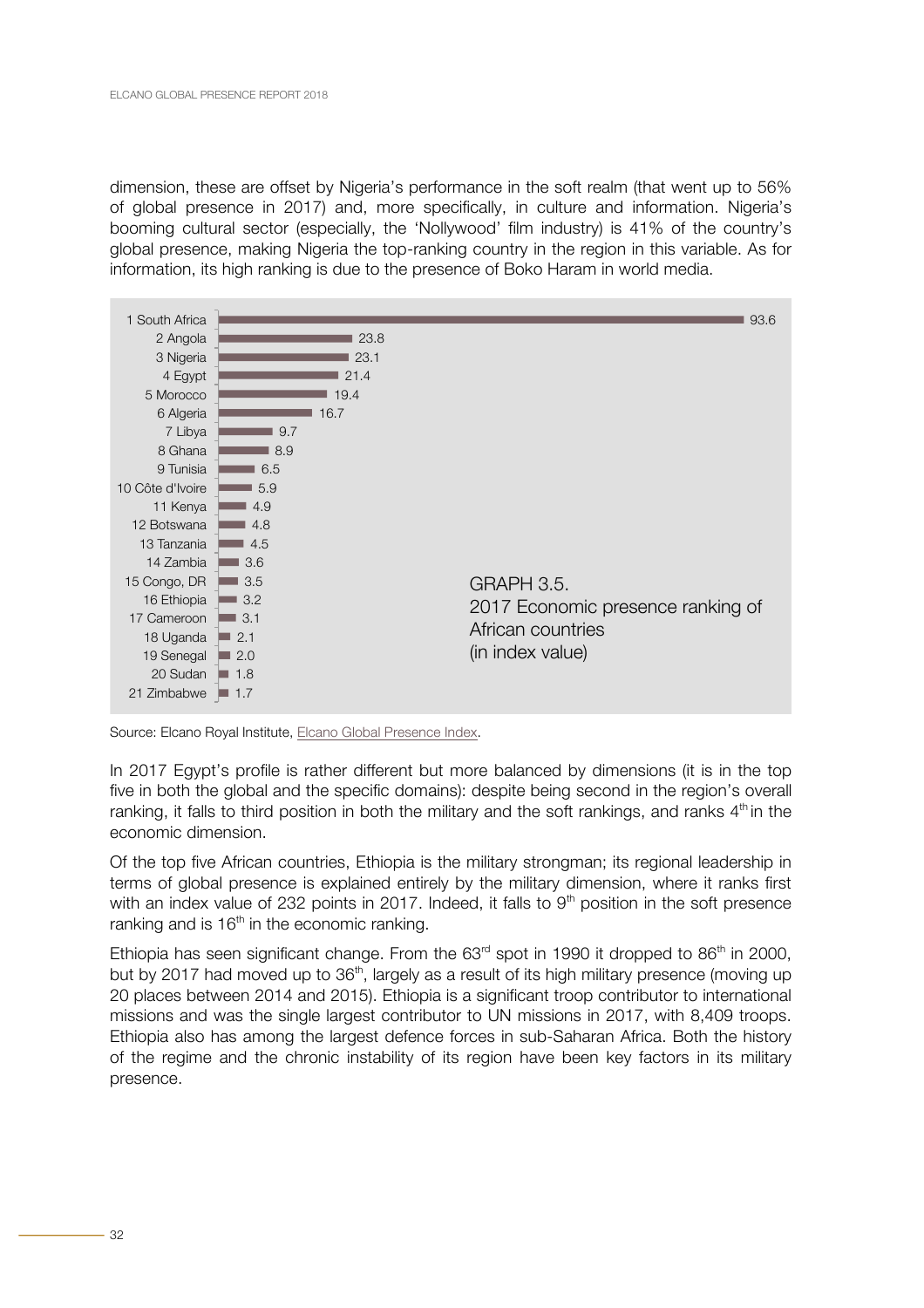<span id="page-29-0"></span>





Source: Elcano Royal Institute, [Elcano Global Presence Index.](http://www.globalpresence.realinstitutoelcano.org/en/)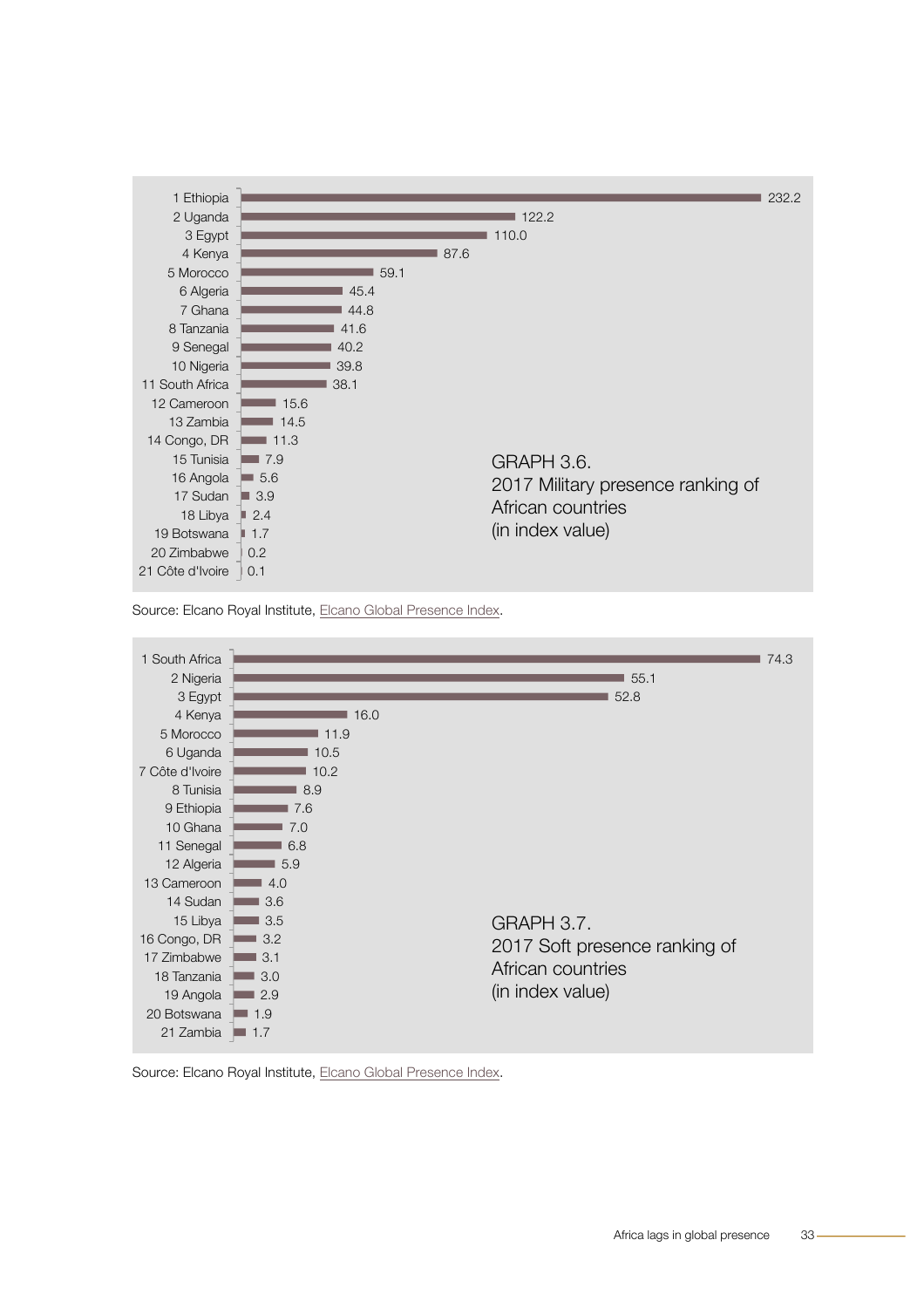Ghana has shown a steady rise, from 100<sup>th</sup> in 1990 to 64<sup>th</sup> in 2017. This country is regarded as a consolidating democracy, with several close elections that resulted in peaceful alternations of the two main political parties. It is one of the most stable states in West Africa and a significant contributor to international peacekeeping. It had nearly 2,700 troops on UN missions in 2017.

In African states beset by conflict, such as Libya and Sudan, and political and economic turmoil such as Zimbabwe, their global presence has declined steadily. The decline of Libya is mainly explained by the economic dimension and related to the post-Gaddafi export embargoes. Sudan's presence has always been low. However, there is a loss of military presence over the past year mainly due to the withdrawal of troops deployed outside its territory. In the case of Zimbabwe, the very mild drop in global presence is mostly due to a decrease in primary goods exports and to a fall in soft presence. As for the latter, the weakening relates to its sporting performance. Olympic medals dropped from four (in 2008, in China) to zero (in 2012, in London, and, again, in 2016, in Rio). All the Maghreb states show some slippage after the Arab Spring (except for Egypt, which has marginally up-scaled from  $43^{\text{rd}}$  in 1990 to  $35^{\text{th}}$  in 2017, perhaps reflecting stability under the al-Sisi regime).

This analysis shows how, also in Africa, different countries project themselves outside their borders to different extents and also for very different reasons (from the military, prominent in the case of Ethiopia, to a vibrant cultural sector in Nigeria). In this respect, the Elcano Global Presence Index aims at capturing the very complex reality of all regions, including the African continent.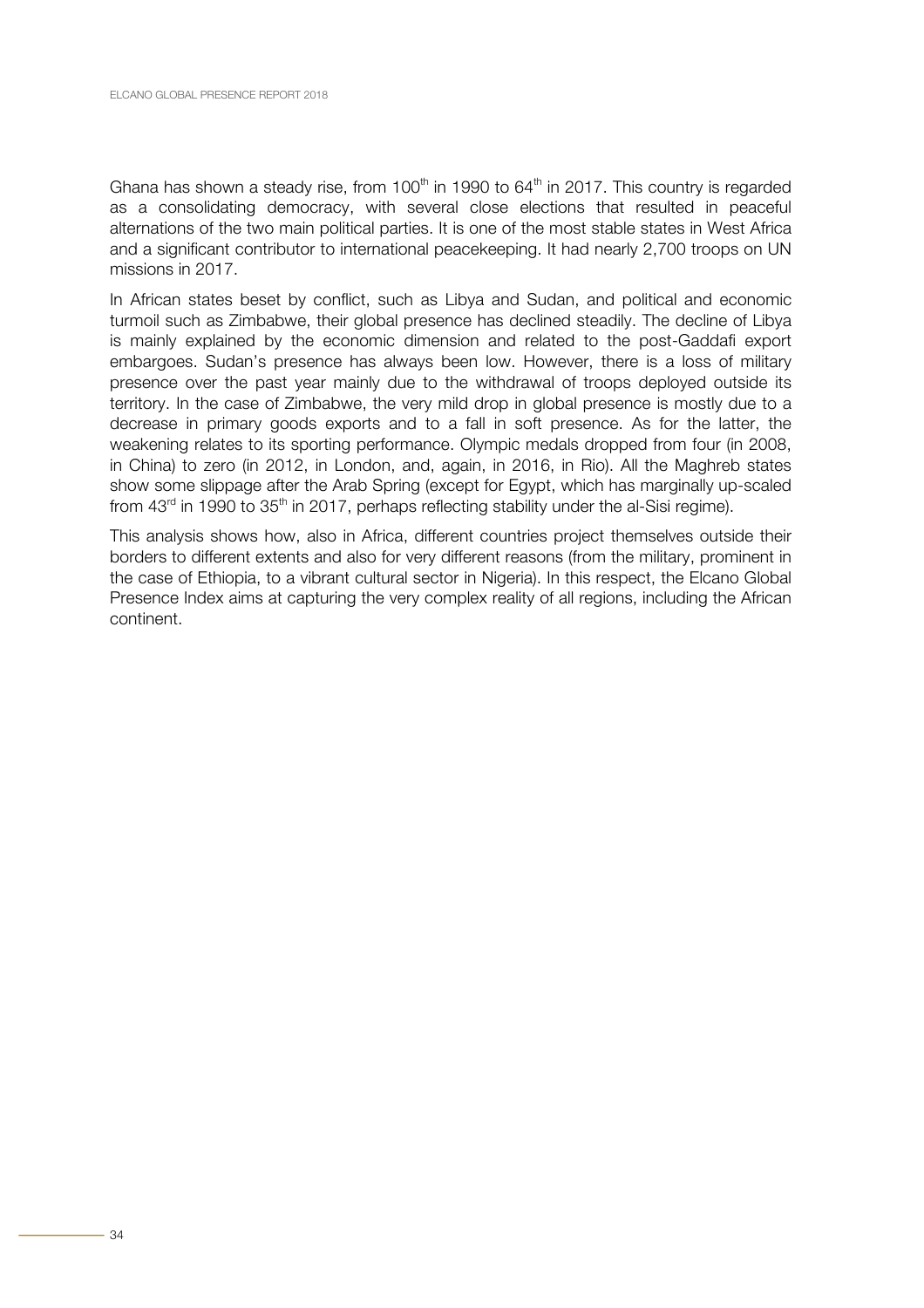### <span id="page-31-0"></span>Methodological Annex

#### Brief history of the project

The first version of the Index, published in 2011, ranks 54 countries according to their 2010 global presence.<sup>28</sup> That edition and, therefore, the design of the Index itself, was coordinated by Ignacio Molina and Iliana Olivié –both senior analysts at the Elcano Royal Institute– and was the result of nearly three years of methodological discussions. These discussions were conducted in the framework of a working group composed by the above-mentioned coordinators of the Index, Narciso Michavila and Antonio Vargas (from GAD3), Émêrson Correa (Olympus Consulting), several Elcano senior analysts and other staff members (Félix Arteaga, Carola García-Calvo, Carmen González, Jaime Otero, Juan Antonio Sánchez, and Federico Steinberg), and external experts (Alfredo Arahuetes –Pontificia University of Comillas–, Ángel Badillo –University of Salamanca, currently also senior analyst at the Elcano Royal Institute–, José Fernández Albertos –Spanish National Research Council, CSIC–, and José Ignacio Torreblanca –ECFR Madrid–). We also received methodological suggestions from Philip Purnell (Clarivate Analytics), Santiago de Mora-Figueroa, Marqués de Tamarón (Ambassador of Spain), Teresa G. del Valle Irala (University of the Basque Country), Ángel Vilariño (Complutense University of Madrid), Cristina Ortega, Cintia Castellano and Amaia Bernara (from the FECYT of the Ministry of Science and Innovation).

The 2011 edition of the Index included a re-designing of the military equipment variable. This change, led by Félix Arteaga, was based on previous methodological discussions with several experts in that field: Francisco Asensi (Ministry of Defence), Alberto de Blas (Ministry of Defence), Amador Enseñat (Ministry of Defence), Dagmar de Mora-Figueroa (NATO), Pablo Murga (Ministry of Defence), Diego Ruiz Palmer (NATO), Andrés Sanz (Ministry of Defence), Steven R. Sturn (NATO) and Federico Yaniz (Ministry of Defence).

The 2015 edition of the Index updated the weights of variables and dimensions by means of a new survey to 150 experts in international relations (representing think tanks in all continents) conducted in mid-2015. The results of the survey were added to previous responses obtained in 2012. These combined results aimed at mitigating particular time and geographical biases. Also, the information indicator was made more sophisticated by including, in addition to the Internet band-width, explicit references to countries and their citizens in news of global news agencies (AP, AFP, Reuters, Xinhua, ITAR-TASS, EFE, ANSA and DPA).

Last year's edition also incorporated the conclusions of the statistical audit conducted by the Competence Centre on Composite Indicators and Scoreboards (COIN) of the Joint Research Centre of the European Commission. Individual indicators are now denominated firstly by

 <sup>23</sup> Iliana Olivié & Ignacio Molina (2011), ['Elcano Global Presence Index',](http://www.globalpresence.realinstitutoelcano.org/media/31cf995cc87fc1aa79aeafa0a98ede7d.pdf) *Estudios Elcano*, nr 2, Elcano Royal Institute.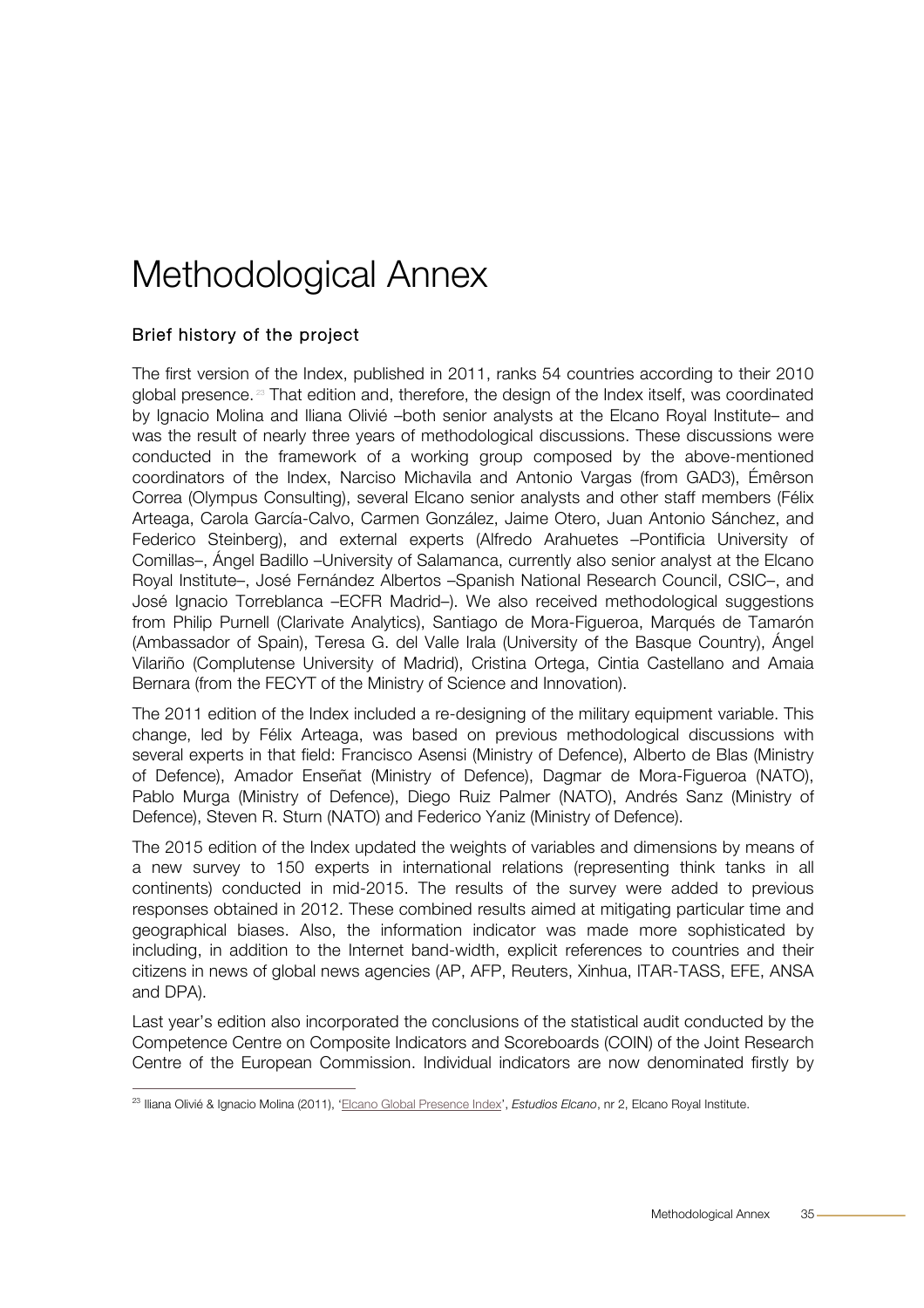<span id="page-32-0"></span>countries' Gross Domestic Product (GDP) or population and later re-scaled by a scaling factor that takes into consideration the relative share of a country in global GDP or population. Also, weights of variables and dimensions were rounded up or down.

Graph A.1. Structure of Elcano Global Presence Index



For the design of both the Elcano European Presence Index, an initiative led by Manuel Gracia, and the calculation of the EU's global presence, several external experts were consulted anew: Alfredo Arahuetes, Marisa Figueroa (ECFR Madrid), Narciso Michavila, and José Molero (Complutense University of Madrid).

Moreover, the project and its methodology have been presented to and discussed with the Institute's Board of Trustees, the Executive Committee, the Media Committee, the Management Committee, and, on several occasions, the Institute's Scientific Council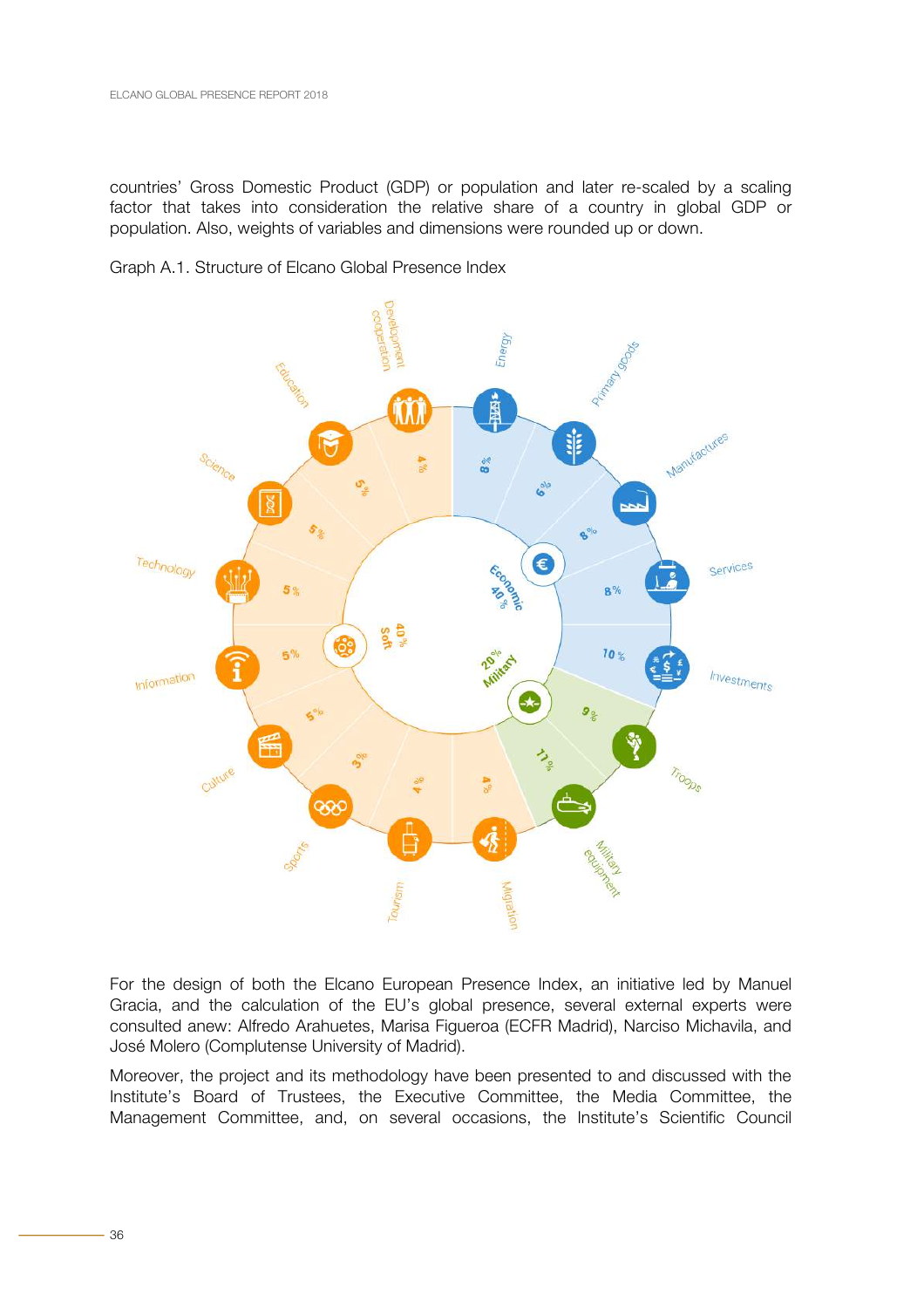(including its 2015 meeting and the 2015 experts' survey). We have also received useful comments and suggestions over the years, as a result of numerous meetings to present and discuss progress on the Index. At the national level, these discussions have taken place with members of the Spanish Parliament (2011), officials from the Ministries of Foreign Affairs and Cooperation (2011) and of Economy (2011), analysts and officials from the Presidency of the Government (2011), experts from Accenture Spain (2013), members of the Central Bank of Spain (2014) and both professors and students at different universities (Saint-Louis University of Madrid in 2015, Rey Juan Carlos University in 2014 and 2015, Deusto University in 2016 and 2018, Salamanca University in 2015 and 2017, International University of Andalucía in 2017, and Coruña University in 2017). The Index has also been presented to the general public (once a year) and to foreign diplomats based in Madrid (twice in 2014) and discussed at the Matías Romero Institute in Mexico (2011), at the GIGA Institute in Hamburg (2011), at the Latvian Ministry of Foreign Affairs and the Latvian Institute of International Affairs (2018), at the Joint Research Centre in Ispra (2017 and 2018) and at the Elcano Royal Institute's Brussels office (2016 and 2018).

Throughout the life of the project, the final calculation of the Index has been made possible thanks to the generous aid provided in data-gathering by several people and institutions, as well as to those who have participated in the weighting survey and in the statistical audit: Ángel Aguado (EFE, Spain), Hayden Allen (Accord, South Africa), Marcos Álvarez Díaz (Joint Research Centre), Alejandro Anaya (Centre for Research and Teaching in Economics, Mexico), Barbara d'Ándrea (World Trade Organisation), Nisha Arunatilake (Institute of Policy Studies of Sri Lanka), Bruno Ayllón (Complutense University of Madrid, Spain), D Shyam Babu (Centre for Policy Research, India), John Blaxland (ANU Strategic & Defence Studies Centre, Australia), Amelia Branczik (Crisis Group, Belgium), Gordan Bosanac (Centar za mirovne studije, Croatia), Chiao-Ling Chien (UNESCO), Alba Çela (Albanian Institute for International Studies), Alistair D.B. Cook (Institute of Defence and Strategic Studies, Singapore), José Miguel Cortés (Spanish Ministry of Economy), Marie Cross (Institute of International and European Affairs, Ireland), Jean-François Daguzan (Foundation for Strategic Research, France), Rafael Domínguez (University of Cantabria, Spain), Marcos Domínguez-Torreiro (Joint Research Centre), Jorge Gómez Arismendi (Fundación para el Progreso, Chile), Christine Ma. Grace R. Salinas (Philippine Institute for Development Studies), Charles Jebuni (Institute of Economic Affairs, Ghana), Katie Jost (GAD), Gape Kaboyakgosi (Botswana Institute for Development Policy Analysis), Guillermo Kessler (Spanish Ministry of Economy), Changsu Kim (Korea Institute for Defense Analyses, Republic of Korea), Anna Koós (Centre for Strategic and Defence Studies, Hungary) Carlos Latorre (Spanish Agency for International Development Cooperation), José María Lladós (Argentine Council for International Relations), Luis Martí (Spanish Ministry of Economy), Pauline Massart (Security & Global Europe, Belgium), Salvador Maspoch (Spanish Ministry of Foreign Affairs and Cooperation), Fernando Mier (Spanish Ministry of Economy), Ramón Molina (Spanish Ministry of Foreign Affairs and Cooperation), Manuel Moreno (Spanish delegation to the United Nations and other international organisations based in Geneva), Said Moufti (Royal Institute for Strategic Studies, Morocco), Franklin Oduro (Ghana Centre for Democratic Development), Anna Orlonek (demosEUROPA, Poland), Eleni Panagiotarea (Hellenic Foundation for European & Foreign Policy, Greece), Roderick Parkes (Swedish Institute of International Affairs, Sweden), Rodrigo Perera (Borde Político, Mexico), Moisés Pérez (Spanish Ministry of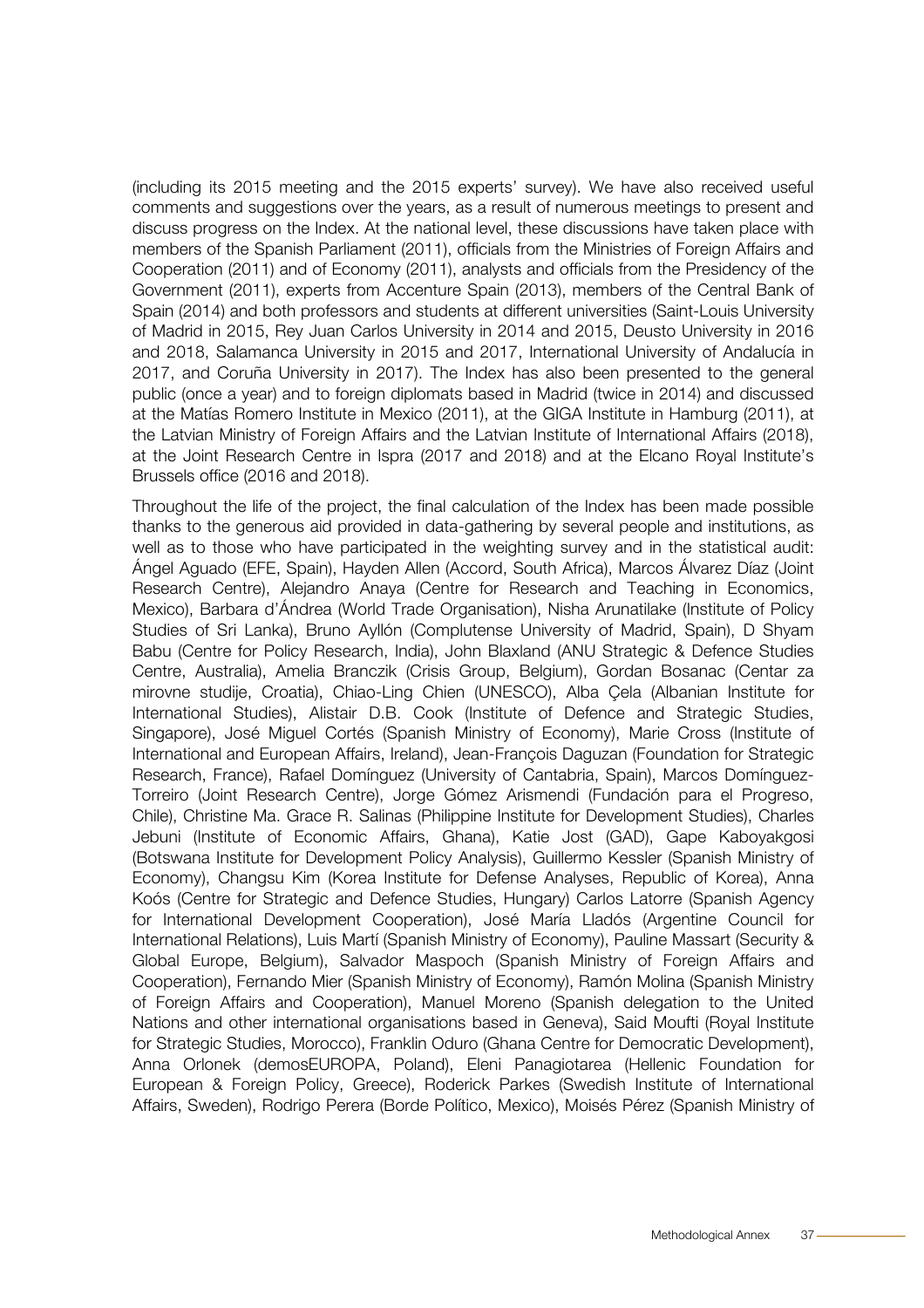Economy), Juan Pita (Spanish Agency for International Development Cooperation), Henry Plater-Zyberk (Prague Security Studies Institute, Czech Republic), Anton du Plessis (Institute for Security Studies, South Africa), Rosario Pons (EFE), Arantxa Prieto (World Trade Organization), Philip Purnell and Sébastien Velley (Clarivate Analytics), Charles P. Ries (Rand, US), Robert Robinson (Universidad Pontificia de Comillas, Spain), Ventura Rodríguez (Spanish Agency for International Development Cooperation), Pep Ruiz (BBVA Research, Spain), Michaela Saisana (Joint Research Centre), Verónica Samper (Spanish Ministry of Economy), Manuel Sánchez (Spanish Ministry of Economy), Patrick Sandoval (Spanish Ministry of Foreign Affairs and Cooperation), Paul Saunders (Center For the National Interest, US), Katarzyna Sidlo (Centre for Social and Economic Research, Poland), Pedro Sosa (Spanish Ministry of Foreign Affairs and Cooperation), Gabriele Schwarz (Spanish Ministry of Economy), David J. Theroux, (The Independent Institute, US), José Tregón (Spanish Ministry of Economy), Yan Vaslavsky (MGIMO-Moscow State Institute of International Relations, Russia), Antonio Villafranca (Italian Institute for International Political Studies), Marija Vuksanovic (Centre for Democracy and Human Rights, Montenegro), Bibian Zamora (Spanish Ministry of Foreign Affairs and Cooperation), María Pilar Zaragüeta (EFE, Spain), Mario Abou Zeid (Carnegie Institute, Lebanon) and Ann Zimmerman (OECD).

Lastly, several collaborators and intern students have contributed both to data leverage (including experts' surveys in 2012 and 2015) and to analyses of the results of the Index (Datamérica Global, tweets, blogposts, or ARIs): Nacho Álvarez, Pablo Balsinde, José Ignacio Díaz, Mariola Gomariz, David Hernández, Marcos Ochoa, Carlos Raya, Roberto Ryder and Manuel Sainz.

#### Main elements of the Elcano Global Presence Index

This year's edition covers the global presence of a selection of 110 countries. The selection includes the first 103 world economies (with the exception of Bahrain) according to World Bank data as well as countries that are smaller in their size but that are nonetheless members of the Organisation for Economic Cooperation and Development (OECD) or the European Union, and, finally Zambia, Zimbabwe, Botswana and Senegal (table A.1). For this 2017 edition, ten new countries have been added to the selection. These are Botswana, Cameroon, El Salvador, Honduras, Paraguay, Senegal, Trinidad and Tobago, Uganda, Zambia and Zimbabwe. For the first time this year, new countries are not added on the basis of their GDP only. Rather, we have aimed at incorporating countries of regions underrepresented in the Index, such as Central America and Sub-Saharan Africa. Within those two regions, new countries have been added according to our traditional criterion of their GDP size.

Finally, in terms of country selection, it should be borne in mind that by making calculations at time intervals that go back to 1990, the project's intention is to show the two-bloc world, even if in decline. Thus, Russia's 1990 values refer to those of the Soviet Union, those of Germany to the Federal Republic of Germany, those of the Czech Republic to Czechoslovakia and those of Serbia to Yugoslavia. Moreover, Eastern European countries that became independent after 1990 have no value assigned in that year. This is the case for Azerbaijan, Belarus, Estonia, Latvia, Lithuania, Kazakhstan, Turkmenistan, Ukraine and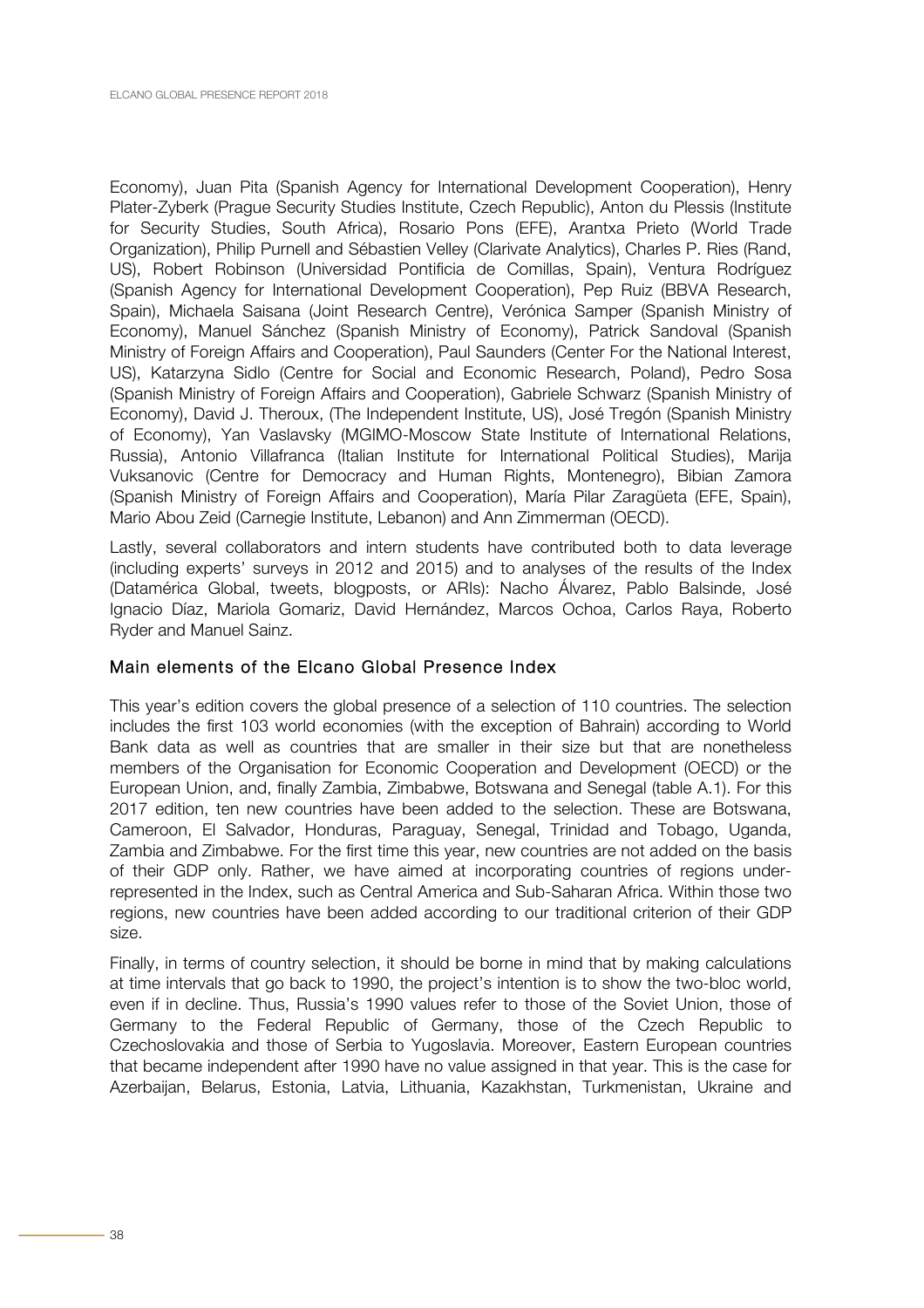<span id="page-35-0"></span>Uzbekistan as part of the Soviet Union, Slovakia as part of Czechoslovakia, and Croatia and Slovenia as part of Yugoslavia.

| Algeria            | Egypt         | Lithuania         | Slovenia                    |
|--------------------|---------------|-------------------|-----------------------------|
| Angola             | El Salvador   | Luxembourg        | South Africa                |
| Argentina          | Estonia       | Malaysia          | Spain                       |
| Australia          | Ethiopia      | Malta             | Sri Lanka                   |
| Austria            | Finland       | Mexico            | Sudan                       |
| Azerbaijan         | France        | Morocco           | Sweden                      |
| Bangladesh         | Germany       | Myanmar           | Switzerland                 |
| <b>Belarus</b>     | Ghana         | Netherlands       | Syria                       |
| Belgium            | Guatemala     | New Zealand       | Tanzania                    |
| <b>Bolivia</b>     | Greece        | Nigeria           | Thailand                    |
| Botswana           | Honduras      | Norway            | Trinidad and Tobago         |
| <b>Brazil</b>      | Hungary       | Oman              | Tunisia                     |
| Bulgaria           | Iceland       | Pakistan          | Turkey                      |
| Cameroon           | India         | Panamá            | Turkmenistan                |
| Canada             | Indonesia     | Paraguay          | Uganda                      |
| Chile              | Iran          | Peru              | Ukraine                     |
| China              | Iraq          | Philippines       | Uzbekistan                  |
| Colombia           | Ireland       | Poland            | <b>United Arab Emirates</b> |
| Congo DR           | <b>Israel</b> | Portugal          | United Kingdom              |
| Costa Rica         | Italy         | Qatar             | <b>United States</b>        |
| Côte d'Ivoire      | Japan         | Republic of Korea | Uruguay                     |
| Croatia            | Jordan        | Romania           | Venezuela                   |
| Cuba               | Kazakhstan    | Russia            | Vietnam                     |
| Cyprus             | Kuwait        | Saudi Arabia      | Yemen                       |
| Czech Republic     | Kenya         | Senegal           | Zambia                      |
| Denmark            | Latvia        | Serbia            | Zimbabwe                    |
| Dominican Republic | Lebanon       | Singapore         |                             |
| Ecuador            | Libya         | Slovakia          |                             |

Table A.1. Countries listed in the Elcano Global Presence Index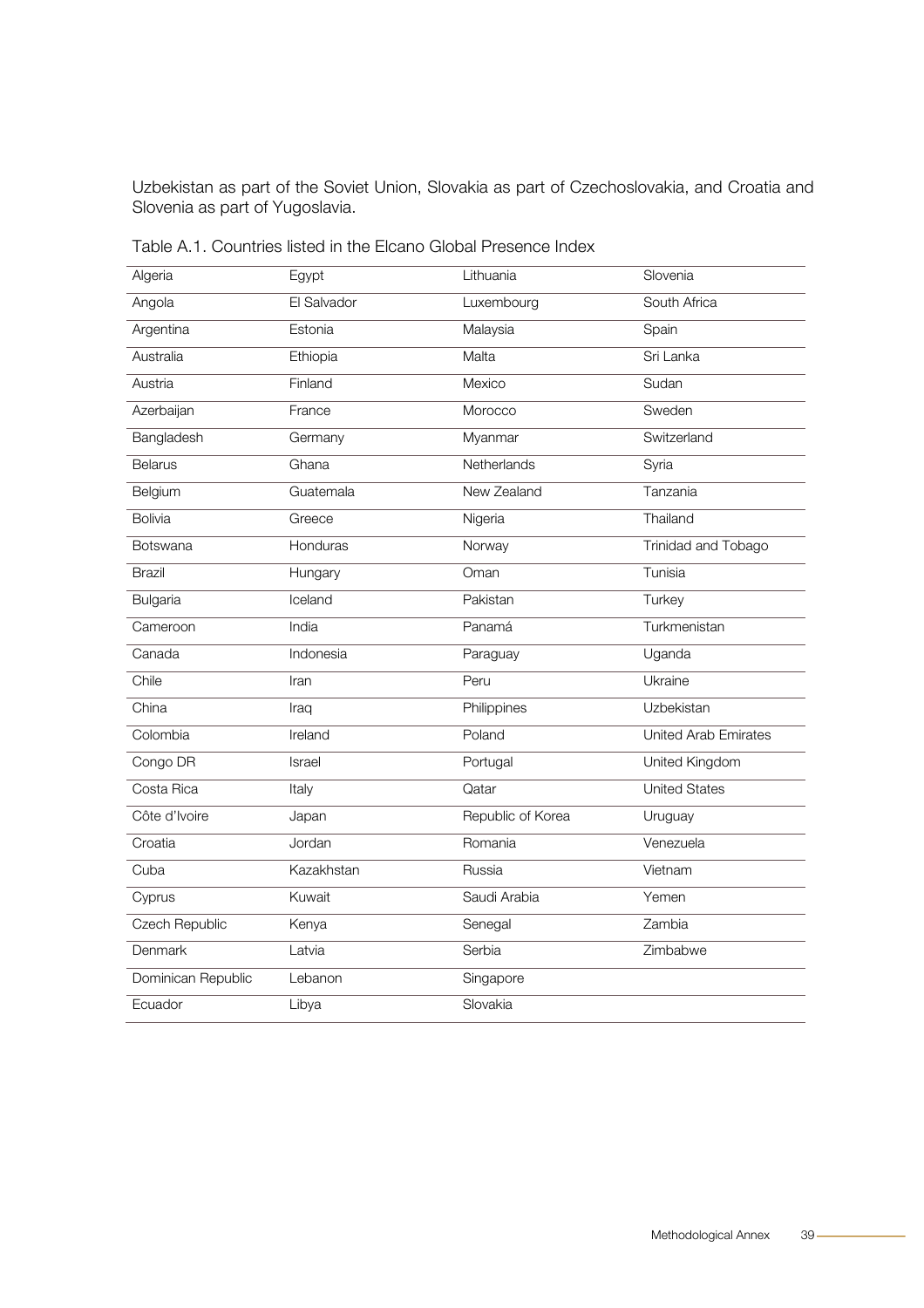| Variable                   | Indicator                                                                                                                                                                                                                | Source                                                                               |
|----------------------------|--------------------------------------------------------------------------------------------------------------------------------------------------------------------------------------------------------------------------|--------------------------------------------------------------------------------------|
|                            | Economic presence                                                                                                                                                                                                        |                                                                                      |
| Energy                     | Flow of exports of energy products (oil, refined products and gas)<br>(SITC <sub>3</sub> )                                                                                                                               |                                                                                      |
| Primary goods              | Flow of exports of primary goods (food, beverages, tobacco,<br>agricultural commodities, non-ferrous metals, pearls, precious stones,<br>and non-monetary gold), excluding oil (SITC $0 + 1 + 2 + 4 + 68 +$<br>667+971)  |                                                                                      |
| Manufactures               | Flow of exports of manufactured goods (chemical products,<br>machinery, transport equipment, other manufactured products) (SITC<br>5 to 8 minus 667 and 68)                                                              | <b>UNCTADStat</b>                                                                    |
| Services                   | Flow of exports of services in transport, construction, insurance,<br>financial services, IT, the media, intellectual property, other business<br>services, personal, cultural and leisure services, and public services |                                                                                      |
| Investments                | Stock of foreign direct investment abroad                                                                                                                                                                                |                                                                                      |
|                            | Military presence                                                                                                                                                                                                        |                                                                                      |
| Troops                     | Number of military personnel deployed in international missions and<br>bases overseas                                                                                                                                    |                                                                                      |
| Military equipment         | Weighted sum of aircraft carriers, big ships, destroyers, frigates,<br>nuclear-powered submarines, amphibious ships, medium and heavy<br>strategic aeroplanes, and air tankers                                           | <b>IISS - The Military Balance</b><br>Report                                         |
|                            | Soft presence                                                                                                                                                                                                            |                                                                                      |
| Migration                  | Estimated number of international immigrants in the country at mid-<br>year                                                                                                                                              | United Nations Population<br><b>Division</b>                                         |
| Tourism                    | Thousands of arrivals of non-resident tourists at borders                                                                                                                                                                | United Nations World Tourism<br>Organization (UNWTO) -<br><b>Statistics Database</b> |
| Sports                     | Weighted sum of points in the FIFA world ranking and medals won at<br>summer Olympic Games                                                                                                                               | FIFA and IOC                                                                         |
| Culture                    | Exports of audiovisual services (cinematographic productions, radio<br>and television programs, and musical recordings)                                                                                                  | WTO - International Trade<br><b>Statistics</b>                                       |
| Information                | Number of mentions in news of main international press agencies<br>(Associated Press, Reuters, AFP, DPA, ITARTASS, EFE, ANSA,<br>Xinhua)<br>Internet bandwidth (Mbps)                                                    | Factiva database<br>International<br><b>Telecommunication Union</b>                  |
| Technology                 | Foreign-oriented patents: number of inter-related patent applications<br>filed in one or more foreign countries to protect the same invention                                                                            | World Intellectual Property<br>Organization (WIPO) - Statistics<br>Database          |
| Science                    | Number of articles, notes, and reviews published in the fields of the<br>arts and humanities, social sciences, and sciences                                                                                              | Clarivate Analytics - Web of<br>Science, Primary Collection                          |
| Education                  | Number of foreign students in tertiary education on national territory                                                                                                                                                   | UNESCO - Institute for<br>Statistics, OECD - iLibrary                                |
| Development<br>cooperation | Total gross flows of official development aid or comparable data                                                                                                                                                         | OECD and official national<br>sources                                                |
|                            | Scaling factors                                                                                                                                                                                                          |                                                                                      |
| Economy                    | Gross Domestic Product (GDP) at current prices in US dollars                                                                                                                                                             | World Bank                                                                           |
| Population                 | Number of inhabitants                                                                                                                                                                                                    | World Bank                                                                           |

#### <span id="page-36-0"></span>Table A.2. Variables, indicators, and sources of the Elcano Global Presence Index

The variables, indicators and sources for this 2017 Elcano Global Presence Index are the same as for [the previous edition.](http://www.realinstitutoelcano.org/wps/portal/rielcano_en/publication?WCM_GLOBAL_CONTEXT=/elcano/elcano_in/publications/elcano-global-presence-report-2017) Several criteria guided the selection of these variables. First, presence is reflected in a single direction, or what could be deemed its unidirectionality. Secondly, the results of presence are measured and not the means or assets needed to achieve these results. In addition, all the variables have an explicitly external component in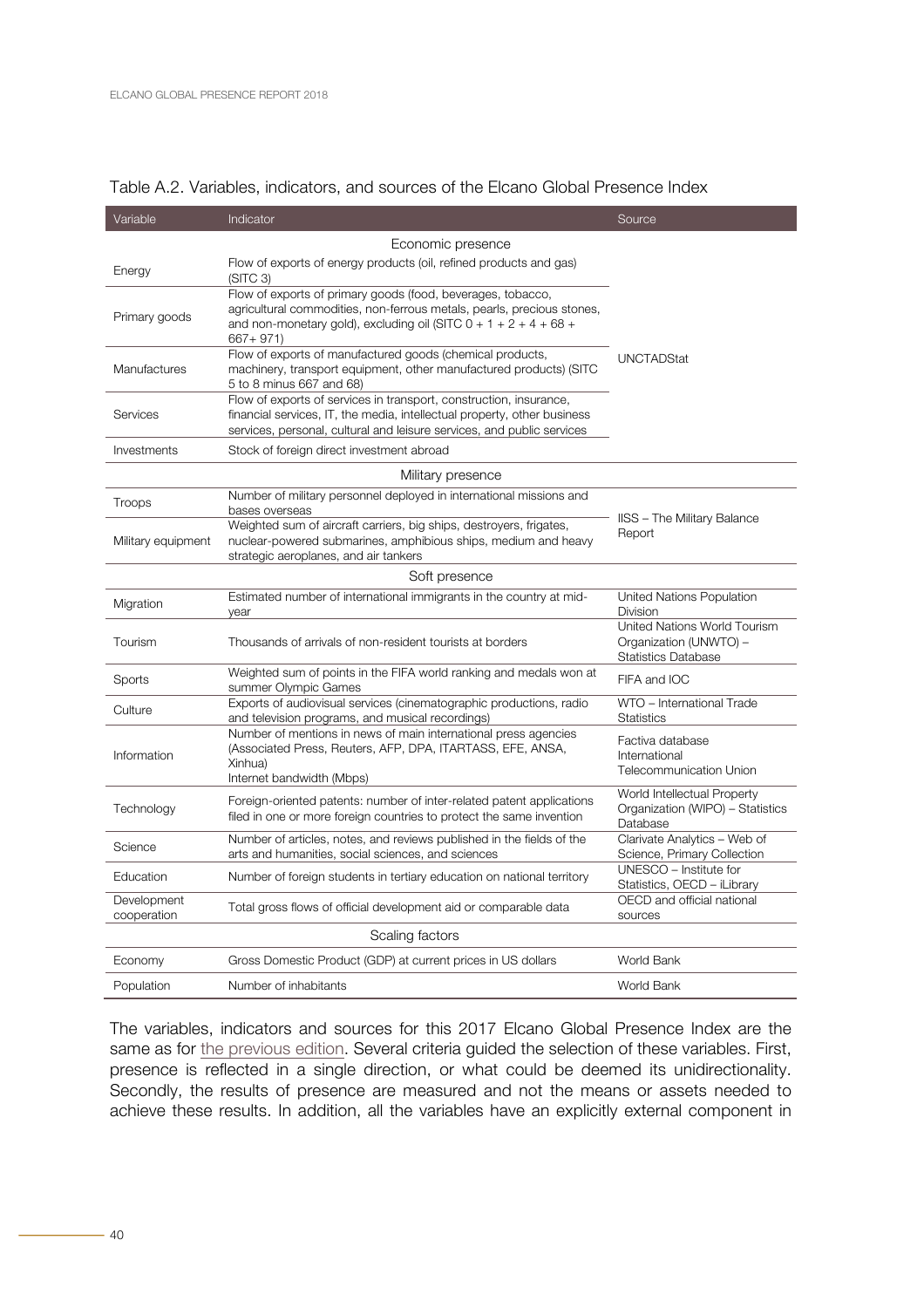the sense that they reflect cross-border presence. Presence is given in absolute and not relative terms; in other words, the indicators are not proportional to the demographic or economic size of the country. Likewise, as for any other index, the best explanatory capacity is sought with the fewest number of variables or indicators possible. Finally, hard data on presence are used and not data based on perceptions or opinions.<sup>24</sup>

In this 2017 edition, 2,595 cases have been estimated. Thus the proportion of missing and estimated cases represents only 5.3% of a database of 48,592 observations. Again, estimations are based on experts' knowledge. Those observations allow us to obtain 81,192 results, which are available at our website [\(www.globalpresence.realinstitutoelcano.org\).](http://www.globalpresence.realinstitutoelcano.org/en/)

This year, as for previous editions, the performance of the variables is assumed to be linear with the exception of the sports variable. As regards normalisation, the 'min-max' approach is applied; that is, global maximum and minimum values (across all countries and periods). It should be noted that when adding data for this new 2017 edition, a review of figures corresponding to previous years was also conducted, on the basis of data availability in each source. As a result, some records for the past few years (including 2010) have changed, thus modifying the maximum value that is referenced in the scaling. Moreover, the inclusion of new countries systematically affects the Index values for the variables that are built on the existing spatial sample. This is the case for sports and military equipment, where the addition of new countries to the Index leads to a lower record for each of the 110 countries. Changes caused by updates in original sources or by the enlargement of our selection of countries are added to changes resulting from the methodological improvement applied in this 2017 edition. Therefore, new results may not match those of previous editions of the Index.

#### The inclusion of the EU in the Elcano Global Presence Index

One of the features of 2012's edition was the composite calculation for the 27 EU member states. This was undertaken in order to try to quantify the global projection of the Union, as if it were a political and economic union with its own identity.

The foreign presence of the EU is measured starting in 2005 and considering that the varying composition of the Union should be reflected in the Index. Both the Union's global presence and the Union as the sphere of external projection calculated in the European Presence Index do change with every new enlargement. As a consequence, the Union's presence corresponds to that of the 25 members in 2005, 27 members from 2010 to 2012, and 28 members since 2013.

To measure the EU's presence in the world we stick to the components of the Elcano Global Presence Index. For each of these components and for every member, the intra-European and extra-European flows must be differentiated, since a mere totalling of their results would be recording their projection in other member states (ie, consider the intra- and extra-European trade in German goods). This distinction between flows has been made feasible by using additional sources of data, especially Eurostat (Table A.4).

 <sup>24</sup> For more details on the debates and criteria that guided this selection, see Iliana Olivié & Ignacio Molina (2011), *op. cit*.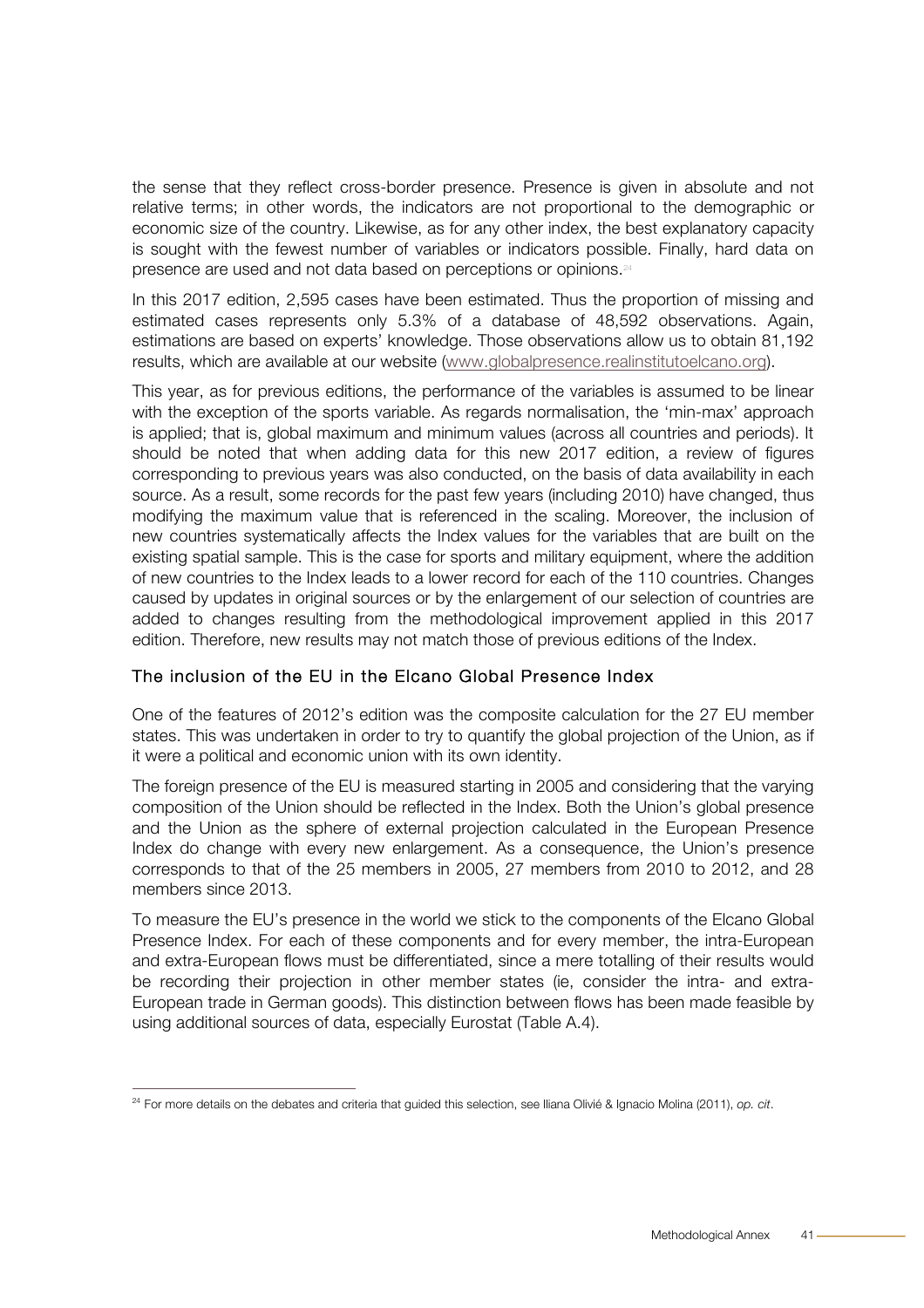Since the 2012 edition we also calculate the presence of the individual member states within the Union itself: the Elcano European Presence Index.<sup>26</sup> To some extent, methodologically, this indicator is the flip-side of the Global Presence Index for the EU. In a similar way to the latter, it shows the cross-border presence of the member states, which in the case of the Elcano European Presence Index is limited to the European (and not global) space. It facilitates a comparative analysis of the current situation and recent evolution of the positioning of European countries within the Union. It can also provide relevant information on the position of the member states in the calculation of their European as well as their global presence.

The Elcano European Presence Index aims to be an Elcano Global Presence Index on a European scale, so the structure and methodology of the latter has been respected as far as possible, although some slight modifications have occasionally proved to be essential (Table A.4). Thus, in general terms, the calculation of European presence modifies the calculation of global presence by reducing the measures of presence on a global scale to the intra-European scale (for example, intra-European migration flows, exports to the rest of the EU or European foreign students). For that reason three indicators compute a zero value, as they are not part of European countries' projection inside the EU: troops, military equipment and development cooperation. Moreover, given the indivisibility of some variables, there was no possibility of distinguishing the extra- from the intra-European component, so we stick to the values of global presence and re-scale them considering only the European countries. This is the case of sports, science and information (in its Internet component).

It almost always does so by using Eurostat data, just as for the calculation of the global presence of the EU. Obviously, the change in scale also reduces the scaling: the value of 1,000 assigned to the maximum indicator in the Elcano Global Presence Index is given, in the case of European presence, as the maximum value registered in 2010 by a member state and for the intra-European presence series. Finally, just as in the index for the EU, the reference area for which European presence is measured is the Union as it has been composed in different moments of time, variations being the result of the enlargement process.

<sup>&</sup>lt;sup>25</sup> Results of the Elcano European Presence Index are available at [www.globalpresence.realinstitutoelcano.org.](http://www.globalpresence.realinstitutoelcano.org/en/)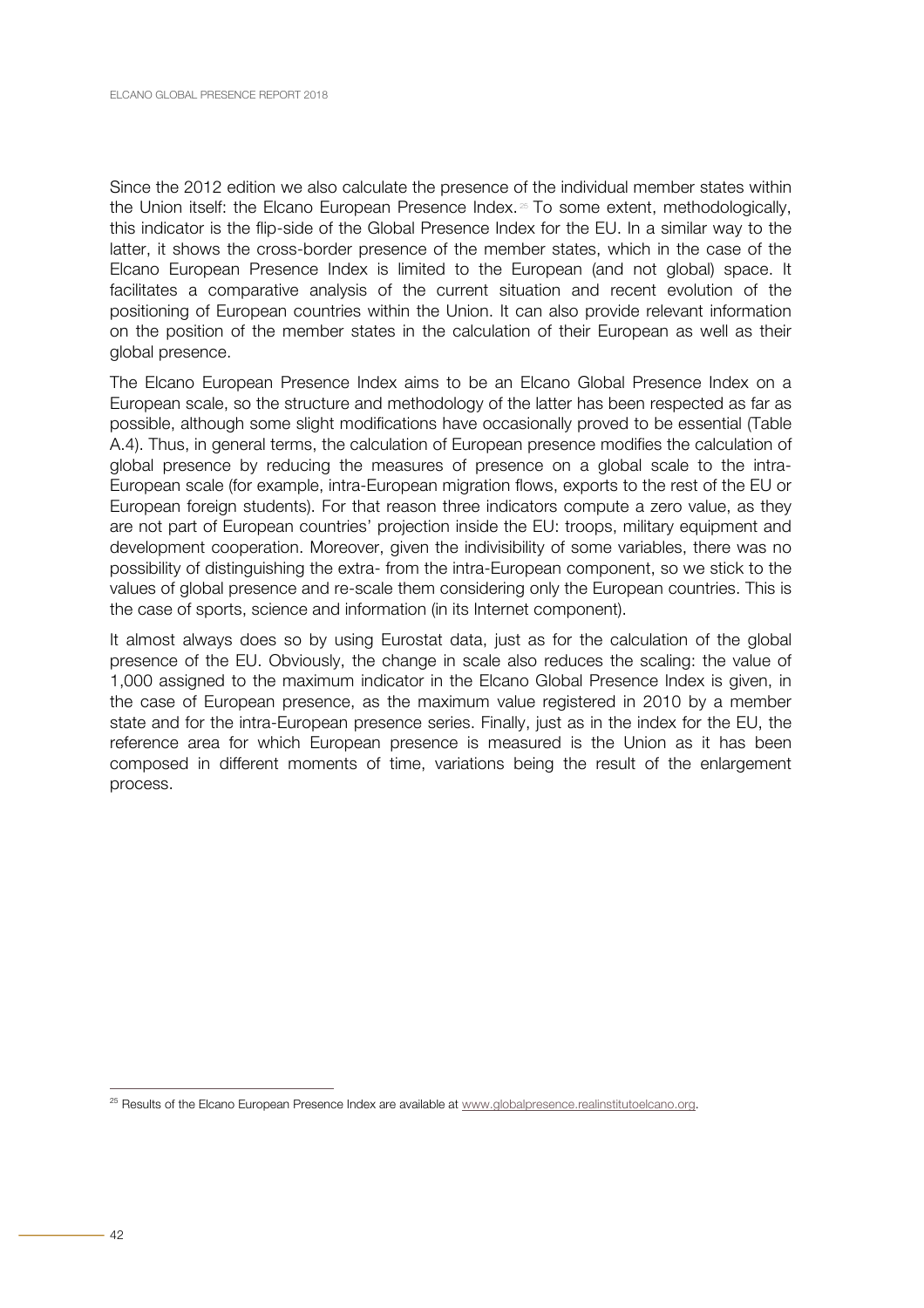<span id="page-39-0"></span>

|                        | Table A.3. Variables, indicators, and sources of the Elcano Global Presence Index calculated |  |  |  |  |  |
|------------------------|----------------------------------------------------------------------------------------------|--|--|--|--|--|
| for the European Union |                                                                                              |  |  |  |  |  |

| Variable                   | Indicator                                                                                                                                                                                                                                                                   | Source                                                                                             |
|----------------------------|-----------------------------------------------------------------------------------------------------------------------------------------------------------------------------------------------------------------------------------------------------------------------------|----------------------------------------------------------------------------------------------------|
|                            | Economic presence                                                                                                                                                                                                                                                           |                                                                                                    |
| Energy                     | Extra-EU flows of exports of energy products (oil, refined products, and<br>gas) (SITC 3)                                                                                                                                                                                   |                                                                                                    |
| Primary goods              | Extra-EU flows of exports of primary goods (food, beverages, tobacco,<br>agricultural commodities, non-ferrous metals, pearls, precious stones, and<br>non-monetary gold), excluding oil (SITC $0 + 1 + 2 + 4 + 68 + 667 + 971$ )                                           |                                                                                                    |
| Manufactures               | Extra-EU flows of exports of manufactured goods (chemical products,<br>machinery, transport equipment, other manufactured products) (SITC 5 to<br>8 minus 667 and 68).                                                                                                      | Eurostat                                                                                           |
| Services                   | Extra-EU flows of exports of services in transport, construction, insurance,<br>financial services, IT, the media, intellectual property, other business<br>services, personal, cultural and leisure services, and public services                                          |                                                                                                    |
| Investments                | Stock of foreign direct investment outside the EU                                                                                                                                                                                                                           |                                                                                                    |
|                            | Military presence                                                                                                                                                                                                                                                           |                                                                                                    |
| Troops                     | Number of military personnel deployed in international missions and bases<br>outside the EU                                                                                                                                                                                 | <b>IISS - The Military Balance</b>                                                                 |
| Military equipment         | Weighted sum of aircraft carriers, big ships, destroyers, frigates, nuclear-<br>powered submarines, amphibious ships, medium and heavy strategic<br>aeroplanes, and air tankers                                                                                             | Report                                                                                             |
|                            | Soft presence                                                                                                                                                                                                                                                               |                                                                                                    |
| Migration                  | Estimated number of immigrants from outside the EU                                                                                                                                                                                                                          | United Nations Population<br>Division and Eurostat                                                 |
| Tourism                    | Thousands of arrivals of tourists from outside the EU                                                                                                                                                                                                                       | Statistics database of the<br>United Nations World<br>Tourism Organization<br>(UNWTO) and Eurostat |
| Sports                     | Weighted sum of points in the FIFA world ranking and medals won at<br>summer Olympic Games for each EU member state<br>Corrective variable: European audience at the World Cup Final and the<br>opening ceremony of the Olympic Games                                       | FIFA and ICO<br>Reports by Kantar Media<br>and Nielsen                                             |
| Culture                    | Extra-EU exports of audiovisual services (cinematographic productions,<br>radio and television programs, and musical recordings)                                                                                                                                            | Eurostat                                                                                           |
| Information                | Number of mentions in news of main international press agencies<br>(Associated Press, Reuters, AFP, DPA, ITARTASS, EFE, ANSA, Xinhua)<br>Internet bandwidth (Mbps)                                                                                                          | Factiva database<br>International<br><b>Telecommunication Union</b>                                |
| Technology                 | Foreign-oriented patents for the total EU member States: number of inter-<br>related patent applications filed in one or more foreign countries to protect<br>the same invention<br>Corrective variable: patents registered for each member state in other<br>member States | World Intellectual Property<br>Organization (WIPO) -<br><b>Statistics Database</b>                 |
| Science                    | Number of European articles, notes, and reviews published in the fields of<br>the arts and humanities, social sciences, and sciences                                                                                                                                        | Clarivate Analytics - Web of<br>Science, Primary Collection                                        |
| Education                  | Number of non-EU foreign students in tertiary education in the EU                                                                                                                                                                                                           | UNESCO - Institute for<br>Statistics, OECD - iLibrary<br>and Eurostat                              |
| Development<br>cooperation | Total gross flows of official development aid for all member States                                                                                                                                                                                                         | OECD                                                                                               |
|                            | Scaling factors                                                                                                                                                                                                                                                             |                                                                                                    |
| Economy                    | Gross Domestic Product (GDP) at current prices in US dollars                                                                                                                                                                                                                | World Bank                                                                                         |
| Population                 | Number of inhabitants                                                                                                                                                                                                                                                       | World Bank                                                                                         |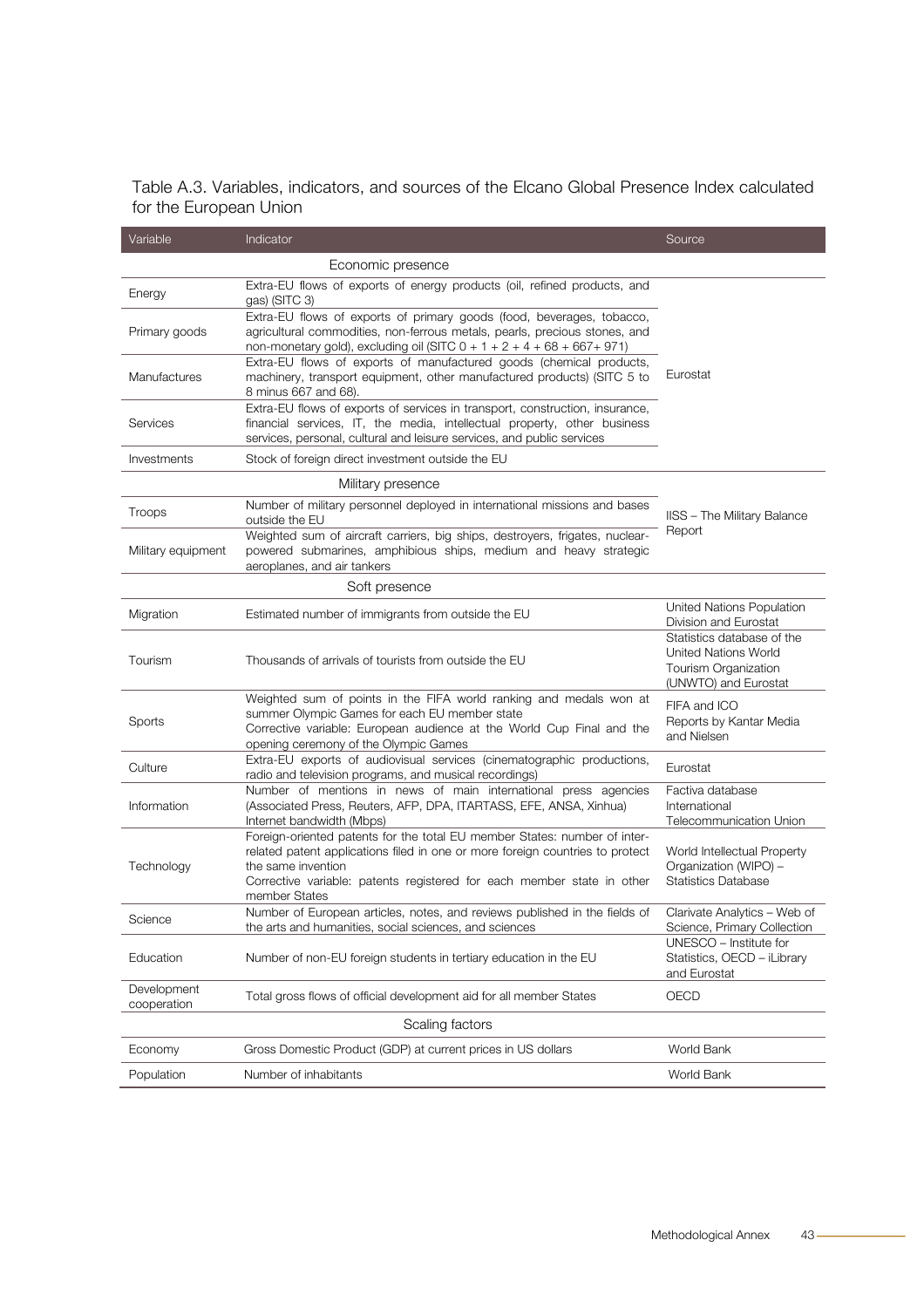| Variable                   | Indicator                                                                                                                                                                                                                          | Source                                                              |
|----------------------------|------------------------------------------------------------------------------------------------------------------------------------------------------------------------------------------------------------------------------------|---------------------------------------------------------------------|
|                            | Economic presence                                                                                                                                                                                                                  |                                                                     |
| Energy                     | Intra-EU flows of exports of energy products (oil, refined products and gas)<br>(SITC <sub>3</sub> )                                                                                                                               |                                                                     |
| Primary goods              | Intra-EU flows of exports of primary goods (food, beverages, tobacco,<br>agricultural commodities, non-ferrous metals, pearls, precious stones, and<br>non-monetary gold), excluding oil (SITC $0 + 1 + 2 + 4 + 68 + 667 + 971$ )  |                                                                     |
| Manufactures               | Intra-EU flows of manufactured goods (chemical products, machinery,<br>transport equipment, other manufactured products) (SITC 5 to 8 minus 667<br>and 68).                                                                        | Eurostat                                                            |
| Services                   | Intra-EU flows of exports of services in transport, construction, insurance,<br>financial services, IT, the media, intellectual property, other business<br>services, personal, cultural and leisure services, and public services |                                                                     |
| Investments                | Stock of foreign direct investment in the EU                                                                                                                                                                                       |                                                                     |
|                            | Military presence                                                                                                                                                                                                                  |                                                                     |
| Troops                     | Value zero for all countries and years                                                                                                                                                                                             |                                                                     |
| Military equipment         | Value zero for all countries and years                                                                                                                                                                                             |                                                                     |
|                            | Soft presence                                                                                                                                                                                                                      |                                                                     |
| Migration                  | Estimated number of immigrants from within the EU                                                                                                                                                                                  | Eurostat                                                            |
| Tourism                    | Thousands of arrivals of tourists from within the EU                                                                                                                                                                               | Eurostat                                                            |
| Sport                      | Weighted sum of points in the FIFA world ranking and medals won at the<br>summer Olympic Games                                                                                                                                     | FIFA and IOC                                                        |
| Culture                    | Intra-EU exports of audiovisual services (cinematographic productions,<br>radio and television programmes, and musical recordings)                                                                                                 | Eurostat and national<br>sources                                    |
| Information                | Number of mentions in news of main European press agencies (Associated<br>Press, Reuters, AFP, DPA, and EFE)<br>Internet bandwidth (Mbps)                                                                                          | Factiva database<br>International<br><b>Telecommunication Union</b> |
| Technology                 | Number of patents registered at the European Patent Office (EPO)                                                                                                                                                                   | Eurostat                                                            |
| Science                    | Number of articles published in the fields of the arts and humanities, social<br>sciences and sciences                                                                                                                             | Clarivate Analytics - Web of<br>Science, Primary Collection         |
| Education                  | Number of EU foreign students in tertiary education                                                                                                                                                                                | Eurostat                                                            |
| Development<br>cooperation | Value 0 for all countries and years                                                                                                                                                                                                |                                                                     |
|                            | Scaling factors                                                                                                                                                                                                                    |                                                                     |
| Economy                    | Gross Domestic Product (GDP) at current prices in US dollars                                                                                                                                                                       | Eurostat                                                            |
| Population                 | Number of inhabitants                                                                                                                                                                                                              | Eurostat                                                            |
|                            |                                                                                                                                                                                                                                    |                                                                     |

#### <span id="page-40-0"></span>Table A.4. Variables, indicators, and sources of the Elcano European Presence Index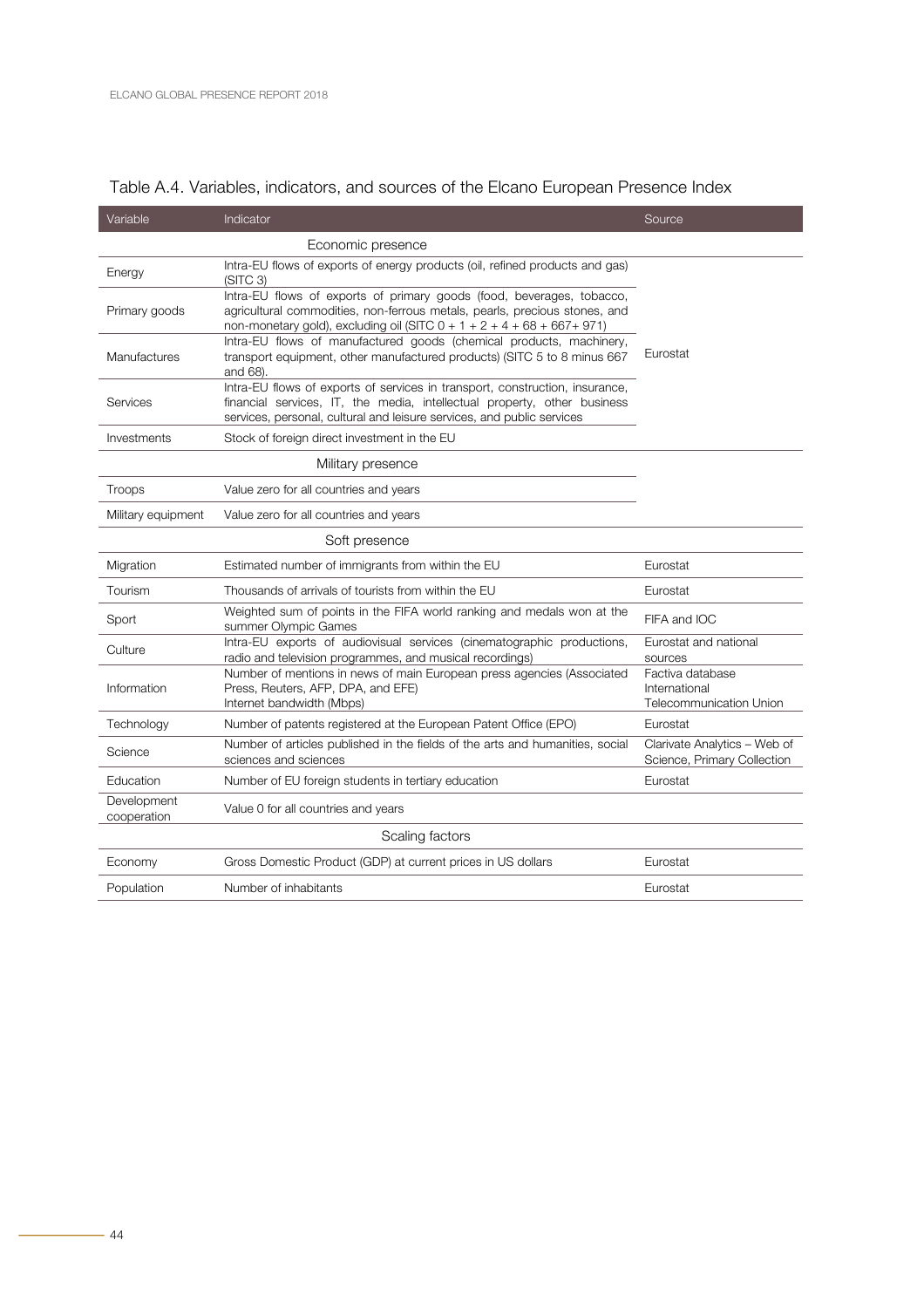## <span id="page-41-0"></span>Statistical annex

#### TABLE B.1.

Elcano Global Presence Index 2017

|                    | Index value | Position       | Position by dimension |          |                |  |
|--------------------|-------------|----------------|-----------------------|----------|----------------|--|
| Country            |             |                | Economic              | Military | Soft           |  |
| Algeria            | 18.1        | 61             | 61                    | 32       | 83             |  |
| Angola             | 11.8        | 72             | 54                    | 73       | 99             |  |
| Argentina          | 44.4        | 39             | 42                    | 30       | 38             |  |
| Australia          | 185.5       | 15             | 15                    | 15       | 12             |  |
| Austria            | 89.4        | 26             | 23                    | 48       | 22             |  |
| Azerbaijan         | 10.1        | 77             | 66                    | 87       | 68             |  |
| Bangladesh         | 31.8        | 50             | 70                    | 19       | 70             |  |
| <b>Belarus</b>     | 13.2        | 68             | 68                    | 93       | 52             |  |
| Belgium            | 171.5       | 16             | 11                    | 53       | 21             |  |
| <b>Bolivia</b>     | 3.5         | 101            | 98                    | 82       | 102            |  |
| <b>Botswana</b>    | 3.0         | 104            | 95                    | 90       | 107            |  |
| <b>Brazil</b>      | 118.9       | 19             | 22                    | 18       | 18             |  |
| <b>Bulgaria</b>    | 14.6        | 65             | 64                    | 58       | 58             |  |
| Cameroon           | 6.0         | 91             | 104                   | 55       | 90             |  |
| Canada             | 337.4       | $\,8\,$        | $\overline{7}$        | 21       | $\overline{7}$ |  |
| Chile              | 46.1        | 38             | 37                    | 40       | 46             |  |
| China              | 840.7       | $\overline{2}$ | $\overline{2}$        | 3        | $\overline{2}$ |  |
| Colombia           | 36.4        | 46             | 46                    | 46       | 31             |  |
| Congo, DR          | 4.9         | 95             | 101                   | 61       | 95             |  |
| Costa Rica         | 6.5         | 89             | 75                    | 101      | 81             |  |
| Côte d'Ivoire      | 6.5         | 88             | 90                    | 99       | 65             |  |
| Croatia            | 13.6        | 67             | 65                    | 83       | 54             |  |
| Cuba               | 7.2         | 83             | 82                    | 95       | 69             |  |
| Cyprus             | 6.4         | 90             | 72                    | 100      | 86             |  |
| Czech Republic     | 46.1        | 37             | 35                    | 71       | 35             |  |
| Denmark            | 76.7        | 28             | 26                    | 47       | 24             |  |
| Dominican Republic | 6.8         | 86             | 79                    | 101      | 76             |  |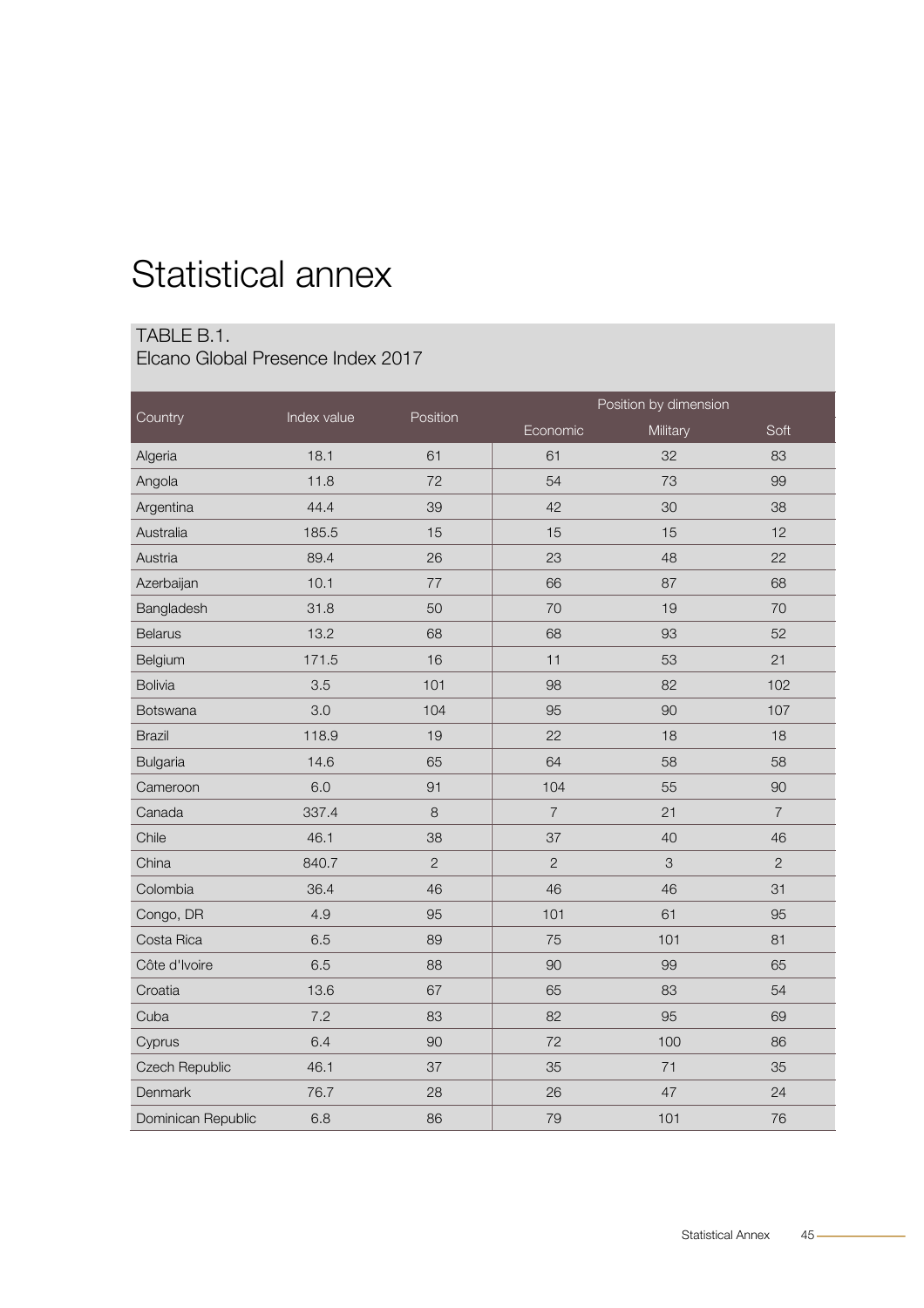|                    |             |                | Position by dimension |                     |                |
|--------------------|-------------|----------------|-----------------------|---------------------|----------------|
| Country            | Index value | Position       | Economic              | Military            | Soft           |
| Ecuador            | 8.4         | 79             | 77                    | 77                  | 73             |
| Egypt              | 51.7        | 35             | 57                    | 20                  | 29             |
| El Salvador        | 2.9         | 106            | 102                   | 81                  | 105            |
| Estonia            | 7.3         | 82             | 74                    | 89                  | 79             |
| Ethiopia           | 50.8        | 36             | 103                   | $\mathcal{G}% _{0}$ | 77             |
| Finland            | 44.2        | 40             | 34                    | 65                  | 44             |
| France             | 531.6       | $\mathbf 5$    | 6                     | $\overline{4}$      | 5              |
| Germany            | 618.5       | $\overline{4}$ | 3                     | 13                  | $\overline{4}$ |
| Ghana              | 15.3        | 64             | 80                    | 33                  | 78             |
| Greece             | 43.6        | 41             | 43                    | 26                  | 36             |
| Guatemala          | 4.4         | 98             | 89                    | 79                  | 100            |
| Honduras           | 3.3         | 103            | 92                    | 91                  | 106            |
| Hungary            | 41.7        | 42             | 39                    | 59                  | 33             |
| Iceland            | 4.3         | 99             | 84                    | 101                 | 94             |
| India              | 202.4       | 13             | 16                    | $\overline{7}$      | 16             |
| Indonesia          | 58.6        | 32             | 31                    | 22                  | 61             |
| Iran               | 40.0        | 44             | 45                    | 27                  | 41             |
| Iraq               | 12.8        | 69             | 53                    | 68                  | 93             |
| Ireland            | 96.2        | 24             | 19                    | 70                  | 43             |
| Israel             | 52.4        | 34             | 33                    | 42                  | 40             |
| Italy              | 271.1       | 10             | 10                    | $\,8\,$             | 10             |
| Japan              | 518.1       | 6              | 5                     | $\sqrt{6}$          | 6              |
| Jordan             | 12.1        | 71             | 87                    | 86                  | 50             |
| Kazakhstan         | 20.7        | 59             | 51                    | 94                  | 49             |
| Kenya              | 25.9        | 55             | 94                    | 23                  | 55             |
| Korea, Republic of | 225.8       | 12             | 13                    | 11                  | 11             |
| Kuwait             | 20.4        | 60             | 48                    | 67                  | 56             |
| Latvia             | 4.7         | 97             | 85                    | 96                  | 89             |
| Lebanon            | 13.8        | 66             | 62                    | 101                 | 53             |
| Libya              | 5.8         | 93             | 76                    | 85                  | 92             |
| Lithuania          | 9.7         | 78             | 67                    | 84                  | 74             |
| Luxembourg         | 17.0        | 62             | 44                    | 97                  | 82             |

#### TABLE B.1. Elcano Global Presence Index 2017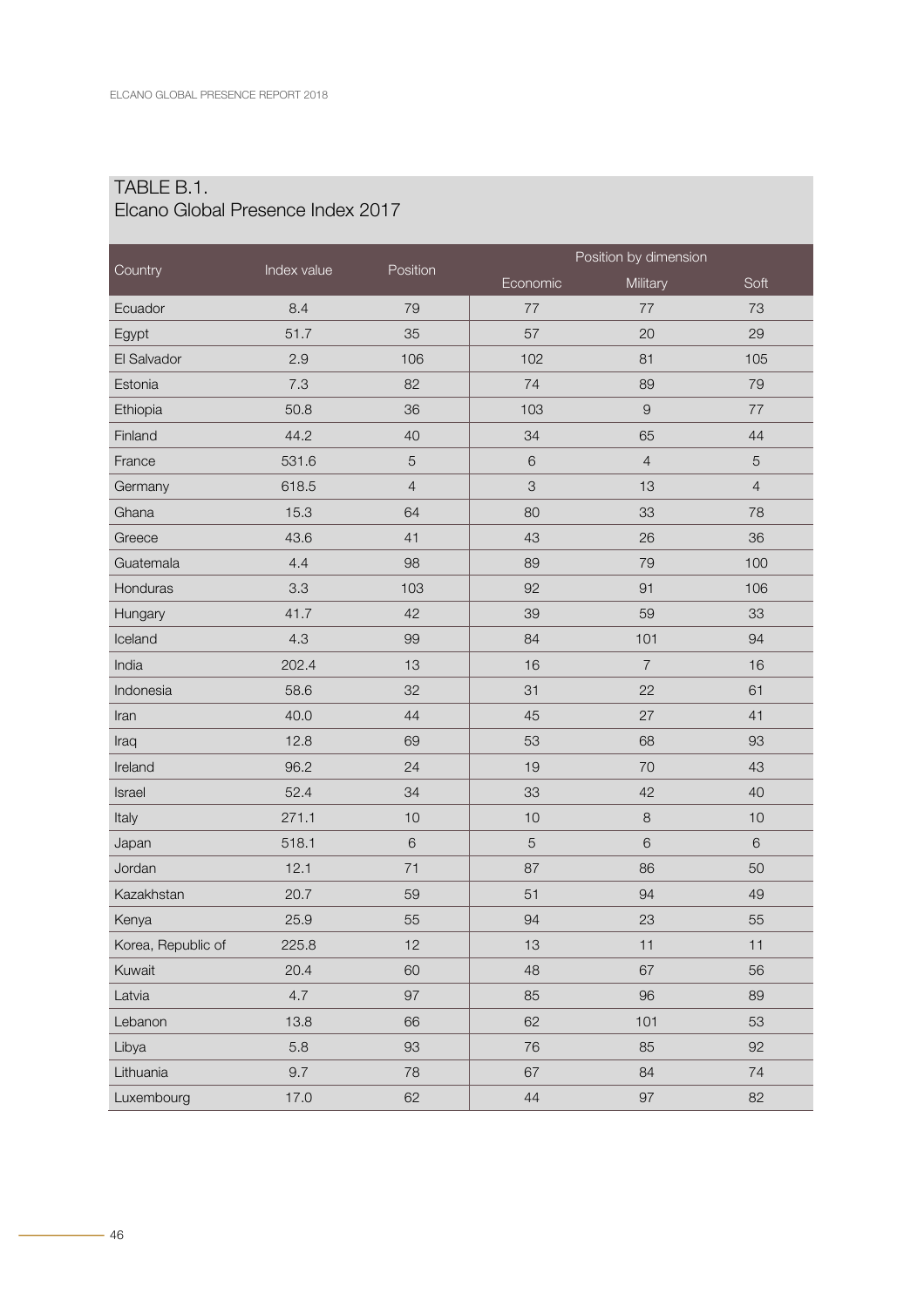| TABLE B.1.                        |  |
|-----------------------------------|--|
| Elcano Global Presence Index 2017 |  |

| Country      | Position<br>Index value | Position by dimension |                  |                |            |
|--------------|-------------------------|-----------------------|------------------|----------------|------------|
|              |                         |                       | Economic         | Military       | Soft       |
| Malaysia     | 82.2                    | 27                    | 25               | 37             | 25         |
| Malta        | 3.6                     | 100                   | 86               | 101            | 104        |
| Mexico       | 99.5                    | 23                    | 21               | 50             | 27         |
| Morocco      | 24.3                    | 56                    | 59               | 28             | 60         |
| Myanmar      | 6.8                     | 84                    | 83               | 56             | 108        |
| Netherlands  | 297.3                   | $\hbox{9}$            | 8                | 25             | 13         |
| New Zealand  | 29.1                    | 53                    | 50               | 62             | 39         |
| Nigeria      | 39.3                    | 45                    | 55               | 36             | 28         |
| Norway       | 70.1                    | 30                    | 27               | 41             | 37         |
| Oman         | 12.6                    | 70                    | 63               | 64             | 63         |
| Pakistan     | 52.6                    | 33                    | 73               | 10             | 51         |
| Panama       | 6.8                     | 85                    | 69               | 101            | 87         |
| Paraguay     | 3.4                     | 102                   | 96               | 88             | 103        |
| Peru         | 23.8                    | 58                    | 56               | 29             | 75         |
| Philippines  | 36.3                    | 47                    | 40               | 44             | 48         |
| Poland       | 69.0                    | 31                    | 29               | 52             | 23         |
| Portugal     | 40.1                    | 43                    | 38               | 49             | 42         |
| Qatar        | 28.8                    | 54                    | 41               | 54             | 57         |
| Romania      | 33.5                    | 49                    | 47               | 39             | 45         |
| Russia       | 380.3                   | $\overline{7}$        | 17               | $\overline{c}$ | $\,8\,$    |
| Saudi Arabia | 113.3                   | 20                    | 28               | 14             | 15         |
| Senegal      | 11.6                    | 74                    | 106              | 35             | 80         |
| Serbia       | 10.5                    | 76                    | 78               | 72             | 59         |
| Singapore    | 127.7                   | 17                    | 14               | 43             | 32         |
| Slovakia     | 17.0                    | 63                    | 49               | 78             | 66         |
| Slovenia     | 11.7                    | 73                    | 60               | 74             | 67         |
| South Africa | 74.8                    | 29                    | 30               | 38             | 19         |
| Spain        | 233.7                   | 11                    | 12               | 17             | $\hbox{9}$ |
| Sri Lanka    | 6.5                     | 87                    | 81               | 66             | 98         |
| Sudan        | 2.9                     | 105                   | 107              | 80             | 91         |
| Sweden       | 126.4                   | 18                    | 18               | 63             | 17         |
| Switzerland  | 190.4                   | 14                    | $\boldsymbol{9}$ | 75             | $20\,$     |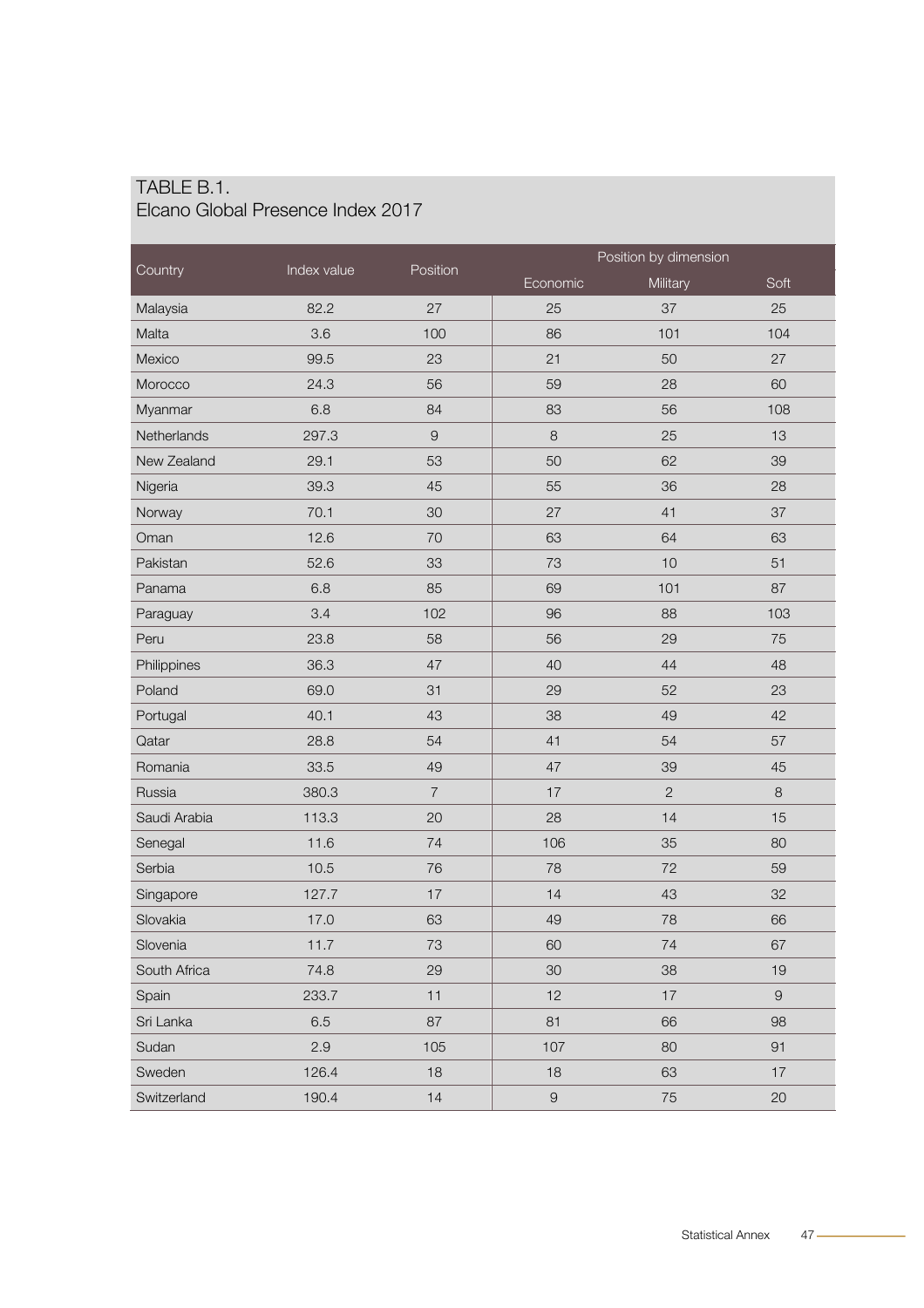|                      |             |              | Position by dimension |              |              |
|----------------------|-------------|--------------|-----------------------|--------------|--------------|
| Country              | Index value | Position     | Economic              | Military     | Soft         |
| Syria                | 2.0         | 109          | 110                   | 101          | 85           |
| Tanzania             | 11.3        | 75           | 97                    | 34           | 97           |
| Thailand             | 95.2        | 25           | 24                    | 24           | 30           |
| Trinidad & Tobago    | 2.7         | 107          | 99                    | 101          | 101          |
| Tunisia              | 7.8         | 81           | 88                    | 69           | 72           |
| Turkey               | 106.1       | 22           | 32                    | 12           | 14           |
| Turkmenistan         | 4.9         | 96           | 71                    | 101          | 110          |
| Uganda               | 29.5        | 51           | 105                   | 16           | 64           |
| Ukraine              | 29.4        | 52           | 52                    | 60           | 34           |
| <b>UAE</b>           | 106.7       | 21           | 20                    | 31           | 26           |
| United Kingdom       | 636.7       | 3            | $\overline{4}$        | 5            | 3            |
| <b>United States</b> | 2,494.1     | $\mathbf{1}$ | 1                     | $\mathbf{1}$ | $\mathbf{1}$ |
| Uruguay              | 7.9         | 80           | 93                    | 51           | 84           |
| Uzbekistan           | 5.9         | 92           | 91                    | 101          | 71           |
| Venezuela            | 24.1        | 57           | 58                    | 45           | 47           |
| Vietnam              | 33.5        | 48           | 36                    | 76           | 62           |
| Yemen                | 2.4         | 108          | 109                   | 92           | 88           |
| Zambia               | 5.0         | 94           | 100                   | 57           | 109          |
| Zimbabwe             | 2.0         | 110          | 108                   | 98           | 96           |

#### TABLE B.1. Elcano Global Presence Index 2017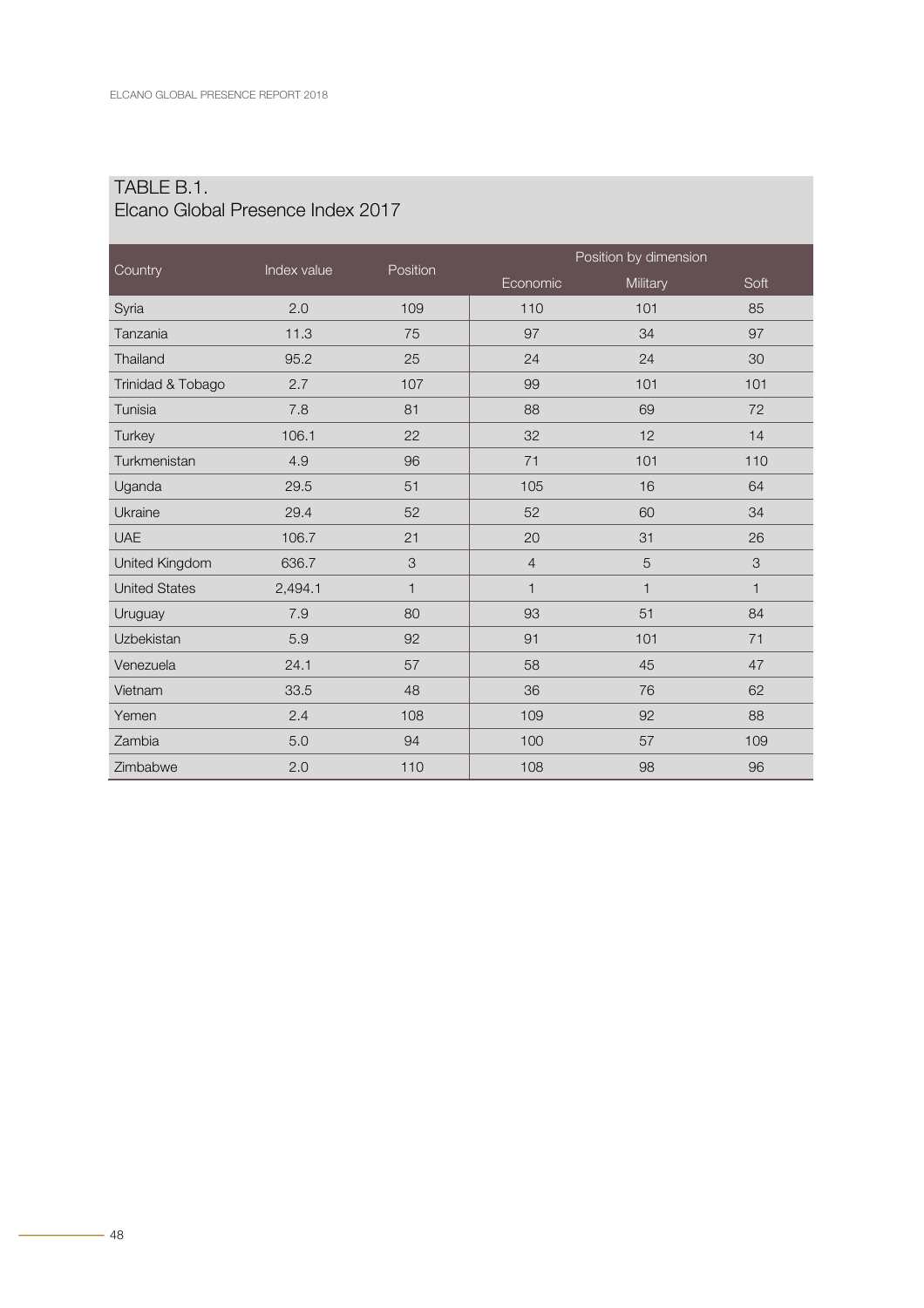#### <span id="page-45-0"></span>TABLE B.2. Global presence position (selected years)

| Country            | 1990    | 2000           | 2010       | 2017           |
|--------------------|---------|----------------|------------|----------------|
| Algeria            | 56      | 51             | 53         | 61             |
| Angola             | 61      | 63             | 69         | 72             |
| Argentina          | 24      | 31             | 38         | 39             |
| Australia          | 14      | 14             | 13         | 15             |
| Austria            | 21      | 26             | 21         | 26             |
| Azerbaijan         | -       | 97             | 76         | 77             |
| Bangladesh         | 64      | 54             | 43         | 50             |
| <b>Belarus</b>     |         | 66             | 71         | 68             |
| Belgium            | 10      | 12             | 12         | 16             |
| <b>Bolivia</b>     | 99      | 89             | 92         | 101            |
| Botswana           | 94      | 106            | 108        | 104            |
| <b>Brazil</b>      | 16      | 18             | 18         | 19             |
| <b>Bulgaria</b>    | 59      | 70             | 65         | 65             |
| Cameroon           | 78      | 98             | 100        | 91             |
| Canada             | $\,8\,$ | $\overline{7}$ | $\,8\,$    | $\,8\,$        |
| Chile              | 36      | 49             | 45         | 38             |
| China              | 11      | 10             | $\sqrt{5}$ | $\overline{c}$ |
| Colombia           | 51      | 58             | 58         | 46             |
| Congo, DR          | 92      | 110            | 106        | 95             |
| Costa Rica         | $77 \,$ | 82             | 93         | 89             |
| Côte d'Ivoire      | 66      | 78             | 84         | 88             |
| Croatia            | -       | 69             | 66         | 67             |
| Cuba               | 62      | 75             | 75         | 83             |
| Cyprus             | 86      | 88             | 74         | 90             |
| Czech Republic     | 55      | 48             | 40         | 37             |
| Denmark            | 25      | 21             | 24         | 28             |
| Dominican Republic | 81      | 80             | 88         | 86             |
| Ecuador            | 65      | 71             | 80         | 79             |
| Egypt              | 43      | 42             | 33         | 35             |
| El Salvador        | 98      | 99             | 110        | 106            |
| Estonia            | -       | 84             | 83         | 82             |
| Ethiopia           | 63      | 86             | 63         | 36             |
| Finland            | 34      | 30             | 36         | 40             |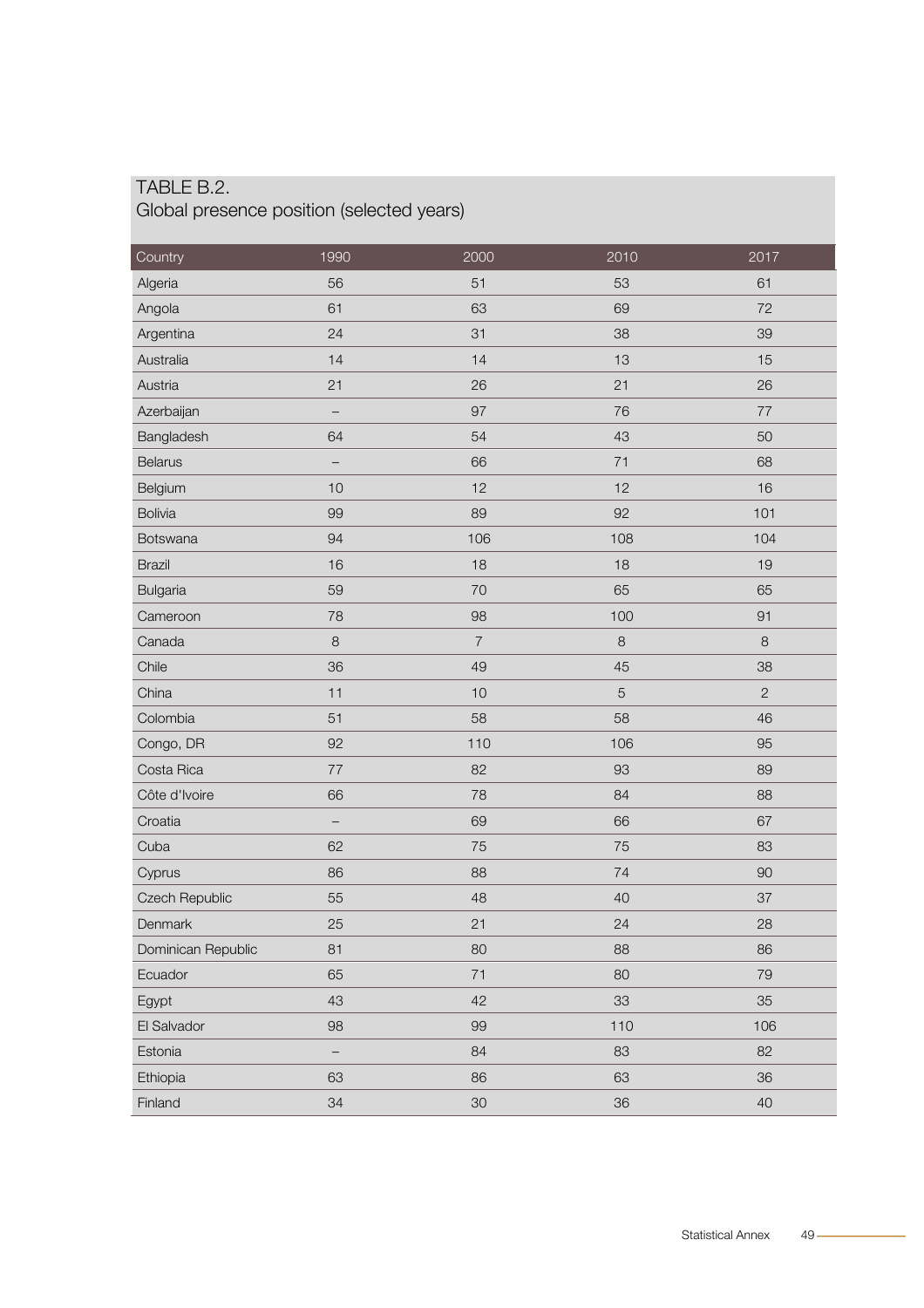#### TABLE B.2.

#### Global presence position (selected years)

| Country            | 1990                     | 2000           | 2010           | 2017           |
|--------------------|--------------------------|----------------|----------------|----------------|
| France             | $\overline{4}$           | $\overline{4}$ | $\sqrt{4}$     | 5              |
| Germany            | 5                        | 3              | 3              | $\overline{4}$ |
| Ghana              | 100                      | 67             | 62             | 64             |
| Greece             | 22                       | 28             | 37             | 41             |
| Guatemala          | 87                       | 102            | 97             | 98             |
| Honduras           | 91                       | 90             | 104            | 103            |
| Hungary            | 47                       | 44             | 42             | 42             |
| Iceland            | 83                       | 100            | 94             | 99             |
| India              | 15                       | 17             | 15             | 13             |
| Indonesia          | 32                       | 34             | 35             | 32             |
| Iran               | 27                       | 43             | 46             | 44             |
| Iraq               | 49                       | 52             | 70             | 69             |
| Ireland            | 35                       | 29             | 19             | 24             |
| Israel             | 39                       | 32             | 41             | 34             |
| Italy              | $\overline{7}$           | $\,8\,$        | 10             | 10             |
| Japan              | $\,$ 6 $\,$              | 5              | $\,$ 6 $\,$    | $\,$ 6 $\,$    |
| Jordan             | 68                       | 53             | 56             | 71             |
| Kazakhstan         |                          | 62             | 55             | 59             |
| Kenya              | 71                       | 68             | 77             | 55             |
| Korea, Republic of | 18                       | 13             | 16             | 12             |
| Kuwait             | 57                       | 60             | 50             | 60             |
| Latvia             |                          | 85             | 87             | 97             |
| Lebanon            | 80                       | 72             | 72             | 66             |
| Libya              | 46                       | 59             | 60             | 93             |
| Lithuania          | $\overline{\phantom{a}}$ | 87             | 79             | 78             |
| Luxembourg         | 75                       | 64             | 54             | 62             |
| Malaysia           | 37                       | 27             | 27             | 27             |
| Malta              | 95                       | 105            | 99             | 100            |
| Mexico             | 28                       | 19             | 25             | 23             |
| Morocco            | 29                       | 57             | 52             | 56             |
| Myanmar            | 101                      | 109            | 109            | 84             |
| Netherlands        | $\hbox{9}$               | $\hbox{9}$     | $\overline{7}$ | $\hbox{9}$     |
| New Zealand        | 48                       | 45             | 47             | 53             |
| Nigeria            | 50                       | 35             | 34             | 45             |
| Norway             | 23                       | 25             | 23             | $30\,$         |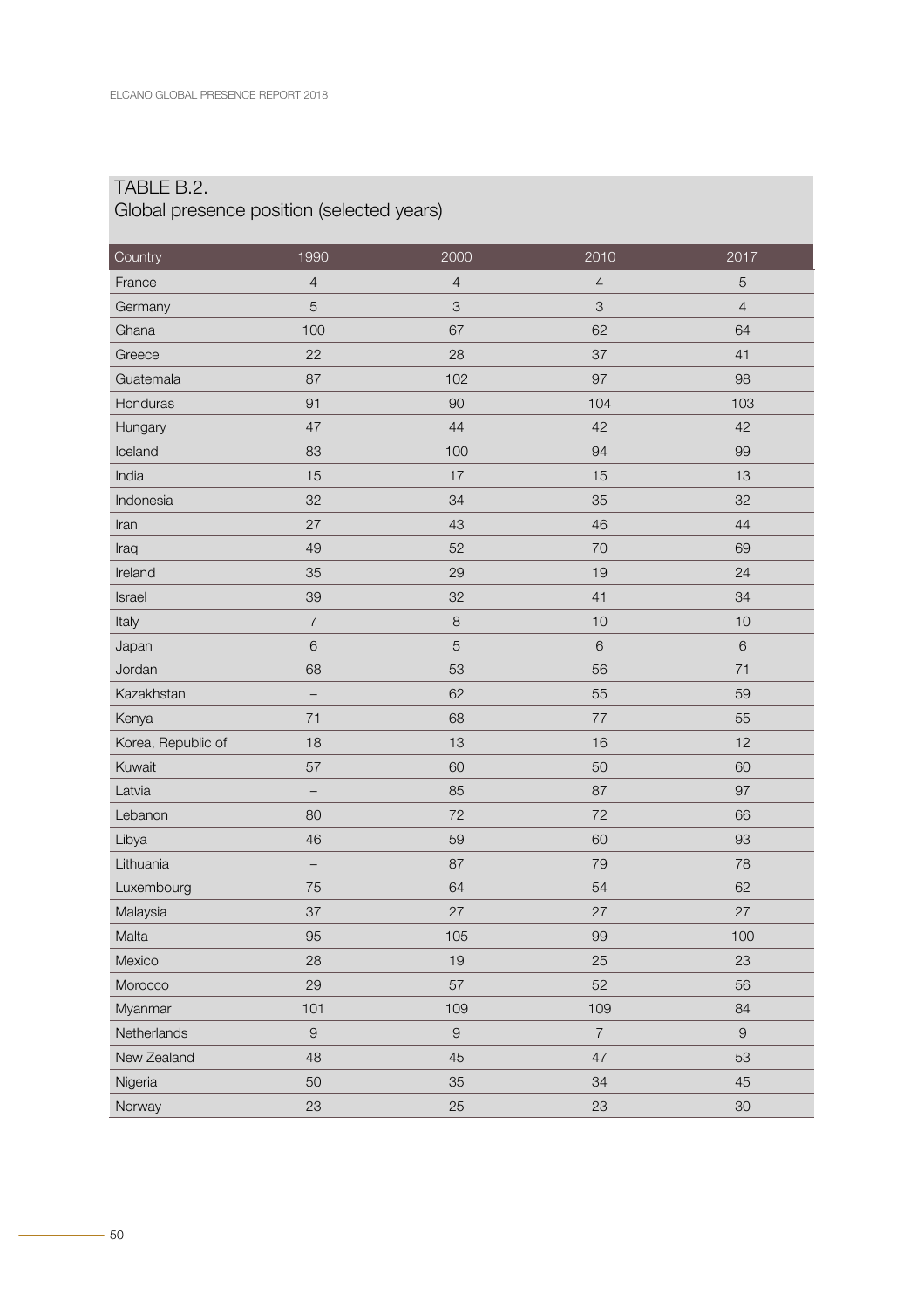#### TABLE B.2. Global presence position (selected years)

| Country              | 1990           | 2000           | 2010           | 2017           |
|----------------------|----------------|----------------|----------------|----------------|
| Oman                 | 74             | 74             | 78             | 70             |
| Pakistan             | 31             | 47             | 32             | 33             |
| Panama               | 93             | 101            | 90             | 85             |
| Paraguay             | 88             | 103            | 105            | 102            |
| Peru                 | 30             | 55             | 51             | 58             |
| Philippines          | 58             | 50             | 59             | 47             |
| Poland               | 45             | 37             | 29             | 31             |
| Portugal             | 42             | 36             | 39             | 43             |
| Qatar                | 72             | 79             | 61             | 54             |
| Romania              | 53             | 56             | 49             | 49             |
| Russia               | $\overline{2}$ | $6\phantom{1}$ | $\hbox{9}$     | $\overline{7}$ |
| Saudi Arabia         | 20             | 22             | 22             | 20             |
| Senegal              | 84             | 108            | 81             | 74             |
| Serbia               | 54             | 83             | 82             | 76             |
| Singapore            | 33             | 20             | 20             | 17             |
| Slovakia             |                | 65             | 57             | 63             |
| Slovenia             | —              | 77             | 68             | 73             |
| South Africa         | 38             | 41             | 31             | 29             |
| Spain                | 12             | 11             | 11             | 11             |
| Sri Lanka            | 76             | 94             | 85             | 87             |
| Sudan                | 73             | 91             | 96             | 105            |
| Sweden               | 19             | 15             | 17             | 18             |
| Switzerland          | 17             | 16             | 14             | 14             |
| Syria                | 41             | 39             | 89             | 109            |
| Tanzania             | 82             | 95             | 95             | 75             |
| Thailand             | 40             | 24             | 28             | 25             |
| Trinidad & Tobago    | 85             | 92             | 103            | 107            |
| Tunisia              | 69             | 73             | 73             | 81             |
| Turkey               | 26             | 23             | 26             | 22             |
| Turkmenistan         |                | 107            | 101            | 96             |
| Uganda               | $90\,$         | 33             | 67             | 51             |
| Ukraine              | -              | 38             | 44             | 52             |
| <b>UAE</b>           | 67             | 40             | 30             | 21             |
| United Kingdom       | 3              | $\overline{c}$ | $\overline{c}$ | $\,3$          |
| <b>United States</b> | $\mathbf{1}$   | $\mathbf{1}$   | $\mathbf{1}$   | $\mathbf{1}$   |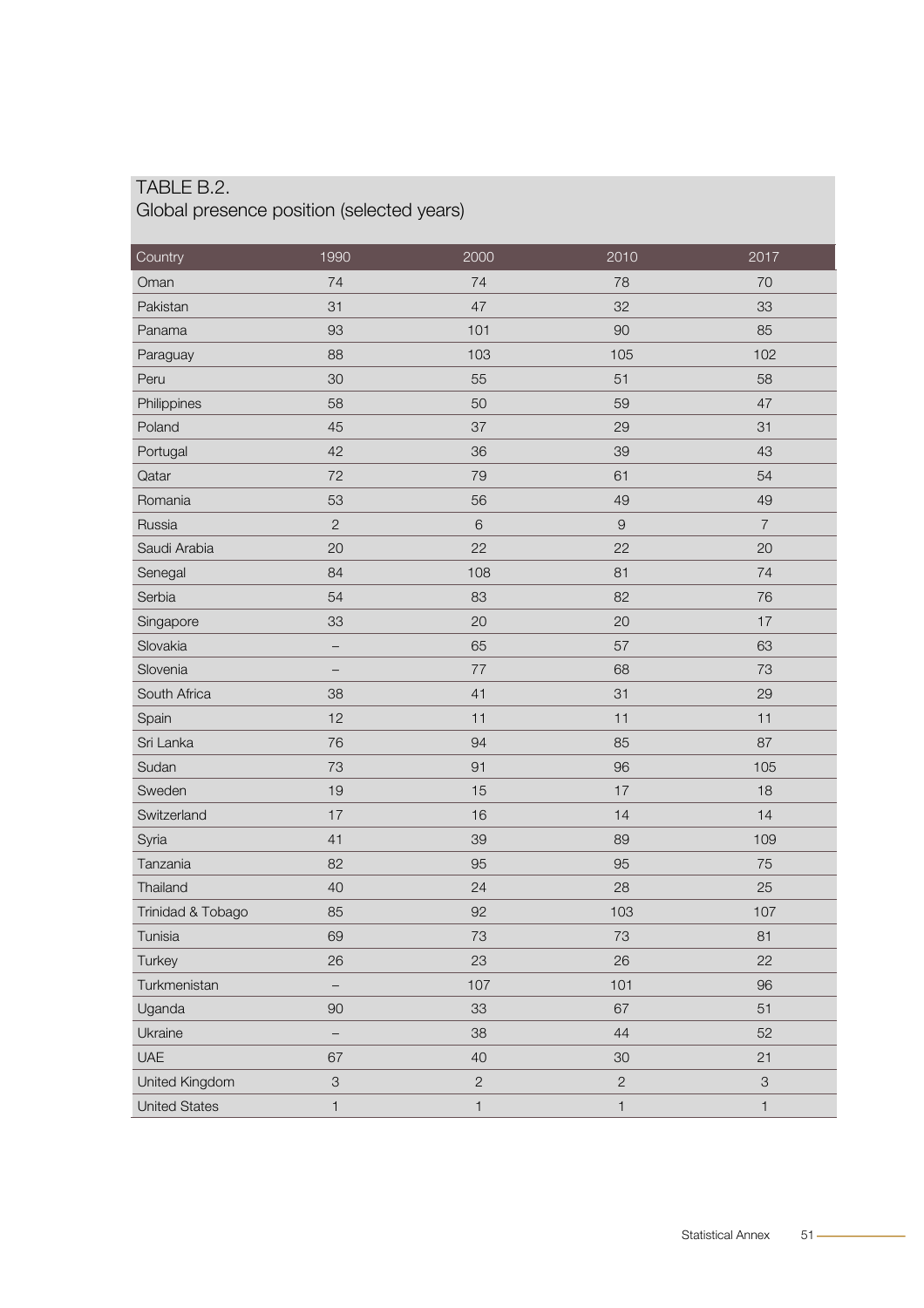### TABLE B.2.

#### Global presence position (selected years)

| Country           | 1990 | 2000 | 2010 | 2017 |
|-------------------|------|------|------|------|
| Uruguay           | 70   | 76   | 91   | 80   |
| <b>Uzbekistan</b> | -    | 81   | 86   | 92   |
| Venezuela         | 44   | 46   | 48   | 57   |
| Vietnam           | 13   | 61   | 64   | 48   |
| Yemen             | 97   | 93   | 102  | 108  |
| Zambia            | 89   | 104  | 98   | 94   |
| Zimbabwe          | 79   | 96   | 107  | 110  |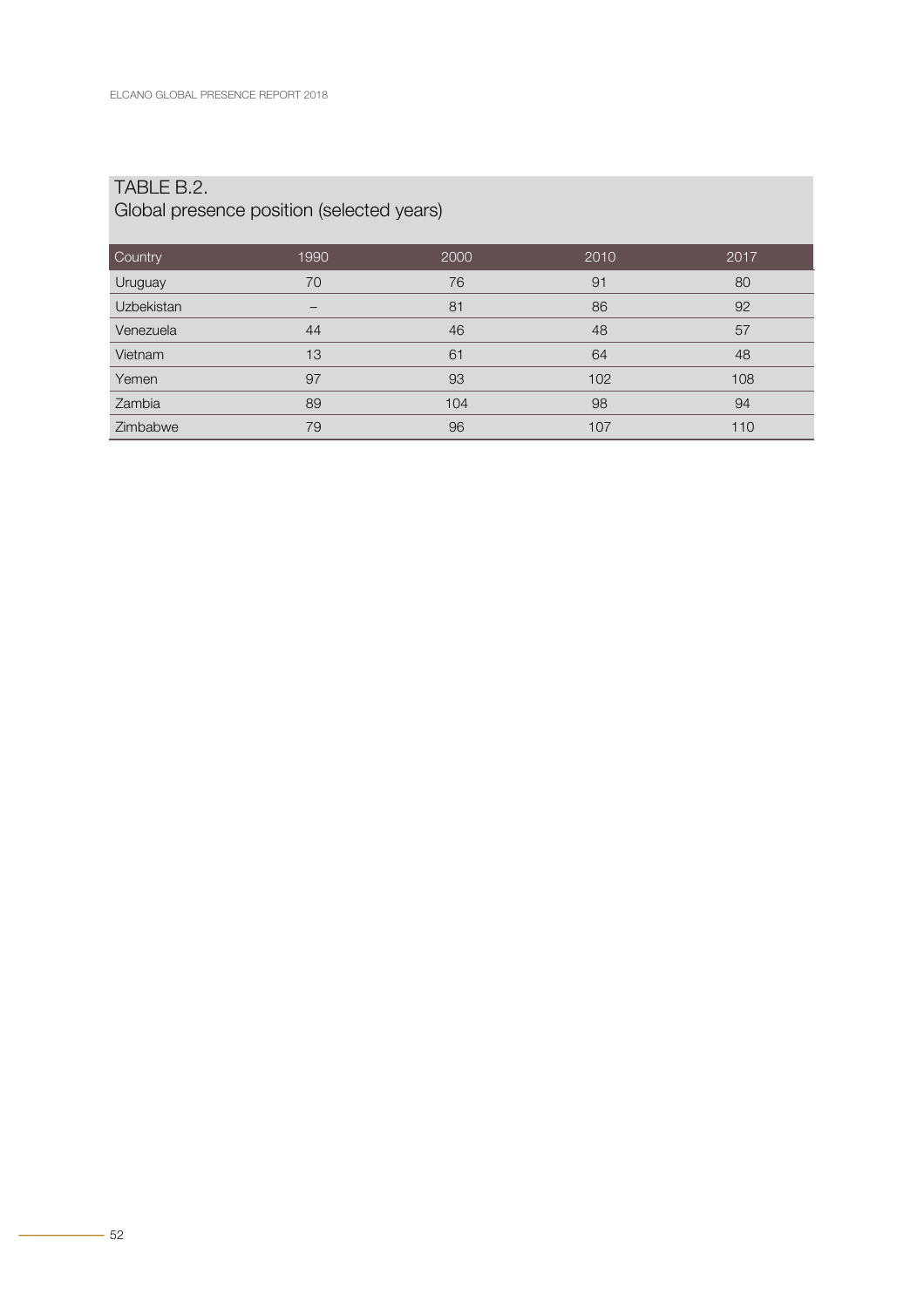#### <span id="page-49-0"></span>TABLE B.3. Global presence contribution by dimension (2017, in %)

| Country            | Economic | Military | Soft |
|--------------------|----------|----------|------|
| Algeria            | 37.0     | 50.1     | 12.9 |
| Angola             | 80.8     | 9.4      | 9.8  |
| Argentina          | 40.9     | 23.9     | 35.2 |
| Australia          | 53.0     | 13.7     | 33.2 |
| Austria            | 66.6     | 4.5      | 28.9 |
| Azerbaijan         | 57.6     | 4.5      | 37.9 |
| Bangladesh         | 16.0     | 72.6     | 11.4 |
| <b>Belarus</b>     | 39.3     | 2.0      | 58.6 |
| Belgium            | 81.3     | 2.1      | 16.6 |
| <b>Bolivia</b>     | 50.9     | 18.0     | 31.1 |
| Botswana           | 63.3     | 11.0     | 25.7 |
| <b>Brazil</b>      | 51.0     | 19.8     | 29.2 |
| <b>Bulgaria</b>    | 41.5     | 19.6     | 38.9 |
| Cameroon           | 20.6     | 52.4     | 27.0 |
| Canada             | 68.9     | 5.3      | 25.8 |
| Chile              | 59.8     | 15.2     | 25.0 |
| China              | 56.2     | 12.0     | 31.8 |
| Colombia           | 38.4     | 12.0     | 49.6 |
| Congo, DR          | 28.0     | 45.8     | 26.3 |
| Costa Rica         | 61.4     | 0.0      | 38.6 |
| Côte d'Ivoire      | 36.7     | 0.4      | 63.0 |
| Croatia            | 44.1     | 4.2      | 51.7 |
| Cuba               | 45.5     | 3.1      | 51.4 |
| Cyprus             | 70.8     | 0.1      | 29.1 |
| Czech Republic     | 61.8     | 2.9      | 35.3 |
| Denmark            | 64.6     | 5.5      | 29.8 |
| Dominican Republic | 54.7     | 0.0      | 45.3 |
| Ecuador            | 46.2     | 11.5     | 42.3 |
| Egypt              | 16.5     | 42.6     | 40.9 |
| El Salvador        | 46.3     | 24.1     | 29.6 |
| Estonia            | 57.1     | 5.1      | 37.8 |
| Ethiopia           | 2.5      | 91.5     | 6.0  |
| Finland            | 65.9     | 4.3      | 29.8 |
| France             | 53.5     | 18.6     | 27.9 |
| Germany            | 65.3     | 4.4      | 30.3 |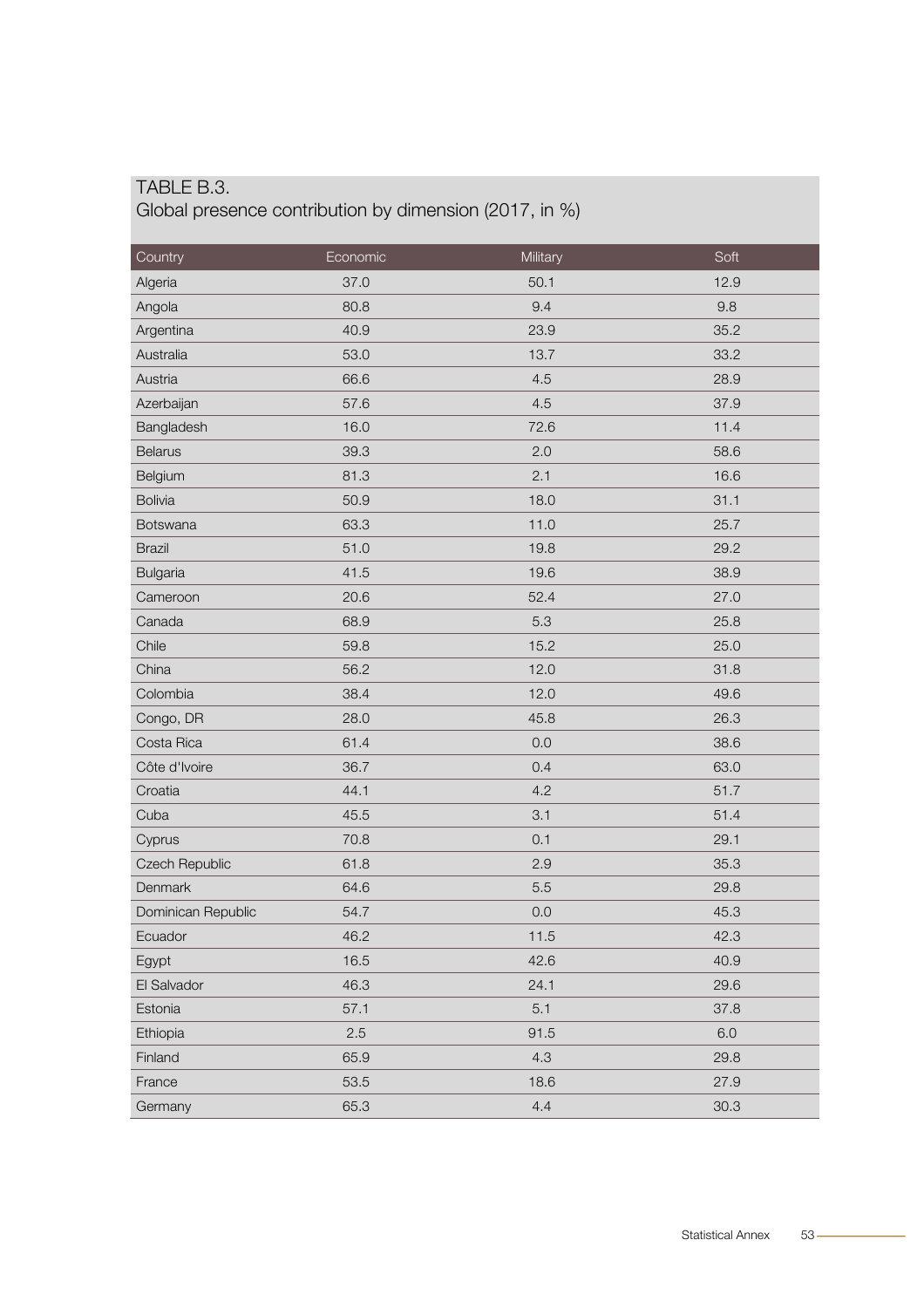#### TABLE B.3.

#### Global presence contribution by dimension (2017, in %)

| Country            | Economic | Military | Soft |
|--------------------|----------|----------|------|
| Ghana              | 23.3     | 58.6     | 18.2 |
| Greece             | 33.9     | 29.5     | 36.6 |
| Guatemala          | 56.6     | 18.6     | 24.8 |
| Honduras           | 65.9     | 9.7      | 24.4 |
| Hungary            | 52.1     | 6.7      | 41.2 |
| Iceland            | 68.9     | 0.0      | 31.1 |
| India              | 48.1     | 31.3     | 20.6 |
| Indonesia          | 62.0     | 30.2     | 7.9  |
| Iran               | 35.0     | 29.8     | 35.2 |
| Iraq               | 76.0     | 13.0     | 11.0 |
| Ireland            | 84.1     | 1.6      | 14.3 |
| Israel             | 60.0     | 12.0     | 28.0 |
| Italy              | 52.8     | 21.7     | 25.5 |
| Japan              | 57.6     | 14.9     | 27.5 |
| Jordan             | 22.0     | 3.9      | 74.0 |
| Kazakhstan         | 51.8     | 1.2      | 47.0 |
| Kenya              | 7.6      | 67.7     | 24.7 |
| Korea, Republic of | 55.2     | 16.1     | 28.7 |
| Kuwait             | 61.7     | 8.9      | 29.5 |
| Latvia             | 61.9     | 3.0      | 35.2 |
| Lebanon            | 46.1     | 0.0      | 53.9 |
| Libya              | 67.1     | 8.3      | 24.6 |
| Lithuania          | 59.2     | 5.0      | 35.8 |
| Luxembourg         | 85.1     | 0.6      | 14.3 |
| Malaysia           | 62.6     | 9.6      | 27.8 |
| Malta              | 76.2     | 0.0      | 23.8 |
| Mexico             | 73.6     | 3.9      | 22.5 |
| Morocco            | 31.9     | 48.6     | 19.5 |
| Myanmar            | 43.6     | 45.1     | 11.3 |
| Netherlands        | 76.4     | 4.9      | 18.7 |
| New Zealand        | 40.6     | $7.5\,$  | 51.8 |
| Nigeria            | 23.6     | 20.3     | 56.1 |
| Norway             | 68.7     | 9.0      | 22.3 |
| Oman               | 49.2     | 16.6     | 34.2 |
| Pakistan           | 8.1      | 76.4     | 15.5 |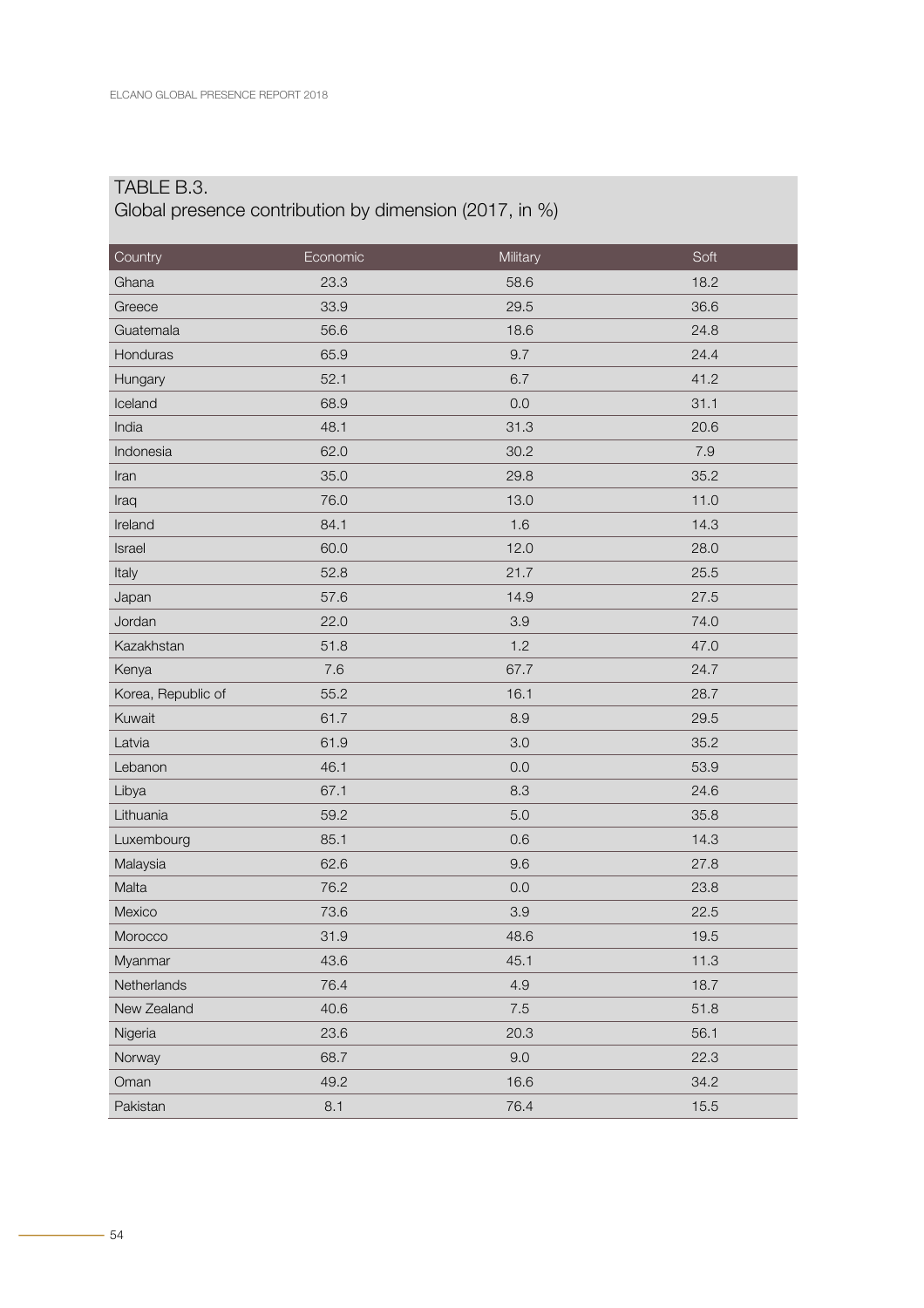#### TABLE B.3. Global presence contribution by dimension (2017, in %)

| Country              | Economic | Military | Soft  |
|----------------------|----------|----------|-------|
| Panama               | 75.1     | 0.0      | 24.9  |
| Paraguay             | 56.2     | 12.8     | 31.0  |
| Peru                 | 37.1     | 49.6     | 13.3  |
| Philippines          | 58.0     | 13.3     | 28.7  |
| Poland               | 60.3     | 5.2      | 34.5  |
| Portugal             | 55.1     | 10.0     | 34.9  |
| Qatar                | 69.0     | 11.0     | 20.0  |
| Romania              | 39.4     | 21.4     | 39.2  |
| Russia               | 25.6     | 54.8     | 19.6  |
| Saudi Arabia         | 39.7     | 22.5     | 37.8  |
| Senegal              | 7.0      | 69.5     | 23.5  |
| Serbia               | 35.6     | 11.5     | 52.9  |
| Singapore            | 81.4     | 4.8      | 13.8  |
| Slovakia             | 71.5     | 5.4      | 23.1  |
| Slovenia             | 57.9     | 9.4      | 32.7  |
| South Africa         | 50.1     | 10.2     | 39.7  |
| Spain                | 58.3     | 10.2     | 31.5  |
| Sri Lanka            | 52.9     | 29.0     | 18.1  |
| Sudan                | 24.9     | 26.5     | 48.6  |
| Sweden               | 67.4     | 1.7      | 30.9  |
| Switzerland          | 84.0     | 0.6      | 15.4  |
| Syria                | 0.0      | 0.0      | 100.0 |
| Tanzania             | 16.0     | 73.6     | 10.5  |
| Thailand             | 59.6     | 18.2     | 22.1  |
| Trinidad & Tobago    | 59.8     | 0.0      | 40.2  |
| Tunisia              | 33.6     | 20.4     | 46.0  |
| Turkey               | 31.6     | 27.5     | 41.0  |
| Turkmenistan         | 92.6     | 0.0      | 7.4   |
| Uganda               | 2.9      | 82.9     | 14.2  |
| Ukraine              | 33.3     | 9.0      | 57.7  |
| <b>UAE</b>           | 69.5     | 9.2      | 21.3  |
| United Kingdom       | 50.5     | 13.2     | 36.3  |
| <b>United States</b> | 47.6     | 21.6     | 30.8  |
| Uruguay              | 25.5     | 46.2     | 28.3  |
| Uzbekistan           | 39.5     | $0.0\,$  | 60.5  |
|                      |          |          |       |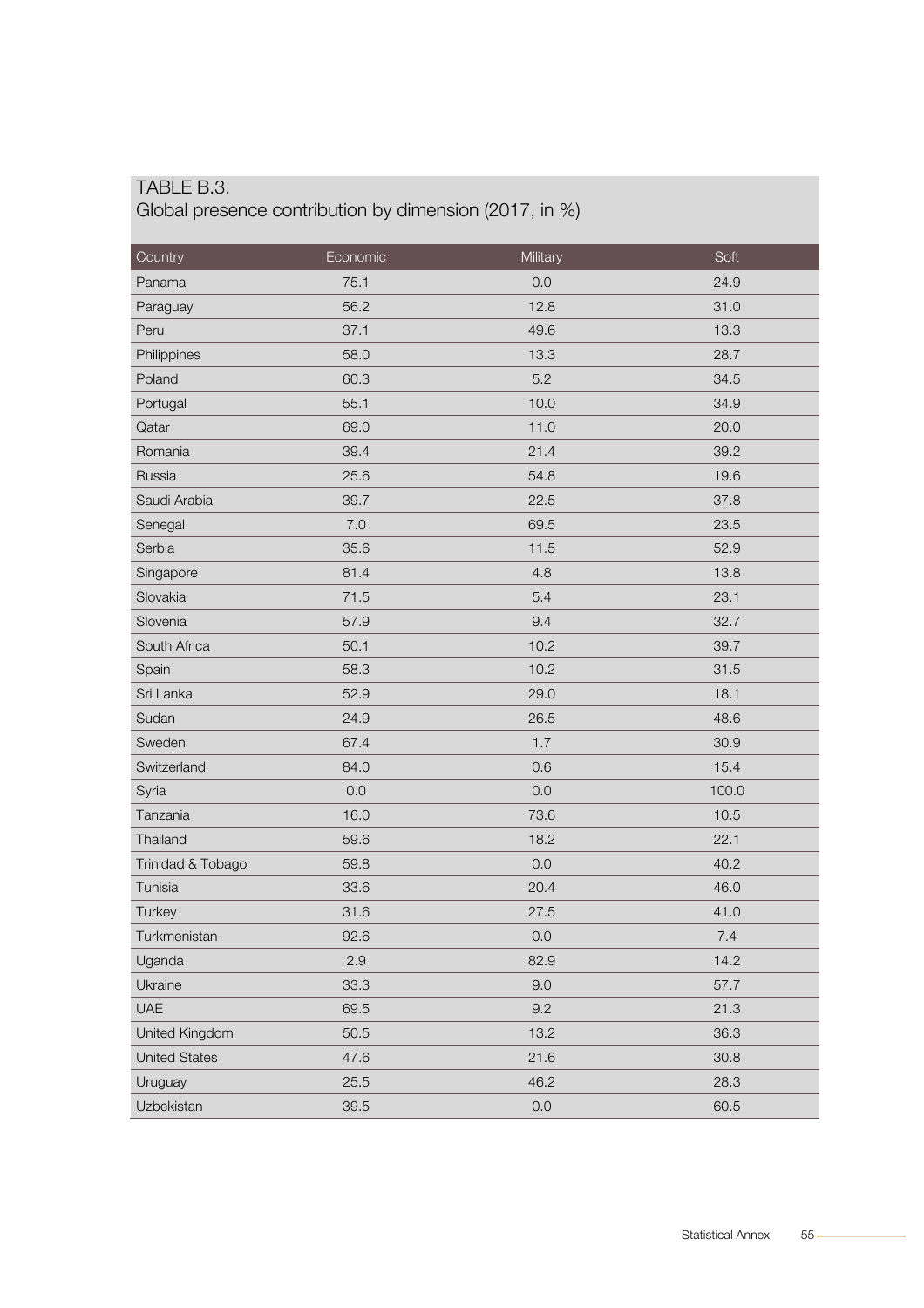#### TABLE B.3.

#### Global presence contribution by dimension (2017, in %)

| Country   | Economic | Military | Soft |
|-----------|----------|----------|------|
| Venezuela | 33.7     | 20.1     | 46.1 |
| Vietnam   | 83.6     | 2.9      | 13.5 |
| Yemen     | 19.0     | 12.2     | 68.9 |
| Zambia    | 28.7     | 57.9     | 13.5 |
| Zimbabwe  | 34.8     | 2.3      | 62.9 |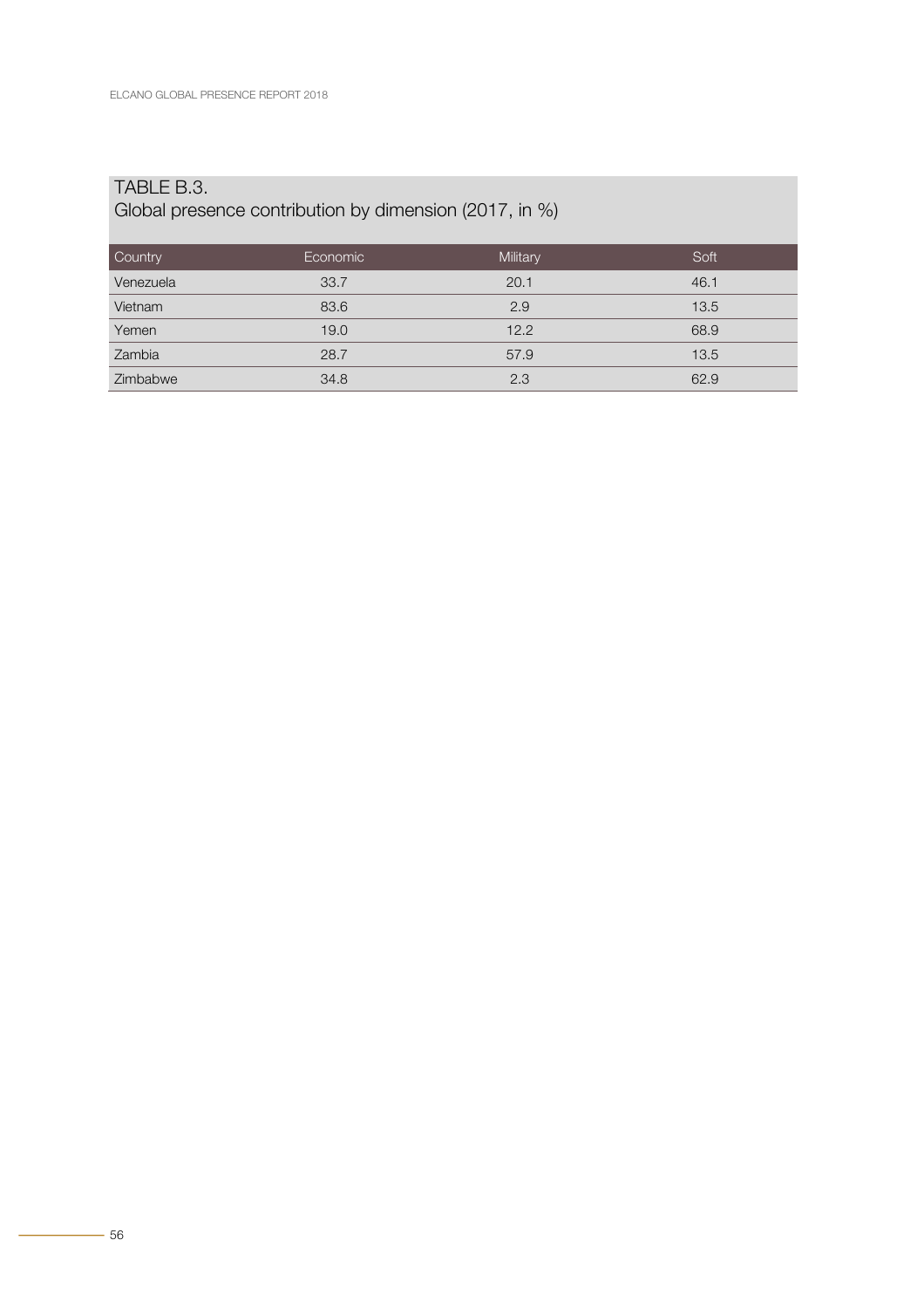<span id="page-53-0"></span>

| Country            | 1990 | 2000    | 2010 | 2017 |
|--------------------|------|---------|------|------|
| Algeria            | 0.2  | 0.2     | 0.2  | 0.2  |
| Angola             | 0.1  | 0.1     | 0.1  | 0.1  |
| Argentina          | 0.6  | 0.5     | 0.5  | 0.4  |
| Australia          | 1.3  | 1.4     | 1.8  | 1.7  |
| Austria            | 0.7  | 0.6     | 0.9  | 0.8  |
| Azerbaijan         | 0.0  | 0.0     | 0.1  | 0.1  |
| Bangladesh         | 0.1  | 0.2     | 0.4  | 0.3  |
| <b>Belarus</b>     | 0.0  | 0.1     | 0.1  | 0.1  |
| Belgium            | 1.7  | 1.7     | 2.1  | 1.5  |
| <b>Bolivia</b>     | 0.0  | 0.0     | 0.0  | 0.0  |
| Botswana           | 0.0  | 0.0     | 0.0  | 0.0  |
| <b>Brazil</b>      | 1.2  | 0.9     | 1.0  | 1.1  |
| <b>Bulgaria</b>    | 0.1  | 0.1     | 0.1  | 0.1  |
| Cameroon           | 0.0  | 0.0     | 0.0  | 0.1  |
| Canada             | 3.1  | 3.3     | 3.2  | 3.0  |
| Chile              | 0.4  | 0.3     | 0.3  | 0.4  |
| China              | 1.6  | 2.2     | 4.6  | 7.6  |
| Colombia           | 0.2  | 0.1     | 0.2  | 0.3  |
| Congo, DR          | 0.0  | 0.0     | 0.0  | 0.0  |
| Costa Rica         | 0.0  | 0.0     | 0.0  | 0.1  |
| Côte d'Ivoire      | 0.1  | 0.1     | 0.1  | 0.1  |
| Croatia            | 0.0  | 0.1     | 0.1  | 0.1  |
| Cuba               | 0.1  | 0.1     | 0.1  | 0.1  |
| Cyprus             | 0.0  | 0.0     | 0.1  | 0.1  |
| Czech Republic     | 0.2  | 0.3     | 0.4  | 0.4  |
| Denmark            | 0.6  | 0.8     | 0.8  | 0.7  |
| Dominican Republic | 0.0  | 0.1     | 0.1  | 0.1  |
| Ecuador            | 0.1  | 0.1     | 0.1  | 0.1  |
| Egypt              | 0.3  | 0.3     | 0.5  | 0.5  |
| El Salvador        | 0.0  | 0.0     | 0.0  | 0.0  |
| Estonia            | 0.0  | 0.0     | 0.1  | 0.1  |
| Ethiopia           | 0.1  | $0.0\,$ | 0.1  | 0.5  |
| Finland            | 0.4  | 0.5     | 0.5  | 0.4  |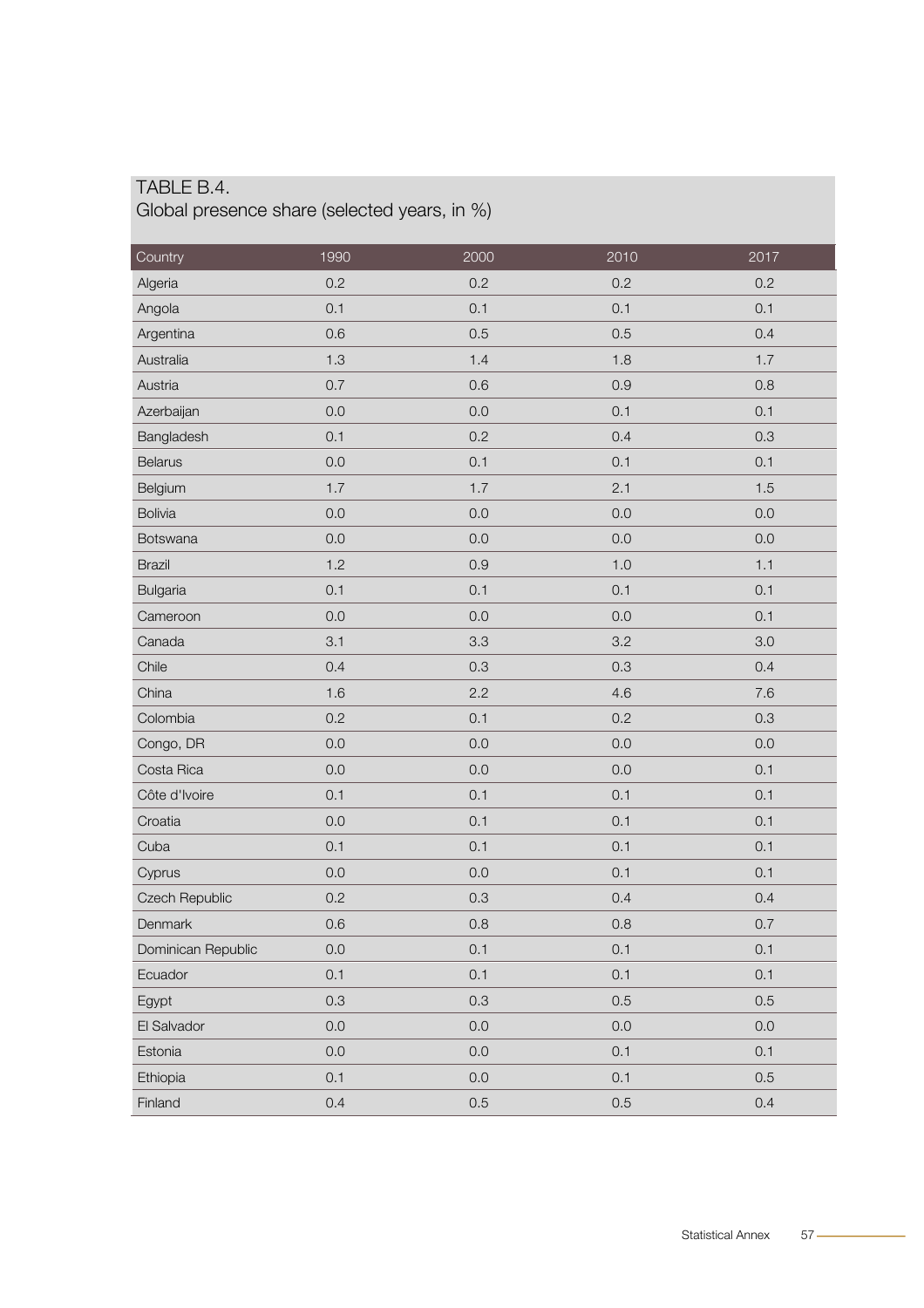| Country            | 1990    | 2000    | 2010    | 2017    |
|--------------------|---------|---------|---------|---------|
| France             | 6.6     | 5.7     | 5.8     | 4.8     |
| Germany            | 6.4     | 6.1     | 6.4     | 5.6     |
| Ghana              | 0.0     | 0.1     | 0.1     | 0.1     |
| Greece             | 0.7     | 0.6     | 0.5     | 0.4     |
| Guatemala          | 0.0     | 0.0     | 0.0     | 0.0     |
| Honduras           | 0.0     | 0.0     | 0.0     | 0.0     |
| Hungary            | 0.3     | 0.3     | 0.4     | 0.4     |
| Iceland            | 0.0     | 0.0     | 0.0     | 0.0     |
| India              | 1.2     | 0.9     | 1.7     | 1.8     |
| Indonesia          | 0.4     | 0.5     | 0.5     | 0.5     |
| Iran               | 0.6     | 0.3     | 0.3     | 0.4     |
| Iraq               | 0.3     | 0.2     | 0.1     | 0.1     |
| Ireland            | 0.4     | 0.5     | 1.0     | 0.9     |
| Israel             | 0.3     | 0.5     | 0.4     | 0.5     |
| Italy              | 3.2     | 3.1     | 3.0     | 2.4     |
| Japan              | 5.6     | 5.3     | 4.1     | 4.7     |
| Jordan             | 0.1     | 0.2     | 0.2     | 0.1     |
| Kazakhstan         | 0.1     | 0.1     | 0.2     | 0.2     |
| Kenya              | 0.0     | 0.1     | 0.1     | 0.2     |
| Korea, Republic of | 1.0     | 1.4     | 1.7     | 2.0     |
| Kuwait             | 0.1     | 0.1     | 0.2     | 0.2     |
| Latvia             | 0.0     | 0.0     | 0.1     | 0.0     |
| Lebanon            | 0.0     | 0.1     | 0.1     | 0.1     |
| Libya              | 0.3     | 0.1     | 0.2     | 0.1     |
| Lithuania          | 0.0     | 0.0     | 0.1     | 0.1     |
| Luxembourg         | 0.0     | 0.1     | 0.2     | 0.2     |
| Malaysia           | 0.4     | 0.6     | 0.7     | 0.7     |
| Malta              | $0.0\,$ | $0.0\,$ | $0.0\,$ | $0.0\,$ |
| Mexico             | 0.6     | 0.9     | 0.8     | 0.9     |
| Morocco            | 0.5     | 0.2     | 0.2     | 0.2     |
| Myanmar            | 0.0     | $0.0\,$ | $0.0\,$ | 0.1     |
| Netherlands        | 2.3     | 2.4     | 3.3     | 2.7     |
| New Zealand        | 0.3     | 0.3     | 0.3     | 0.3     |
| Nigeria            | 0.2     | 0.4     | 0.5     | 0.4     |
| Norway             | $0.7\,$ | 0.7     | $0.8\,$ | 0.6     |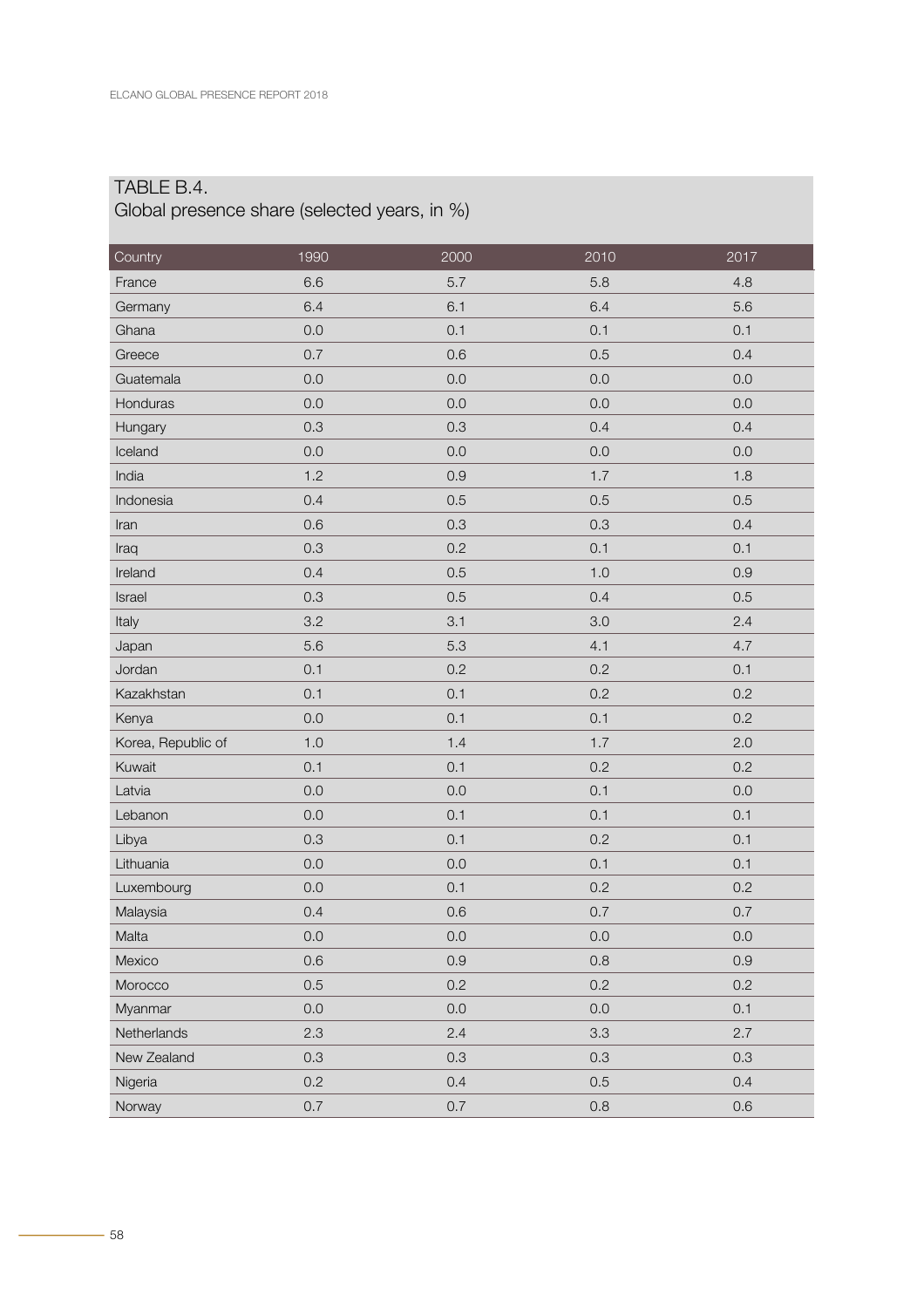| Country              | 1990 | 2000 | 2010 | 2017 |
|----------------------|------|------|------|------|
| Oman                 | 0.0  | 0.1  | 0.1  | 0.1  |
| Pakistan             | 0.4  | 0.3  | 0.5  | 0.5  |
| Panama               | 0.0  | 0.0  | 0.1  | 0.1  |
| Paraguay             | 0.0  | 0.0  | 0.0  | 0.0  |
| Peru                 | 0.5  | 0.2  | 0.2  | 0.2  |
| Philippines          | 0.1  | 0.2  | 0.2  | 0.3  |
| Poland               | 0.3  | 0.4  | 0.6  | 0.6  |
| Portugal             | 0.3  | 0.4  | 0.4  | 0.4  |
| Qatar                | 0.0  | 0.1  | 0.1  | 0.3  |
| Romania              | 0.2  | 0.2  | 0.3  | 0.3  |
| Russia               | 10.2 | 4.3  | 3.2  | 3.4  |
| Saudi Arabia         | 0.9  | 0.7  | 0.8  | 1.0  |
| Senegal              | 0.0  | 0.0  | 0.1  | 0.1  |
| Serbia               | 0.2  | 0.0  | 0.1  | 0.1  |
| Singapore            | 0.4  | 0.8  | 1.0  | 1.2  |
| Slovakia             | 0.0  | 0.1  | 0.2  | 0.2  |
| Slovenia             | 0.0  | 0.1  | 0.1  | 0.1  |
| South Africa         | 0.4  | 0.4  | 0.6  | 0.7  |
| Spain                | 1.4  | 2.0  | 2.8  | 2.1  |
| Sri Lanka            | 0.0  | 0.0  | 0.1  | 0.1  |
| Sudan                | 0.0  | 0.0  | 0.0  | 0.0  |
| Sweden               | 1.0  | 1.1  | 1.2  | 1.1  |
| Switzerland          | 1.1  | 1.1  | 1.7  | 1.7  |
| Syria                | 0.3  | 0.4  | 0.1  | 0.0  |
| Tanzania             | 0.0  | 0.0  | 0.0  | 0.1  |
| Thailand             | 0.3  | 0.7  | 0.7  | 0.9  |
| Trinidad & Tobago    | 0.0  | 0.0  | 0.0  | 0.0  |
| Tunisia              | 0.1  | 0.1  | 0.1  | 0.1  |
| Turkey               | 0.6  | 0.7  | 0.7  | 1.0  |
| Turkmenistan         | 0.0  | 0.0  | 0.0  | 0.0  |
| Uganda               | 0.0  | 0.5  | 0.1  | 0.3  |
| Ukraine              | 0.2  | 0.4  | 0.4  | 0.3  |
| <b>UAE</b>           | 0.1  | 0.4  | 0.6  | 1.0  |
| United Kingdom       | 7.3  | 7.8  | 6.7  | 5.8  |
| <b>United States</b> | 26.1 | 29.9 | 22.5 | 22.5 |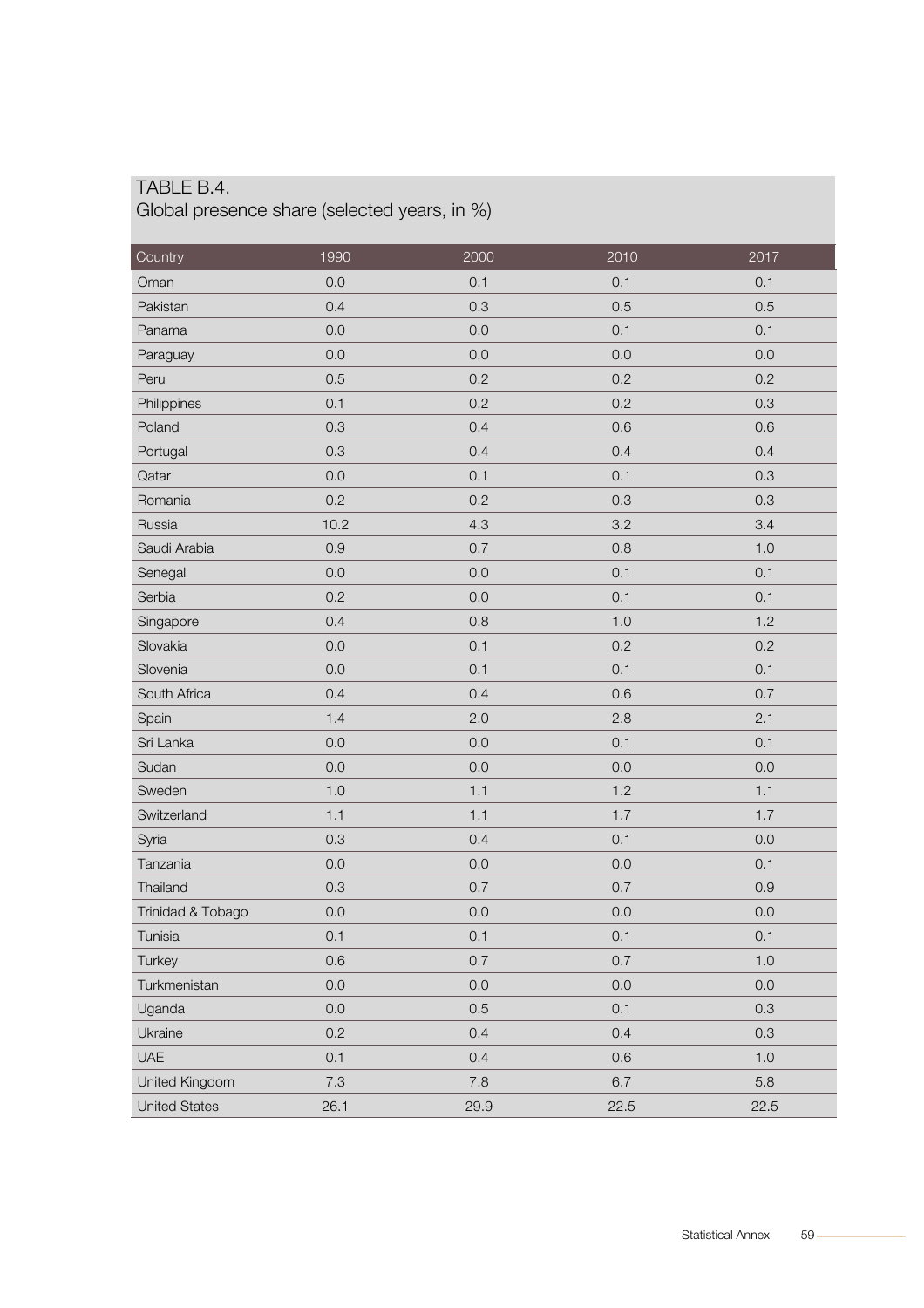| Country    | 1990 | 2000 | 2010 | 2017 |
|------------|------|------|------|------|
| Uruguay    | 0.1  | 0.1  | 0.1  | 0.1  |
| Uzbekistan | 0.0  | 0.0  | 0.1  | 0.1  |
| Venezuela  | 0.3  | 0.3  | 0.3  | 0.2  |
| Vietnam    | 1.3  | 0.1  | 0.1  | 0.3  |
| Yemen      | 0.0  | 0.0  | 0.0  | 0.0  |
| Zambia     | 0.0  | 0.0  | 0.0  | 0.0  |
| Zimbabwe   | 0.0  | 0.0  | 0.0  | 0.0  |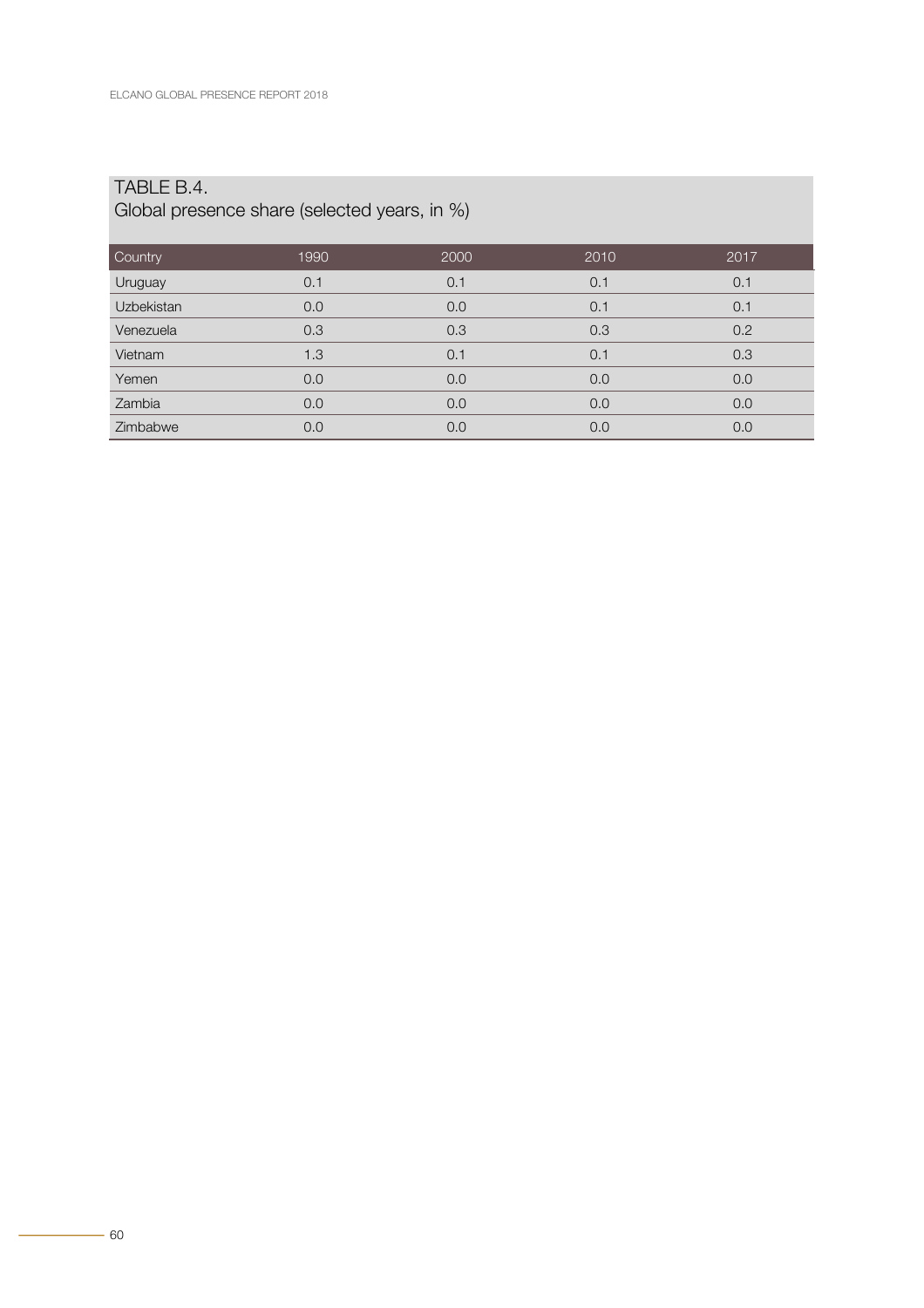## Sponsored by